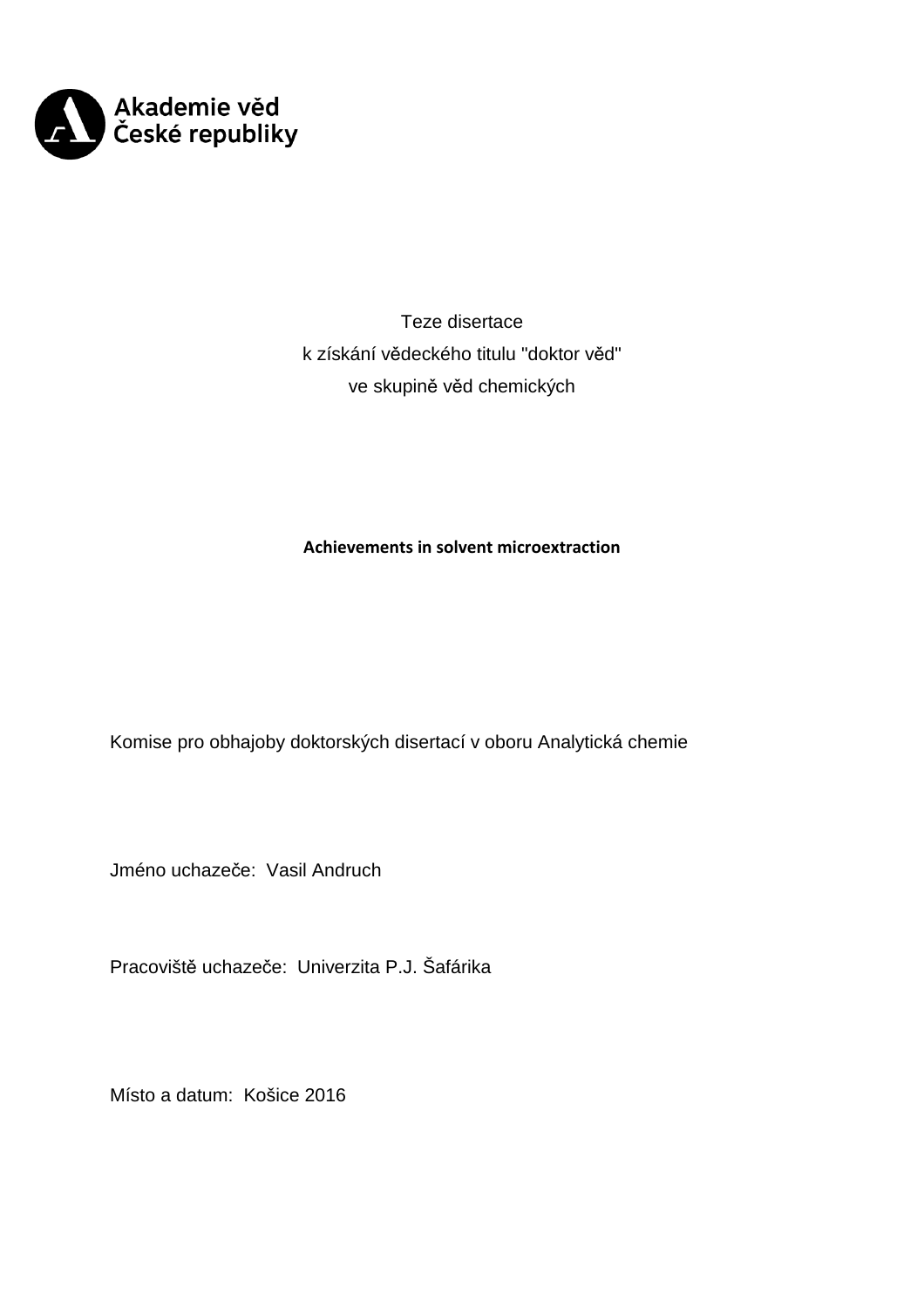# **Table of contents**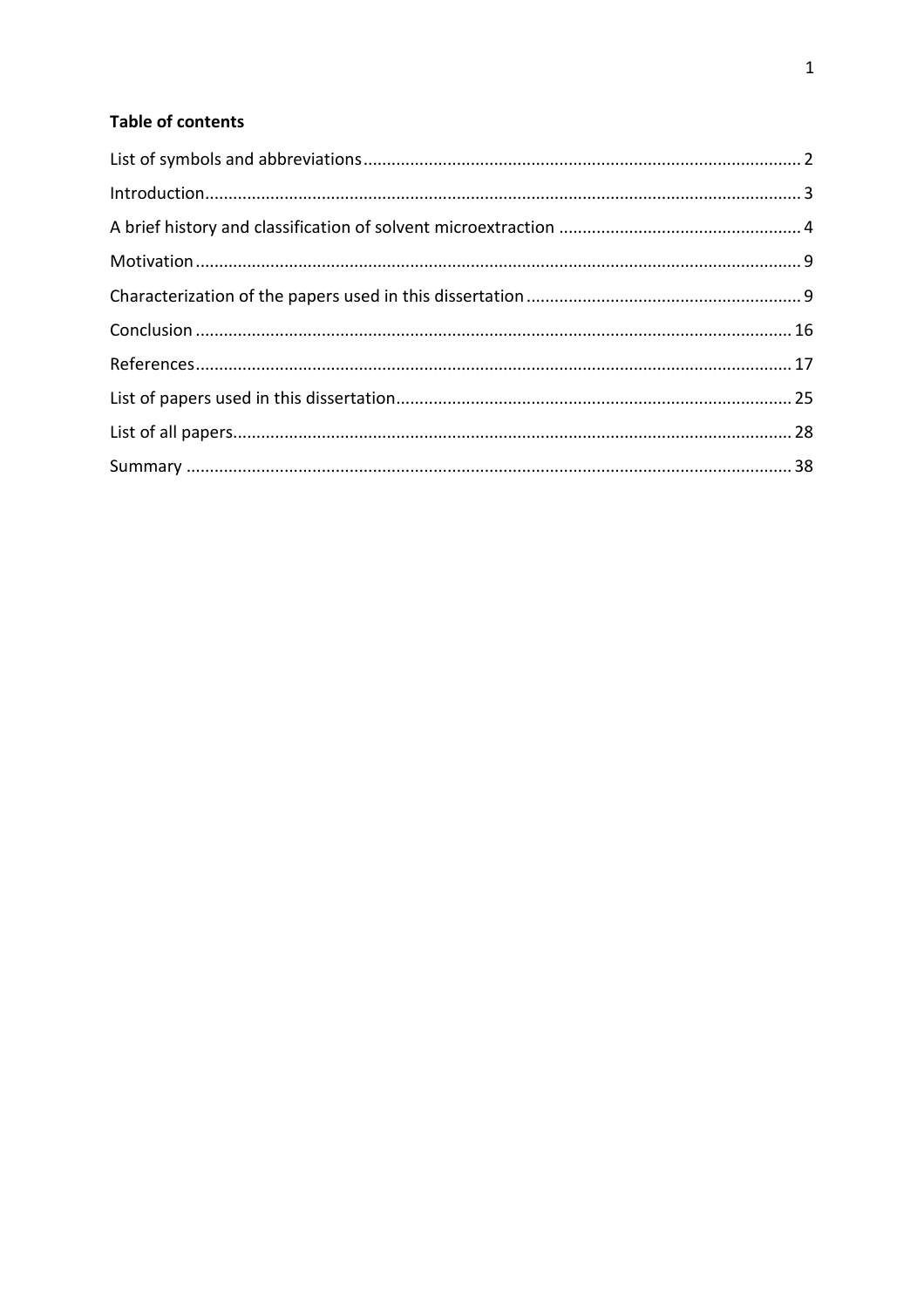# **List of symbols and abbreviations**

BE, Back extraction;

CFME, Continuous-flow microextraction;

DDSME, Drop-to-drop microextraction;

DI-, Direct immersion;

DLLME, Dispersive liquid–liquid microextraction;

DLPME, Dispersive liquid-phase microextraction;

DSDME, Directly suspended droplet microextraction;

EA-, Effervescence assisted;

GAC, Green Analytical Chemistry;

HF-, Hollow-fiber;

HLLE, Homogenous liquid–liquid extraction;

HS-, Headspace;

LED, Light-emitting diode;

LLE, Liquid–liquid extraction;

LLLME, Liquid–liquid–liquid microextraction;

LPME, Liquid-phase microextraction;

SDME, Single drop microextraction;

SFODME, Solidification of floating organic drop microextraction;

SME, Solvent microextraction;

UA-, Ultrasound assisted;

UASEME, Ultrasound-assisted surfactant-enhanced microextraction;

USAEME, Ultrasound-assisted emulsification microextraction;

VA-, Vortex assisted;

VALLME, Vortex-assisted liquid–liquid microextraction;

VASEME, Vortex-assisted surfactant-enhanced emulsification liquid–liquid microextraction;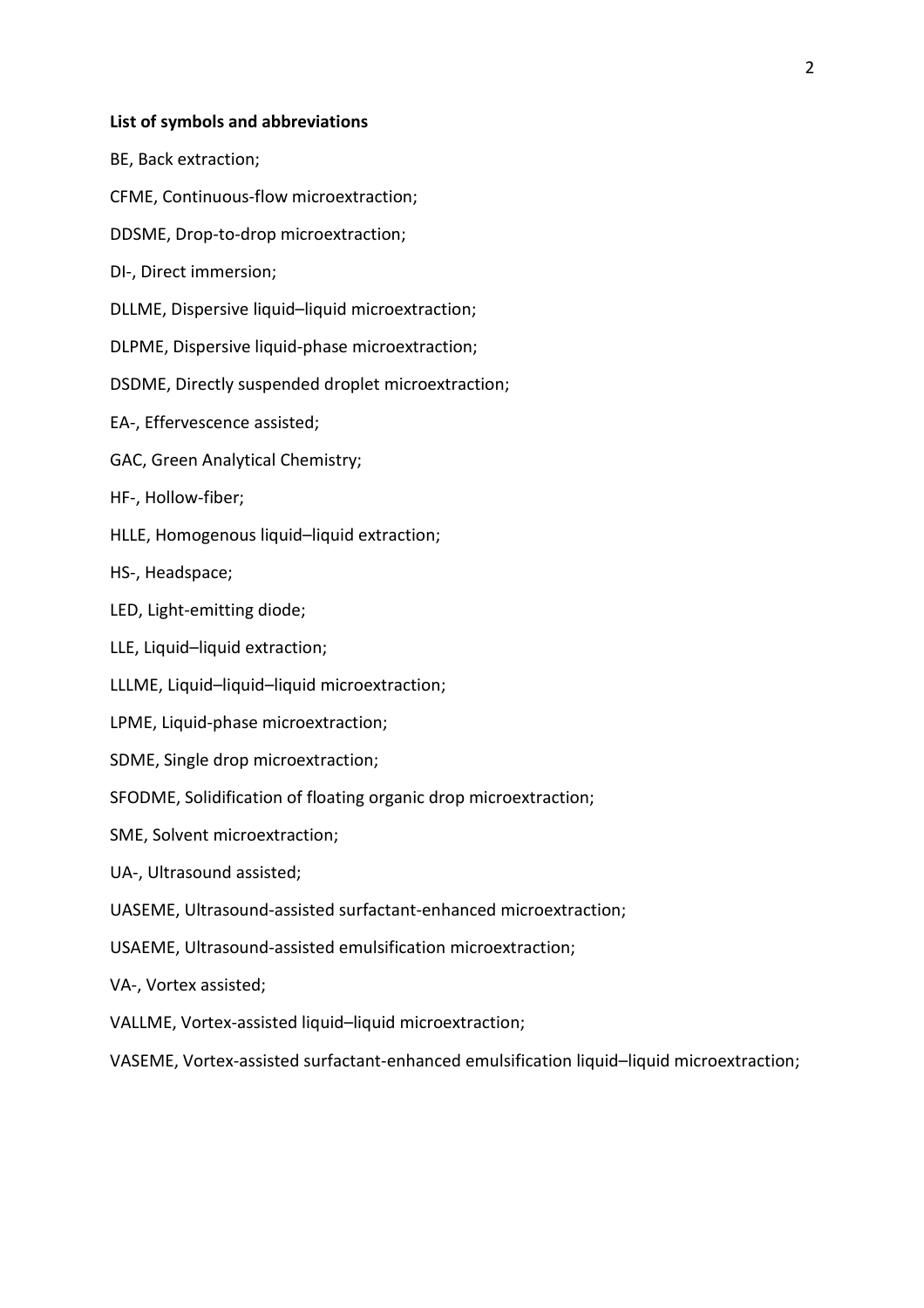# **Introduction**

The results included in this work and discussed herein were pubished in [*1-21*].

We are currently witnessing large and continuing progress in analytical instrumentation. However, despite this progress, sample pre-treatment is still an essential part of almost every analytical procedure. There are at least two major reasons for this: unsatisfactory sensitivity of analytical detectors and the significant impact of the matrix [22]. Thus, a sample pre-treatment procedure has to separate and to concentrate the analytes of interest at the same time [23]. There are a fairly large number of sample pre-treatment techniques, from which liquid–liquid extraction (LLE) is one of the most frequently used. Apart from the advantages which this method offers, it also has some disadvantages and limitations, such as the large consumption of organic solvents, which are often hazardous and associated with the generation of large amounts of waste.

First of all, we must ask what is Solvent microextraction anyway? SME is an extraction method that uses volumes of 100 μL or less of solvent [24]. Herein it is necessary to say that some authors classify their own methods as a microextraction even if it uses more than 100 μL of solvent. Secondly, we must ask why we actually need SME. At the turn of the  $21^{st}$ century, the 12 principles of so-called Green Chemistry were formulated by Anastas and Kirchhoff in their work *Origins, Current Status, and Future Challenges of Green Chemistry* [25]. According to the first principle "*It is better to prevent waste than to treat or clean up waste after it is formed*" [25]. The principles of Green Chemistry can and should be applied in the field of the analytical chemistry, because in some cases the chemicals used for analysis are even more hazardous than those which are being determined [26]. Therefore, a variety of ways were suggested to avoid the side effects of analytical procedures and to achieve the principles of Green Analytical Chemistry (GAC). These include, among others, miniaturization and automation [*15*] as well as improvements in analytical instrumentation [26]. The importance of GAC is evidenced by the number of review articles devoted to this topic [27- 37]. Thirdly, we must ask what SME offers, that is, which SME methods are better than conventional extraction techniques. And last but not least, we must remember that SME is not a panacea; it also has disadvantages and limitations.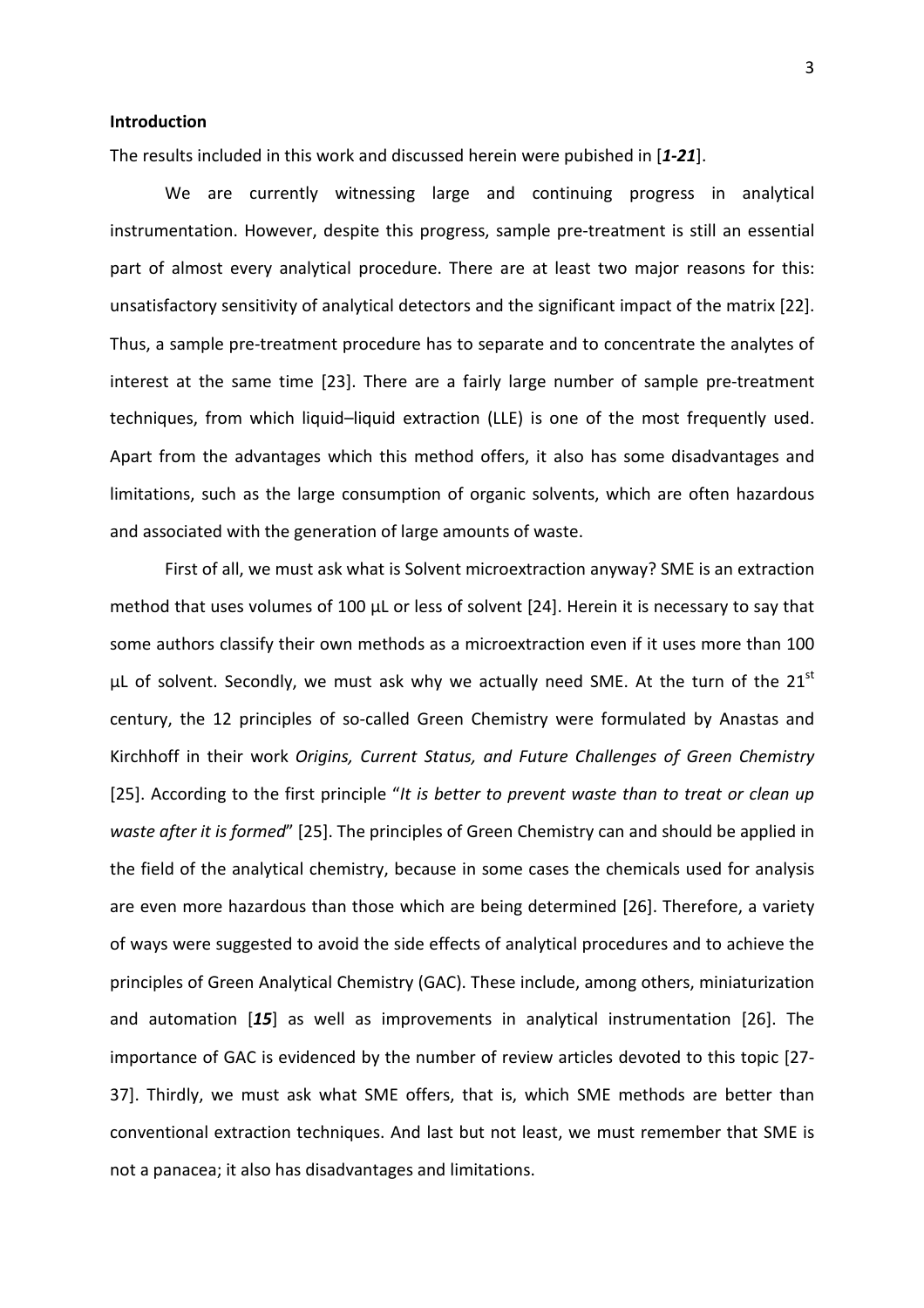### **A brief history and classification of solvent microextraction**

The history of SME/LPME begins in the 1990s with the works of Liu, Dasgupta, Jeannot, Cantwell, He, Lee, Pedersen-Bjergaard and Rasmussen [38-50].

Liu and Dasgupta demonstrated the usefulness of the liquid drop for the purposes of analytical chemistry as a sampling interface for soluble components of gaseous samples [38]. They introduced the droplet collector into a sequential injection analysis manifold and reported a procedure for determination of gaseous ammonia. According to the authors, the disadvantage of the proposed approach is that the droplets are not a quantitative collector. On the other hand, the benefits include the possibility of easy replacement of the collection droplet and the possibility of introduction of reagents [38]. Cardoso and Dasgupta [39] reported an approach in which a liquid film formed on a thin platinum wire guide was used as a collector for the determination of nitrogen dioxide at the parts-per-billion level. Two optical fibers were placed in contact with a liquid film. A green LED was used as the light source, and a home-built detector was used for the absorbance measurements. Liu and Dasgupta designed the dynamically growing and falling droplet-based gas sensor system using a windowless optical cell in which the gas sample flows through a cylindrical chamber containing a droplet of a reagent solution formed at the tip of a tube [40]. The reported system was applied for automated and continuous determination of gaseous chlorine using tetramethylbenzidine solution as a chromogenic reagent [40]. These authors also reported a drop-in-drop system in which an aqueous sample flows continuously around an organic microdrop, and the target analyte is extracted into organic phase [41]. The absorbance was measured using an LED source and an optical fiber based detector. The system was applied for the determination of sodium dodecyl sulfate extracted as an ion pair into chloroform.

Jeannot and Cantwell chose a different path; they located a microdrop of organic solvent at the end of a Teflon rod immersed in a stirred aqueous sample solution [42]. After the extraction, the organic phase is injected into the GC using a microsyringe. Later, they improved this approach and used a microsyringe needle instead of a Teflon rod as the supporting device for the extraction microdrop [43].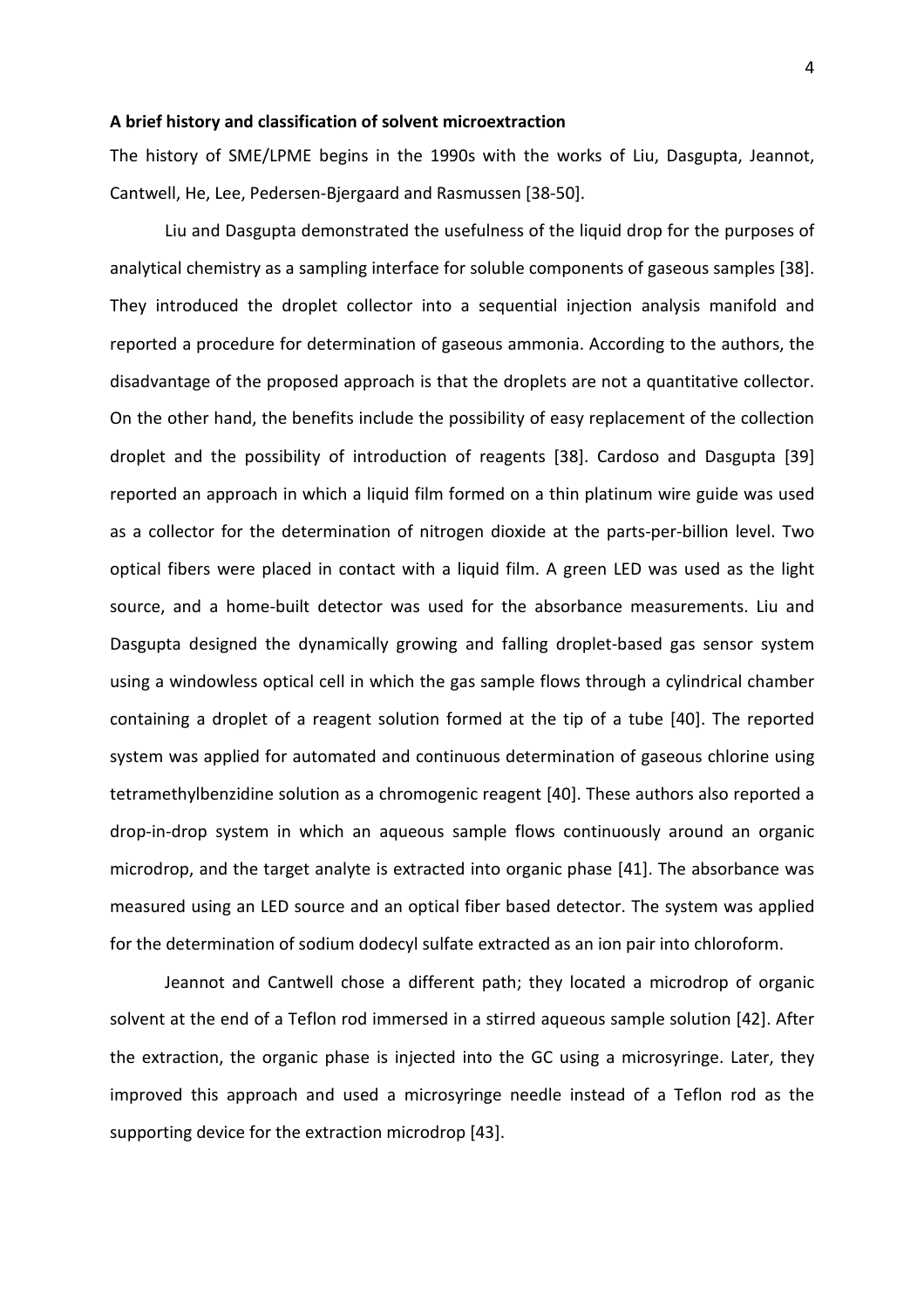He and Lee [45] investigated two modes of liquid-phase microextraction (LPME) (static and dynamic) for the determination of two chlorobenzenes extracted into a single drop of toluene. Ma and Cantwell [47] designed a concept of SME with back extraction (BE) in which 30 μL octane is placed inside a small Teflon ring over a buffered aqueous sample. The acceptor phase, 0.50 μL of a buffered aqueous drop, is suspended in an organic solvent liquid membrane on the tip of a microsyringe needle. Under stirring conditions, the analytes are extracted into the organic phase and back-extracted into the buffered aqueous microdrop. Pedersen-Bjergaard and Rasmussen [48] designed a concept of a liquid–liquid– liquid microextraction (LLLME) for sample preparation of biological fluids. The target analytes are extracted from a buffered aqueous sample through the 1-octanol inside the pores of a polypropylene hollow fiber and finally into an acidic acceptor solution inside the hollow fiber. Besides preconcentration, this approach also works as a clean-up technique.

There are several classifications of solvent microextraction based on various principles [22, 24]. It is necessary to mention the following categories: (1) Single-drop microextraction, SDME, (2) Hollow-fiber liquid-phase microextraction, HF-LPME, (3) Solidification of floating organic drop microextraction, SFODME, (4) Homogenous liquid– liquid extraction (HLLE), and (5) Dispersive liquid–liquid microextraction, DLLME, among others.

Single-drop microextraction was begun by the work of Jeannot and Cantwell [42, 43]. There are different categories of this method; these include Direct immersion single-drop microextraction, DI-SDME; Headspace single-drop microextraction, HS-SDME; Solvent microextraction with simultaneous back-extraction, SME-BE, and/or Liquid–liquid–liquid microextraction, LLLME; Directly suspended droplet microextraction, DSDME; Continuousflow microextraction, CFME; and Drop-to-drop microextraction, DDSME [22].

The most frequently reported methods are HS-SDME and DI-SDME. The method is commonly performed in a sealed vial containing a few milliliters of sample, reagents and a stir bar. The extraction solvent is located in a microsyringe. The syringe needle tip is held in position above (HS-) or below (DI-) the surface of the sample solution. The extraction solvent forms a drop suspended from the tip of the needle. After the extraction, the solvent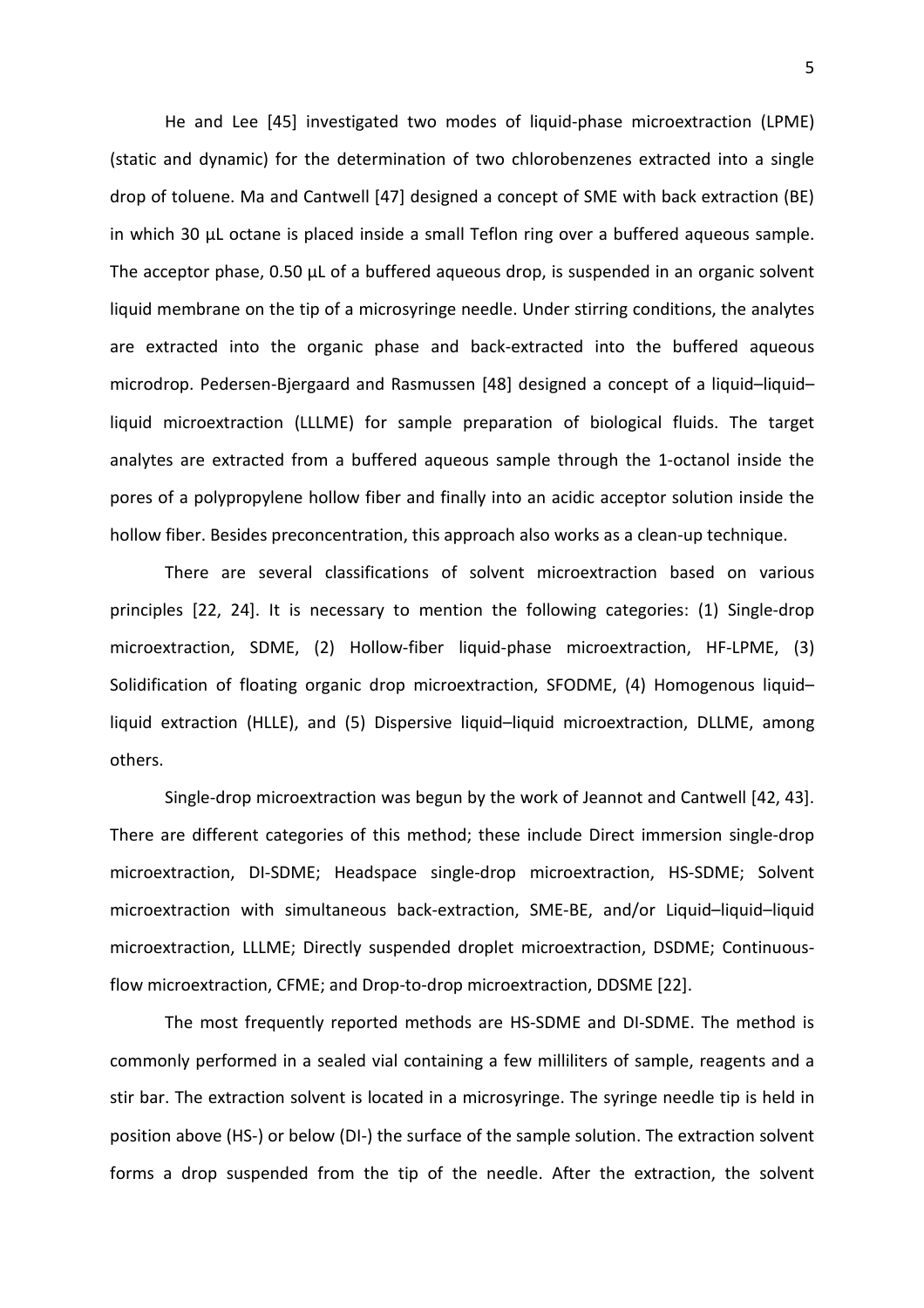microdrop is withdrawn and subjected to instrumental analysis. Several variables which can influence the SDME procedure, including sample pH, ionic strength of sample solution, stirring rate, acceptor phase, microdrop volume, microdrop stability and sampling temperature, must be optimized.

Liquid–liquid–liquid microextraction is based on the extraction of the target analytes from a buffered aqueous sample solution (donor phase) into an organic phase and then back-extraction into a directly suspended droplet of aqueous solution (acceptor phase) without using any supporting device [51]. The method was used for the determination of 3 nitroaniline in water samples using 18-crown-6 ether and high-performance liquid chromatography [51]. Directly suspended droplet microextraction is based on the extraction of target analytes into a small volume of an immiscible organic solvent added to the surface of the sample solution, under stirring conditions [52, 53]. The method was applied for separation and determination of benzene, toluene, ethylbenzene and o-xylene compounds in water using a gas chromatography-flame ionization detector. DSDME offers more flexibility in the choice of the extraction solvent volume and stirring rate when compared with other droplet based techniques [52]. The advance of Drop-to-drop microextraction is its low solvent and sample consumption [54]. The method was used for determination of methoxyacetophenone isomers in water using gas chromatography-mass spectrometry [54]. In Continuous-flow microextraction, the solvent drop is held at the outlet tip of a PTFE tube connecting to the extraction chamber; thus the solvent drop interacts continuously with the sample solution [55, 56]. The technique was applied for the analysis of trace nitroaromatic compounds and chlorobenzenes [55] and volatile halohydrocarbons in water samples [56]. Various automated SDME procedures were also reported based on sequential injection system [57, 58] using a furnace autosampler arm [57] and a home-made flow-through microextraction cell [58]. The approaches were applied for the determination of cadmium and chromium in water samples through electrothermal atomic absorption spectrometric detection [57, 58]. The advances in single-drop microextraction are reviewed in several papers, for example [*5*, *16*, 22].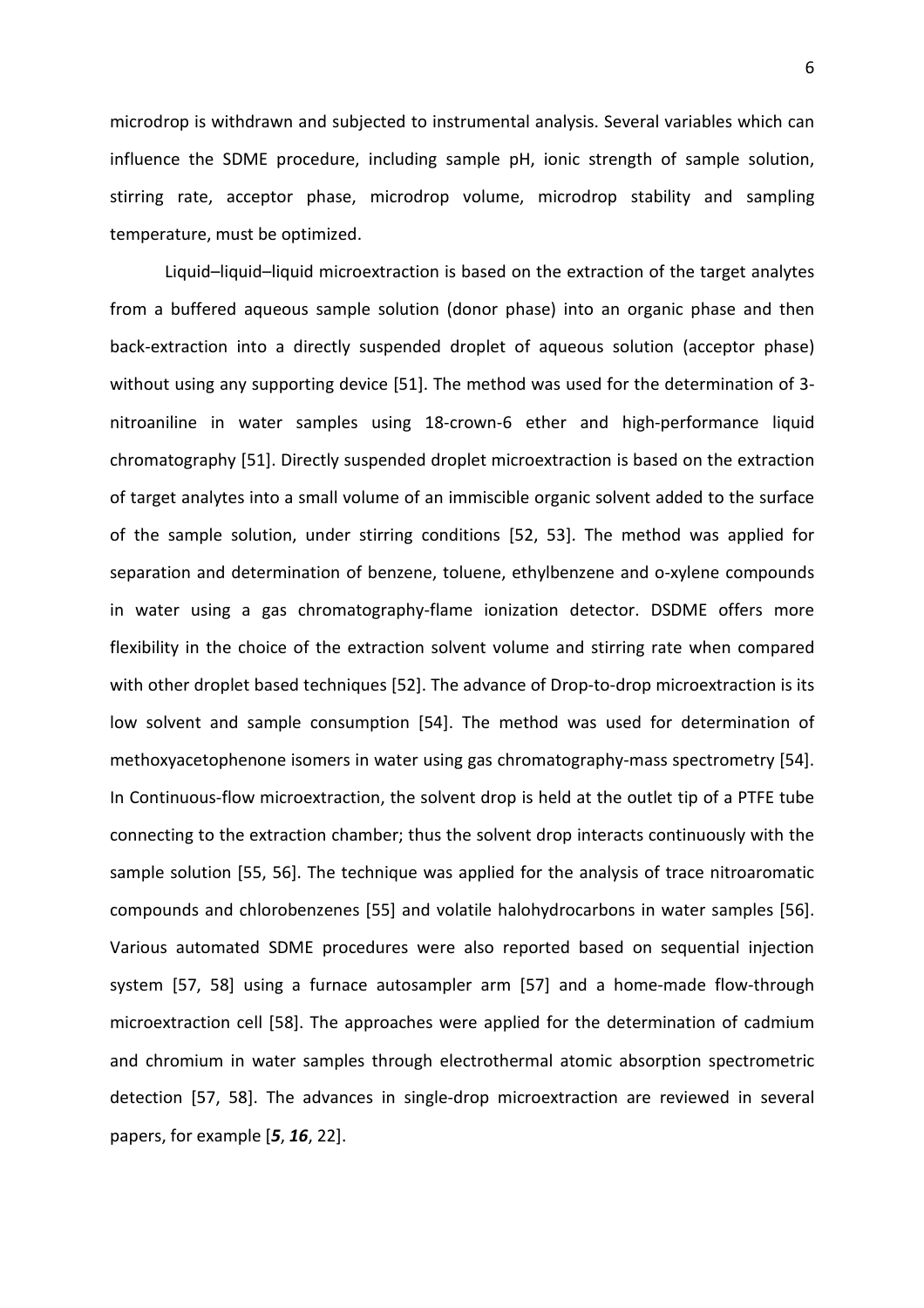Hollow-fiber liquid-phase microextraction originated from the work of Pedersen-Bjergaard and Rasmussen [48]. We must distinguish two modalities: (a) two-phase, and (b) three-phase. In the two-phase mode, HF-LPME, the target analytes are extracted from an aqueous sample into a water-immiscible organic solvent immobilized in the pores of a hollow fibre. In the three-phase mode, HF-LLLME, the target analytes are extracted from an aqueous sample through a water-immiscible solvent immobilized in the pores of a hollow fibre and then back extracted into the aqueous phase inside the hollow fibre.

In Solidification of floating organic drop microextraction, a few microliters of the extraction solvent is placed on the surface of the sample solution, and the magnetic stirrer is turned on. After the extraction, the sample vial cools in a beaker containing crushed ice, and the organic solvent solidifies. Next, the solidified solvent is transferred to another vial and melted immediately. Finally, the extractant phase is used for subsequent quaintification by an analytical instrument [59]. The efficiency of SFODME is influenced by a number of variables, such as the nature and volume of the organic solvent, the temperature and volume of the sample solution, the stirring rate and the extraction time. However, the main limitation of the method lies in the requirements that the extraction solvent should have a melting point near room temperature. On the other hand, in contrast to DI-SDME, the stirring rates may be set much higher. In addition of conventional SFODME, several modes of this technique were reported, such as DLLME-SFO, UA-DLLME-SFO, UA-SFODME, VA-DLLME-SFO, or VA-SFODME. The advances in SFODME are reviewed in several papers, for example [*18*, 60, 61].

In Homogenous liquid–liquid extraction the phase separation can be achieved by temperature, salting-out effect and pH [62]. Effervescence-assisted extraction [63], sugaringout extraction [64] and switchable solvent-based LPME [65] can also be assigned to this group.

Dispersive liquid–liquid microextraction was introduced by Rezaee and Assadi in 2006 [66, 67]. This method applies the ternary system containing an aqueous sample solution, an extraction solvent and a dispersive solvent. The extraction procedure is usually performed in a screw-cap test tube with a conical bottom which contains a few milliliters of the sample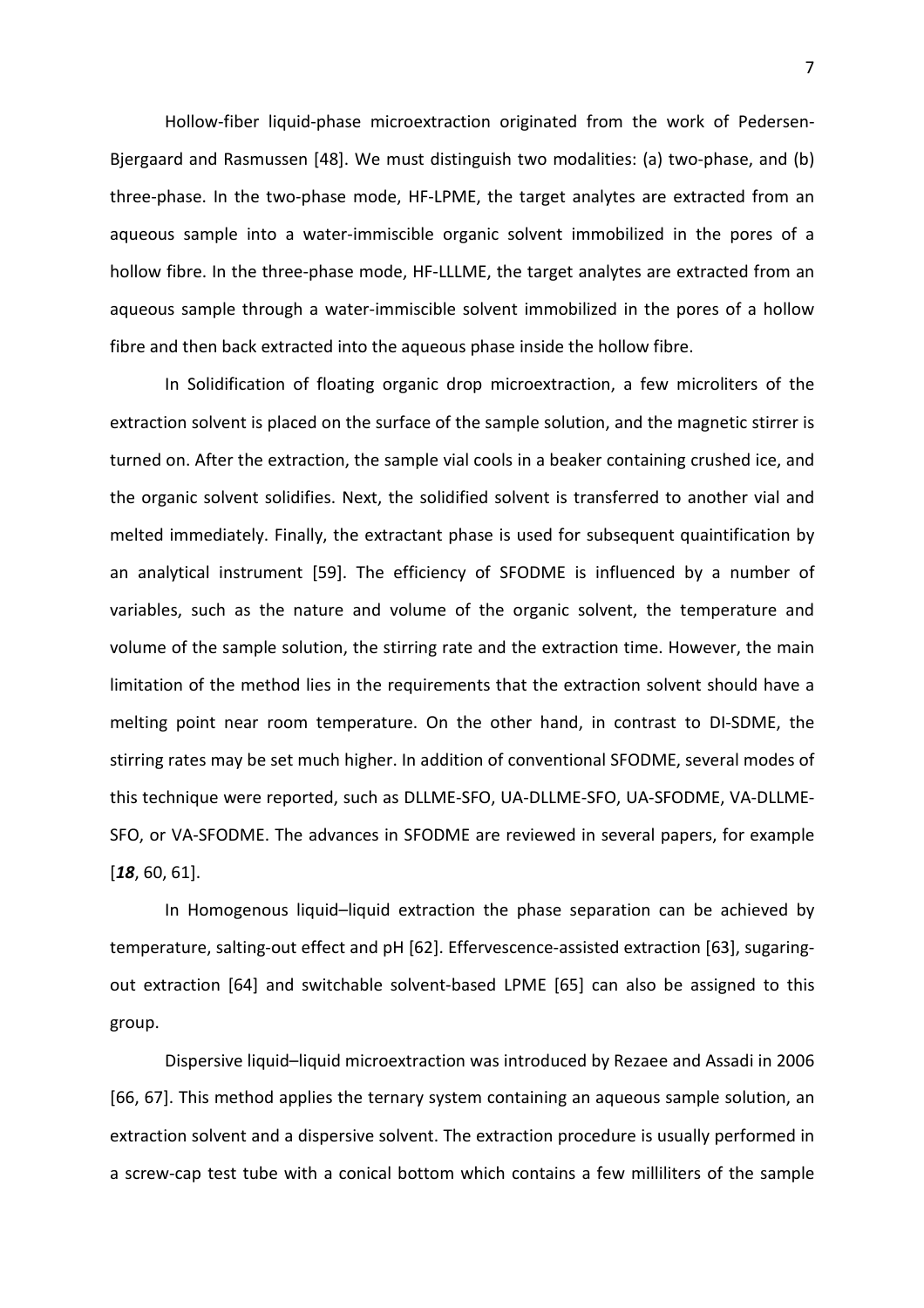solution with the pH and ionic strength set. When the appropriate mixture of extraction and dispersive solvent is rapidly injected into the aqueous sample solution, commonly using microsyringe, a cloudy state develops, and that means the formation of a large surface area between the extraction solvent and the aqueous sample, which enables a state of equilibrium to be rapidly achieved. After the separation of the phases, usually by centrifugation, the sedimented phase are withdrawn and subjected to detection by an instrumental method. The extraction solvents in DLLME, in addition to the general requirements of solvents in LLE, must fulfill to several special requirements, the most important of which is the requirement for its density to be higher than the density of water. Therefore, chlorobenzene, chloroform, carbon tetrachloride and tetrachloroethane are frequently used as the extraction solvent in DLLME. The dispersive solvents must be miscible with both water and the extraction solvent, meaning that methanol, ethanol, acetonitrile and acetone are commonly used. The method's benefits include mainly the quick achieving of the equilibrium state, the short extraction time, simplicity and low cost. Based on the increasing number of papers published on this topic, we can say that DLLME is today a very popular sample pretreatment technique (Fig. 1).



**Fig. 1** Evolution of the number of publications devoted to dispersive liquid–liquid microextraction (Based on the www.scopus.com using keyword "Dispersive liquid–liquid microextraction or DLLME")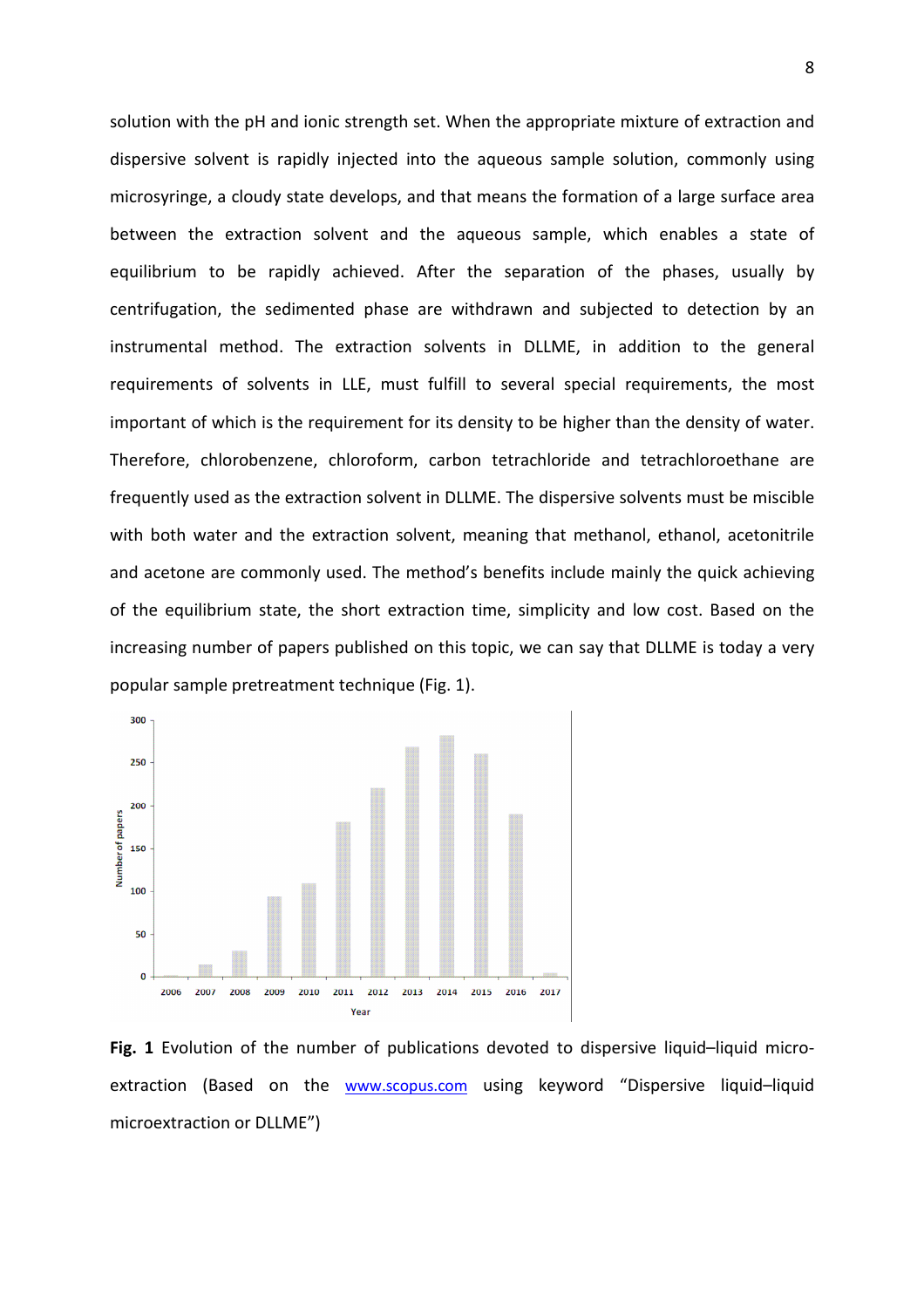# **Motivation**

Like other analytical methods, SME methods, including DLLME, also have drawbacks and limitations. Therefore, the research activities discussed in this dissertation were focused, among other subjects, on solving these difficulties.

#### **Characterization of the papers used in this dissertation**

The results included in this work and discussed herein were pubished in [*1-21*]. The articles are given chronologically in the reference list. However, the thesis is arranged "topic-bytopic" for a better understanding of the achievements in the individual topics. The general topic of the research activities can be divided into the following narrower topics:

- development of dispersive liquid–liquid microextraction;
- automation of solvent microextraction;
- application of auxiliary energy in solvent microextraction;
- terminology of solvent microextraction.

The author has selected a set of 13 original and 8 review papers for the purpose of this dissertation. The research articles describe recent achievements in solvent microextraction and its automation. The review articles appeared during the solving of the research topics and are dedicated to a deeper analysis of the current state of the topic, a discussion of the solutions suggested by other authors and for a better understanding of the issue. All experiments were carried out by author's PhD students, with the exception of [*19*, *20*], and were financially supported by projects of the author (among others). The percentage contribution of the co-authors was calculated by simple dividing 100 by number of coauthors.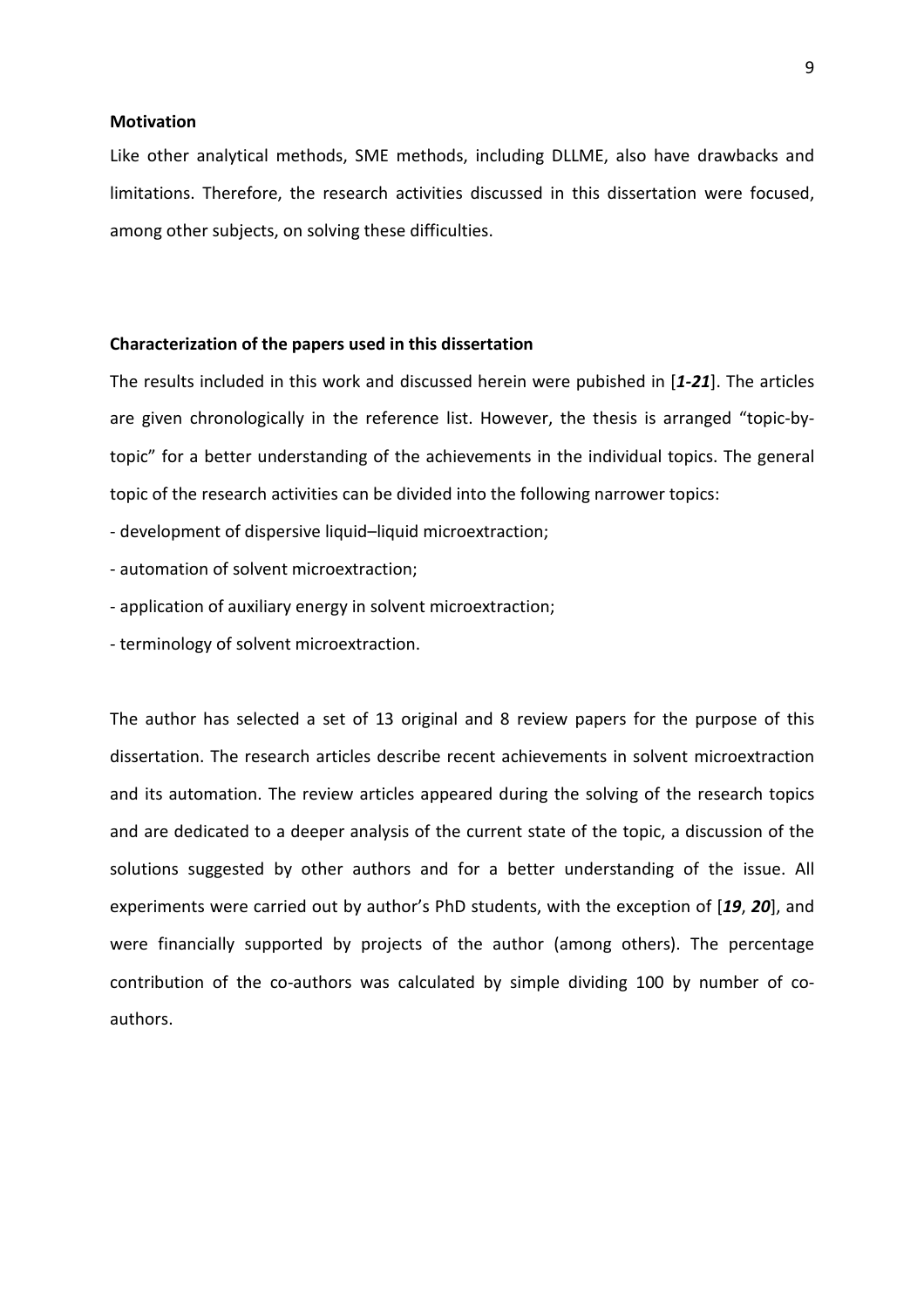1. One of the serious difficulties of DLLME lies in *requirements related to the extraction solvent*, namely to have a density greater than that of water for simple phase separation, and to form a cloudy solution in the presence of the disperser solvent. Therefore, hazardous solvents such as halogenated hydrocarbons are used in the vast majority of them [*6*]. To solve this difficulty a few solutions were suggested by other groups, such as DLLME utilizing special extraction vessels [68-71], so called solvent-terminated DLLME (ST-DLLME) [72] and DLLME based on solidification of a floating organic droplet (DLLME-SFO) [73, 74]. Each of the reported solutions is clever; however, each is also characterized by some limitations, such as the procedures are sometimes tedious and laborious; they require a homemade device; withdrawal of a microvolume of the extraction solvent can be complicated; and the number of solvents with proper melting point for SFO is limited.

A novel approach to DLLME, based on the use of an auxiliary solvent for the adjustment of density, the so-called auxiliary-assisted dispersive liquid–liquid microextraction (AS-DLLME) was reported [*1*]. The procedure utilises a solvent system consisting of a dispersive solvent, an extraction solvent and an auxiliary solvent, which allows for the use of solvents having a density lower than that of water as an extraction solvent while preserving simple phase separation by centrifugation [1]<sup>i</sup>. Solvents having a density markedly higher than that of water can be considered as auxiliary solvents in order to make it possible to prepare a mixture of solvents with a density higher than that of the aqueous phase while using minimal volumes of auxiliary solvent  $[1]$ <sup>i</sup>.

Auxiliary-solvent assisted DLLME was used for development of methods for determination of various analytes, such as gold [*1*] copper [*2*], boron [*3*], silver [*4*], manganese [*7*], chromium [*8*], cadmium [*10*] and picric acid [**11**]. Based on the experience obtained during the preparation of these papers, a review article entitled *Recent advances in dispersive liquid*–*liquid microextraction using organic solvents lighter than water* [*6*] and *Five years of dispersive liquid–liquid microextraction* [*9*] were published.

2. Another difficulty of DLLME lies in the *requirements related to the dispersive solvent*. Dispersive solvent helps the extraction solvent form fine droplets in the aqueous sample and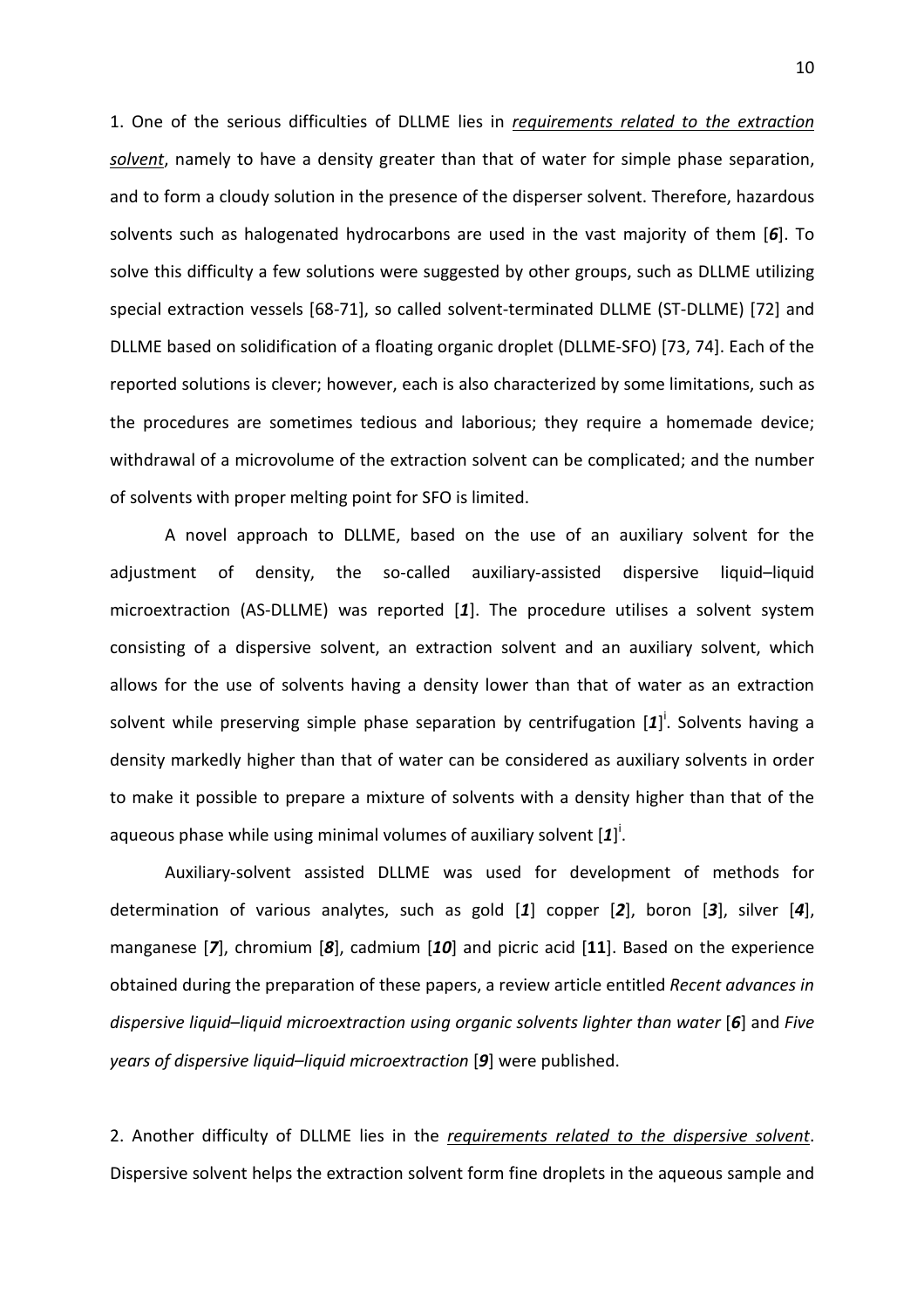affect the size and distribution of the droplets [*6*]. The dispersive solvent must be miscible with both the extraction solvent and the aqueous sample. Therefore, methanol, ethanol, acetone and acetonitrile are most commonly used in DLLME. However, one can find a few papers in which another kind of dispersive solvent, [75-79], has been employed. [*10*].

Tributylphosphate was tested as an alternative dispersive solvent. The solubility of tributylphosphate in water is very low; therefore we cannot consider it as a common dispersive solvent. The series of kinetic experiments were carried out for better understanding the role of tributylphosphate using a model analyte. It was found, that the nature of the solvent only slightly affects, the quality of the cloudy state. On the other hand, the ratio of the solvents in the mixture exhibits a more significant effect. The change in the ratio of the extraction solvent and tributylphosphate from 4:1 to 1:4 lead to the substantial increase in stability of the cloudy state over time. Consequently we cannot exclude the even partial dispersing effect of the tributylphosphate [*10*].

3. The next problem in DLLME lies in the *detection step*. The first articles about DLLME were devoted to the coupling of this technique with gas chromatography. The connection of DLLME with GC, HPLC, GF-AAS and FAAS is today commonplace (Fig. 3). However, the connection of SME with UV–Vis spectrophotometry is not widespread. The main reason being that the micro-volume of the extractant phase after the preconcentration procedure is typically not sufficient to perform a measurement in conventional UV–vis spectrophotometers [5]<sup>ii</sup>. Notwithstanding the coupling of SDME and DLLME with UV-vis spectrophotometric detection is still in the early stages of investigation and only a handful papers have thus far appeared, these techniques do seem to offer a valuable, desirable and efficient tool for analytical chemists. Such coupling expands the applicability of SDME and DLLME, and what is important, the instrumentation used is generally inexpensive and is commonly found in the majority of laboratories [5]<sup>ii</sup>.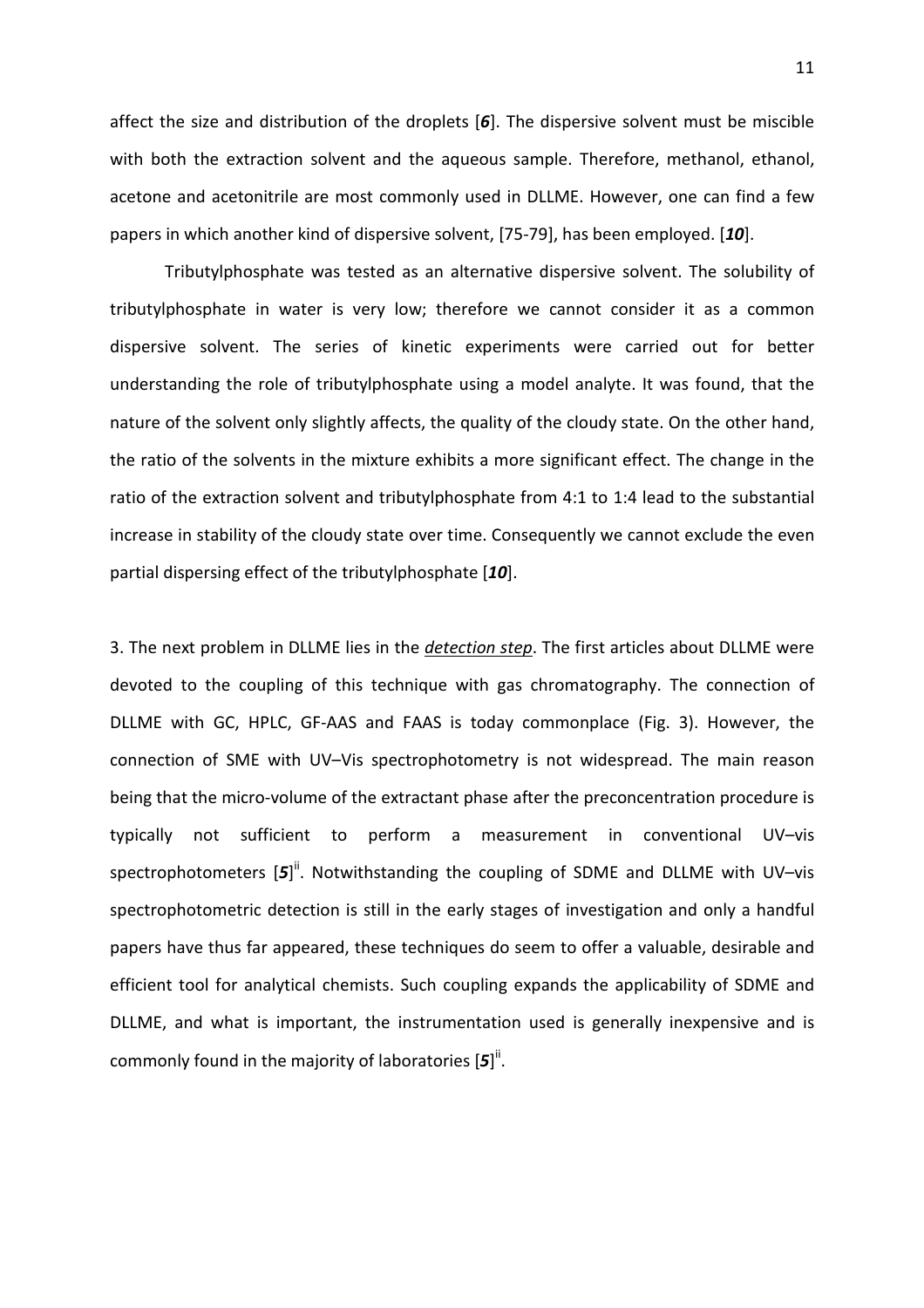

**Fig. 3** Coupling of DLLME/DLPME to detection techniques (Based on more than 1500 articles from the Author's own database).

Various solutions were reported to solve difficulties with the absorbance measurement in the microvolume of the extraction phase, including evaporation and/or dilution of the extraction phase, use of fiber optic-linear array detection spectrophotometry (FO-LADS), digital colorimetry (DC) and cuvetteless microvolume spectrophotometry. Each of these solutions has both advantages and drawbacks.

Application of the commercially available micro-volume cells simultaneously with long path-lengths offers clear advantages over others: it does not require additional steps, such as evaporation; it does not decrease the sensitivity, unlike dilution of the sedimented phase; and last but not least, it does not require the use of homemade devices.

Based on the experience obtained during the preparation of the research papers devoted to coupling of DLLME with UV-Vis and AAS detection, two review articles [*5*, *12*] were published. The recent achievements in coupling of headspace and direct immersion single-drop microextraction with chromatographic techniques [*16*] and in solidified floating organic drop microextraction [*18*] were discussed.

Apart from miniaturization, one interesting and challenging task for analytical chemists is automation, the direct coupling of the sample preparation step with the detection system. Automated systems offer a number of advantages, such as minimizing the errors associated with manual handling, reducing sample and reagent consumption and improving sensitivity and precision, among others [15]<sup>iii</sup>.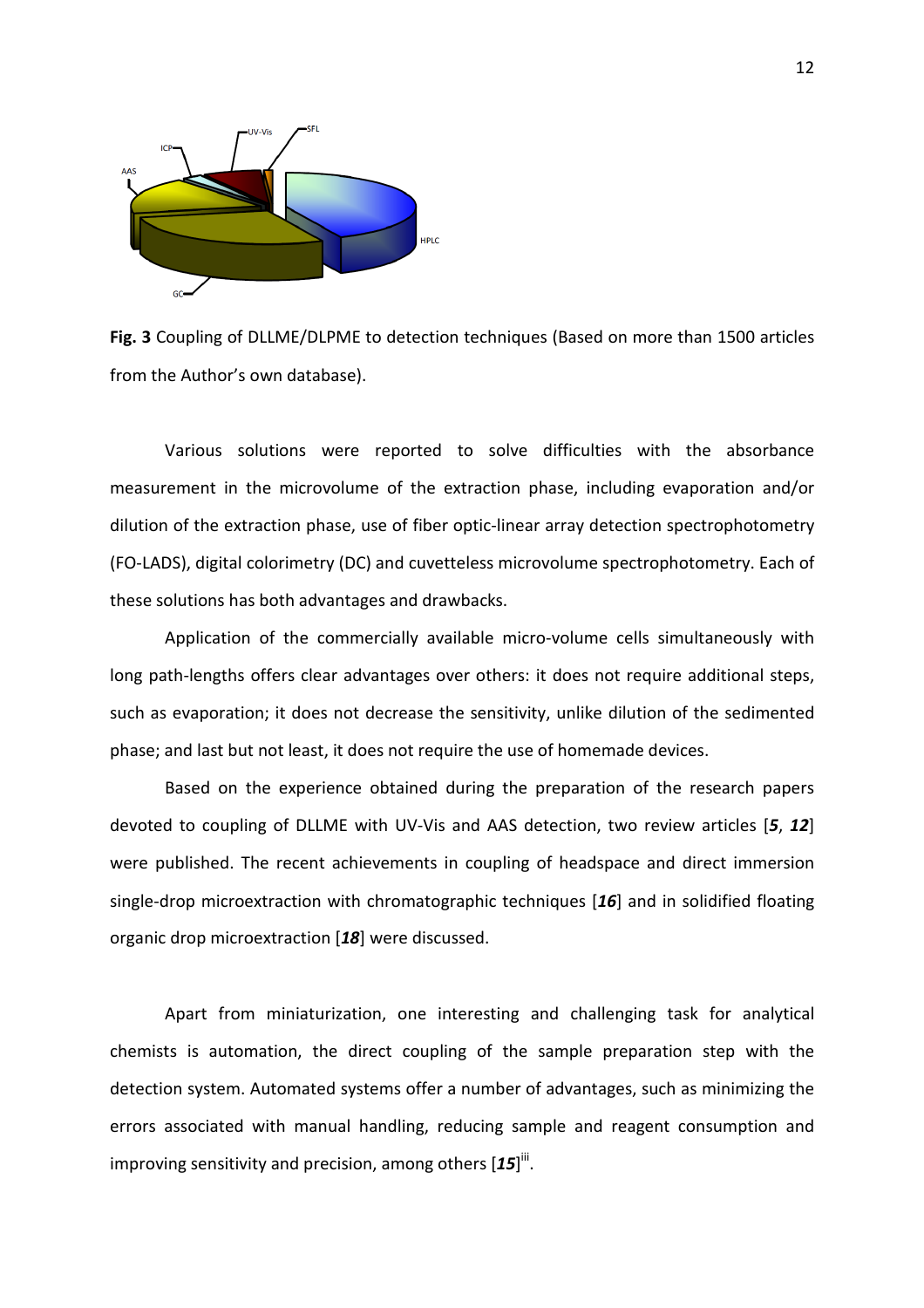An automated air-assisted LPME [*14*] and vigorous-injection assisted DLLME with stopped-flow spectrophotometric determination of chromium(VI) [*14*] and boron [*17*] were reported. Very recently two other approaches [*19*, *20*] devoted to automated effervescence assisted DLLME for determination of antipyrine in saliva samples [*19*] and effervescenceassisted switchable solvent-based LPME for LC determination of ofloxacin in human urine samples [*20*] were reported. Based on the experience obtained during the preparation of the research papers, a review article entitled *Solvent microextraction: A review of recent efforts at automation* [*15*] was published in which the capabilities of automated liquid-phase microextraction techniques and the more recent advances were illustrated with selected examples.

Ultrasound and microwaves, as well as vortexing, magnetic stirring and shaker mixing can be considered as auxiliary energy. Ultrasonic energy has been applied in analytical chemistry mainly for pre-treatment of solid samples, ultrasonic-assisted derivatisation reactions, various other operations, such as nebulisation in atomic spectrometry, glassware cleaning and the removal of bubbles from solution; as well as detection. Although many articles have examined the application of ultrasound for the above-mentioned purposes, the number of articles devoted to investigating this energy in order to improve analytical reactions is limited [80].

Ultrasonic energy was applied for the determination of boron [*3*], with boron determination based on ion pair formation of tetrafluoroborate anion with dye reagent and the extraction of the ion pair formed into organic solvent with subsequent spectrophotometric detection as a model sample. The determination procedure involves two independent steps: (1) conversion of boric acid to tetrafluoroborate anion, and (2) complex formation and extraction of  $BF_4$  formed with a cation of dye reagent. The suggested ultrasound-assisted conversion was followed by both LLE [81] and DLLME [*3*] extraction. The main advantages of ultrasonication in comparison with conventional heating [81] are that the conversion process occurs much faster, thus decreasing reaction time, and that it does not lead to the heating of the sample, thus preventing the escape of volatile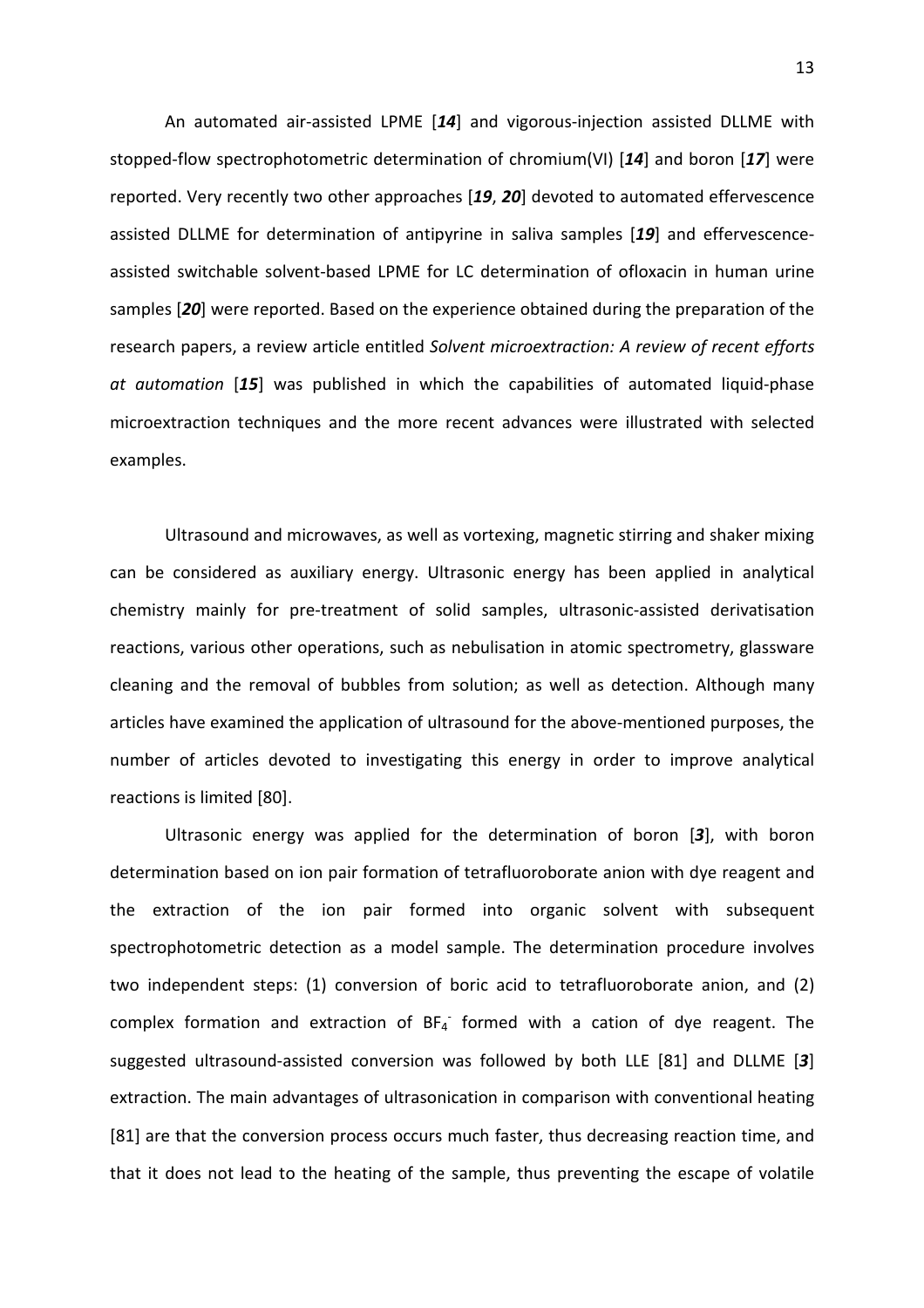products formed. The main advantages of DLLME in comparison with conventional LLE [81, 82] are the considerable decreasing of the consumption of hazardous organic solvents (thus making the procedure greener) and the significant shortening of the extraction time as a consequence of the large surface area formed between the aqueous and organic phases  $\left[\mathbf{3}\right]$ <sup>iv</sup>.

Very recently a review article was published entitled *Application of ultrasonic irradiation and vortex agitation in solvent microextraction* [*13*]. It was devoted to new, recently-developed microextraction procedures that do not require a disperser solvent and in which ultrasonic energy or vortex agitation is applied instead of a disperser solvent as a means of dispersing the extraction solvent, meaning the disperser solvent can be omitted from the extraction procedure.

The literature on dispersive solvent microextraction comprises a great many methodologies, different possibilities and a broad range of terminology, all of which greatly complicates the classification of these methods as well as the conditions to be specified in the procedure name, its acronym or both  $[21]^\vee$ . Ideally, the method name and its acronym should provide the reader sufficient information; however, it should also be as simple as possible and not burdened with unnecessary details [21]<sup>v</sup>.

We should first distinguish between two techniques: (1) dispersive liquid–liquid microextraction (DLLME) that use a mixture of extraction and dispersive solvents and which in some instances, in addition to these two solvents, the formation of the cloudy solution is enhanced by adding supplementary reagents or applying supplementary energy, and (2) dispersive liquid-phase microextraction (DLPME), in which no dispersive solvent is used [21]<sup>v</sup>.

The following acronyms were suggested: DLLME and DLPME for procedures with and without a dispersive solvent, respectively; UA- for ultrasound-assisted, VA- for vortexassisted, MSA- for magnetic stirring-assisted, UDSA- for up-and-down shaker-assisted, AAfor air-assisted, PA- for pressured gas-assisted, and MW- for microwave-assisted, intended for additional energy; SA- for surfactant-assisted and EA- for effervescence-assisted, meant for an additional reagent; SD- for solvent-based deemulsification, -SID for salt-induced de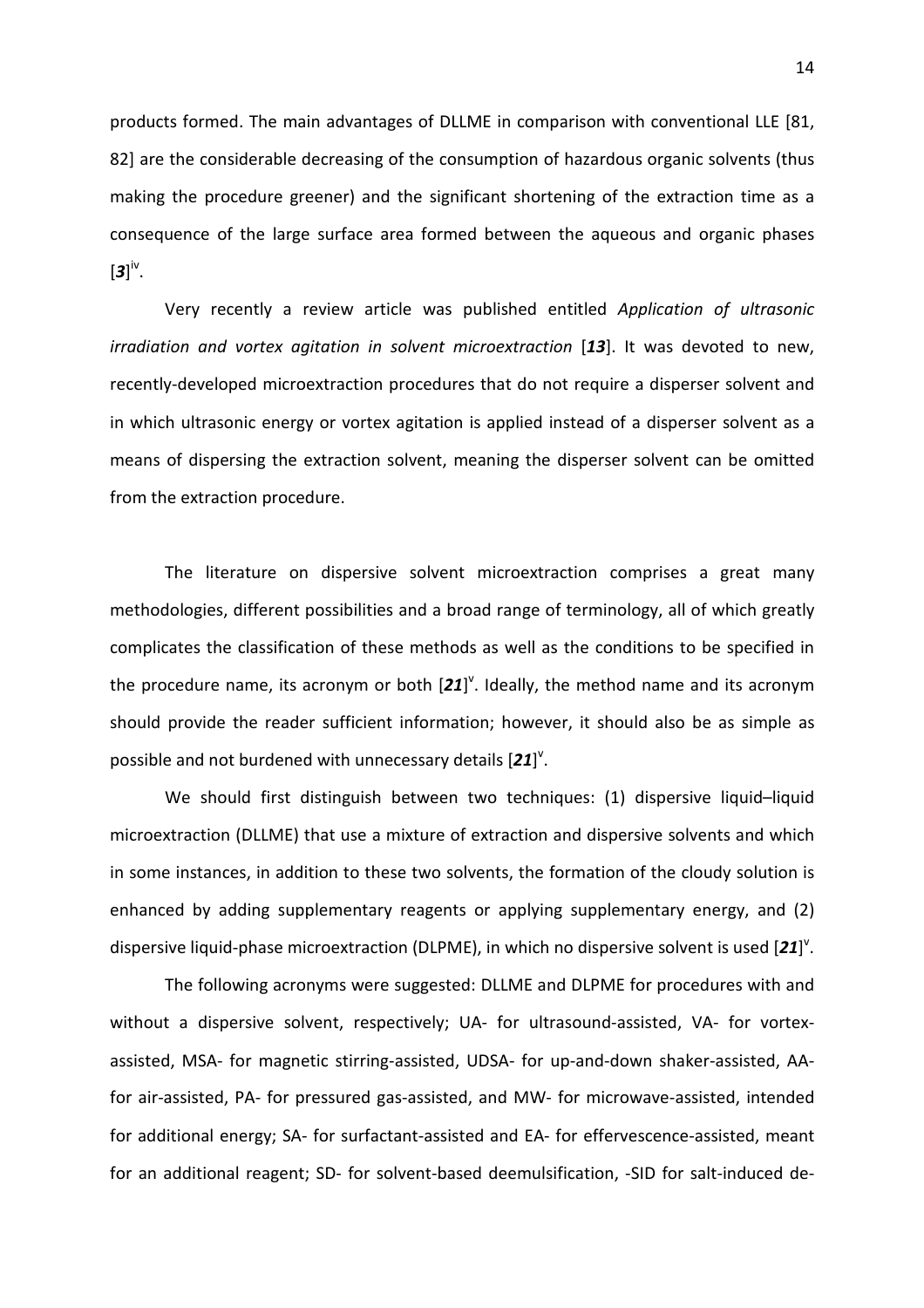emulsification, and FA- for flotation-assisted, used for phase separation; -SFO for solidification of floating organic drop, SM- for supramolecular solvent, and IL- for ionic liquid, designed for extraction solvent; as well as TC- for temperature controlled, and -BE for back extraction  $[21]^\vee$ .

Similar rules could be applied for methods without a dispersive solvent. However, several modifications are needed, because well established names and acronyms already exist for some procedures. In this context, ultrasound-assisted emulsification microextraction (USAEME), ultrasound-assisted surfactant-enhanced microextraction (UASEME), vortex-assisted liquid–liquid microextraction (VALLME) and vortex-assisted surfactant-enhanced emulsification liquid–liquid microextraction (VASEME) should be mentioned [21]<sup>v</sup>.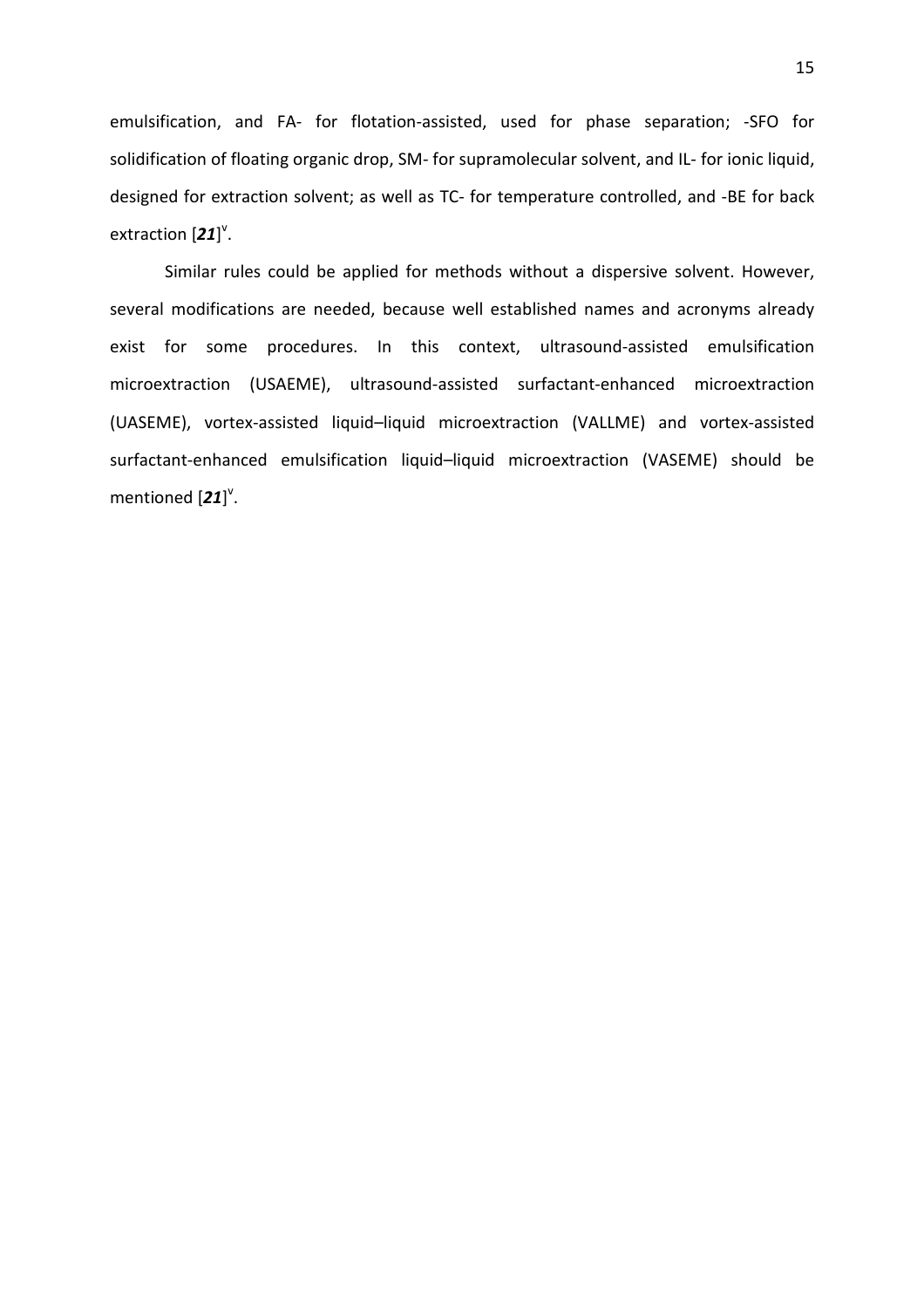# **Conclusion**

This dissertation is devoted to Solvent microextraction (SME), also frequently called Liquid phase microextraction (LPME). The history, advantages and disadvantages of the selected SME techniques were briefly discussed in order to show the importance of this area of research and the necessity for further development of such microextraction methods for modern analytical chemistry. Like other analytical methods, SME methods including dispersive liquid–liquid microextraction (DLLME) and homogenous liquid–liquid extraction (HLLE) also have drawbacks and limitations. The research activities discussed in this dissertation were focused on solving these difficulties and can be divided into the following topics: development of DLLME, automation of SME, application of auxiliary energy in SME, and terminology of SME.

To solve the difficulty connected with requirements to the extraction solvent in conventional DLLME, so-called auxiliary-assisted DLLME was reported. The procedure utilises a solvent system consisting of a dispersive solvent, an extraction solvent and an auxiliary solvent, which allows for the use of solvents having a density lower than that of water as an extraction solvent while preserving simple phase separation by centrifugation. Tributylphosphate was suggested as an alternative to commonly used dispersive solvents in DLLME. The nature of the solvent only slightly affects the cloudy state. On the other hand, the ratio of the solvents in the mixture exhibits a more significant effect. Application of commercially available micro-volume cells simultaneously with long path-lengths offers clear advantages over other reported solutions for connection of SME with UV–Vis spectrophotometry: it does not require additional steps, such as evaporation; it does not decrease the sensitivity, unlike dilution of the sedimented phase; and last but not least, it does not require the use of homemade devices. Achievements in automation of microextraction were also presented: the automated air-assisted LPME, vigorous-injection assisted DLLME, automated effervescence assisted DLLME, and automated effervescenceassisted switchable solvent-based LPME procedures have been suggested. The current status of the DLLME terminology was presented with the goal of standardizing and simplifying the terminology.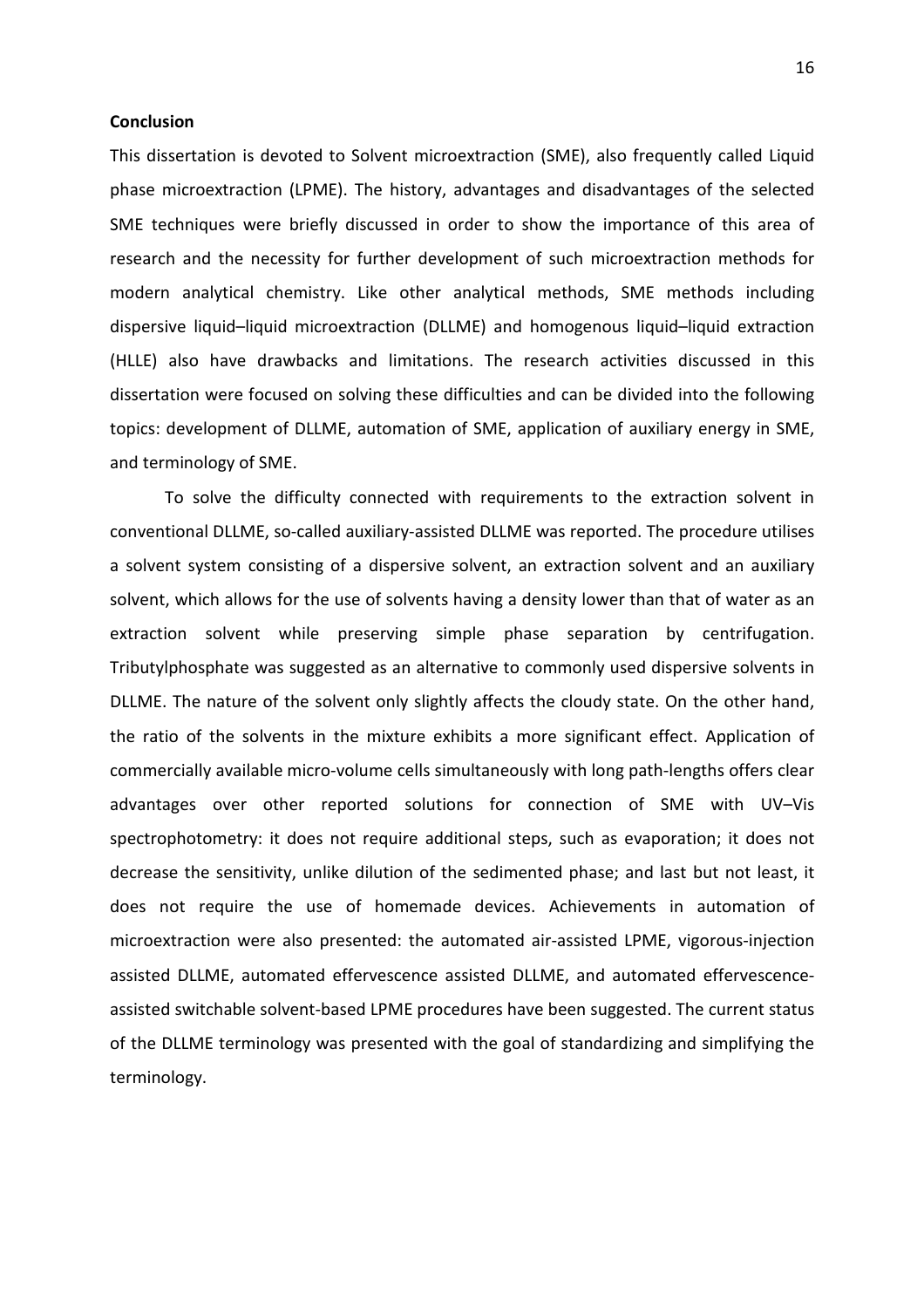#### **References**

[*1*] L. Kocúrová, I.S. Balogh, J. Škrlíková, J. Posta, V. Andruch, A *novel approach in dispersive liquid*–*liquid microextraction based on the use of an auxiliary solvent for adjustment of density. UV-VIS spectrophotometric and graphite furnace atomic absorption spectrometric determination of gold based on ion pair formation*, Talanta *82* (2010) 1958-1964.

[*2*] J. Škrlíková, V. Andruch, I.S. Balogh, L. Kocúrová, L. Nagy, Y. Bazeľ, *A novel, environmentally friendly dispersive liquid*–*liquid microextraction procedure for the determination of copper*, Microchem. J. *99* (2011) 40-45.

[*3*] L. Rusnáková, V. Andruch, I.S. Balogh, J. Škrlíková, *A dispersive liquid*–*liquid microextraction procedure for determination of boron after ultrasound-assisted conversion to tetrafluoroborate*, Talanta *85* (2011) 541-545.

[*4*] L. Kocúrová, I.S. Balogh, L. Nagy, F. Billes, A. Simon, V. Andruch, *Application of a bisindocarbocyanine reagent for dispersive liquid*–*liquid microextraction of silver with subsequent spectrophotometric determination*, Microchem. J. *99* (2011) 514-522.

[*5*] V. Andruch, L. Kocúrová, I.S. Balogh, J. Škrlíková, *Recent advances in coupling single-drop and dispersive liquid*–*liquid microextraction with UV-Vis spectrophotometry and related detection techniques*, Microchem. J. *102* (2012) 1-10.

[*6*] L. Kocúrová, I.S. Balogh, J. Šandrejová, V. Andruch, *Recent advances in dispersive liquid*– *liquid microextraction using organic solvents lighter than water. A review*, Microchem. J. *102* (2012) 11-17.

[*7*] I.S. Balogh, L. Rusnáková, J. Škrlíková, L. Kocúrová, M. Török, V. Andruch, *Spectrophotometric method for manganese determination in water samples based on ion pair formation and dispersive liquid*–*liquid microextraction*, Int. J. Environ. Anal. Chem. *92* (2012) 1059-1071.

[*8*] M. Alexovič, I.S. Balogh, J. Škrlíková, V. Andruch, *A dispersive liquid*–*liquid microextraction procedure for UV-Vis spectrophotometric determination of chromium(VI) in water samples*, Anal. Methods *4* (2012) 1410-1414.

[*9*] V. Andruch, I.S. Balogh, L. Kocúrová, J. Šandrejová, *Five years of dispersive liquid*–*liquid microextraction*, Appl. Spectrosc. Rev. *48* (2013) 161-259.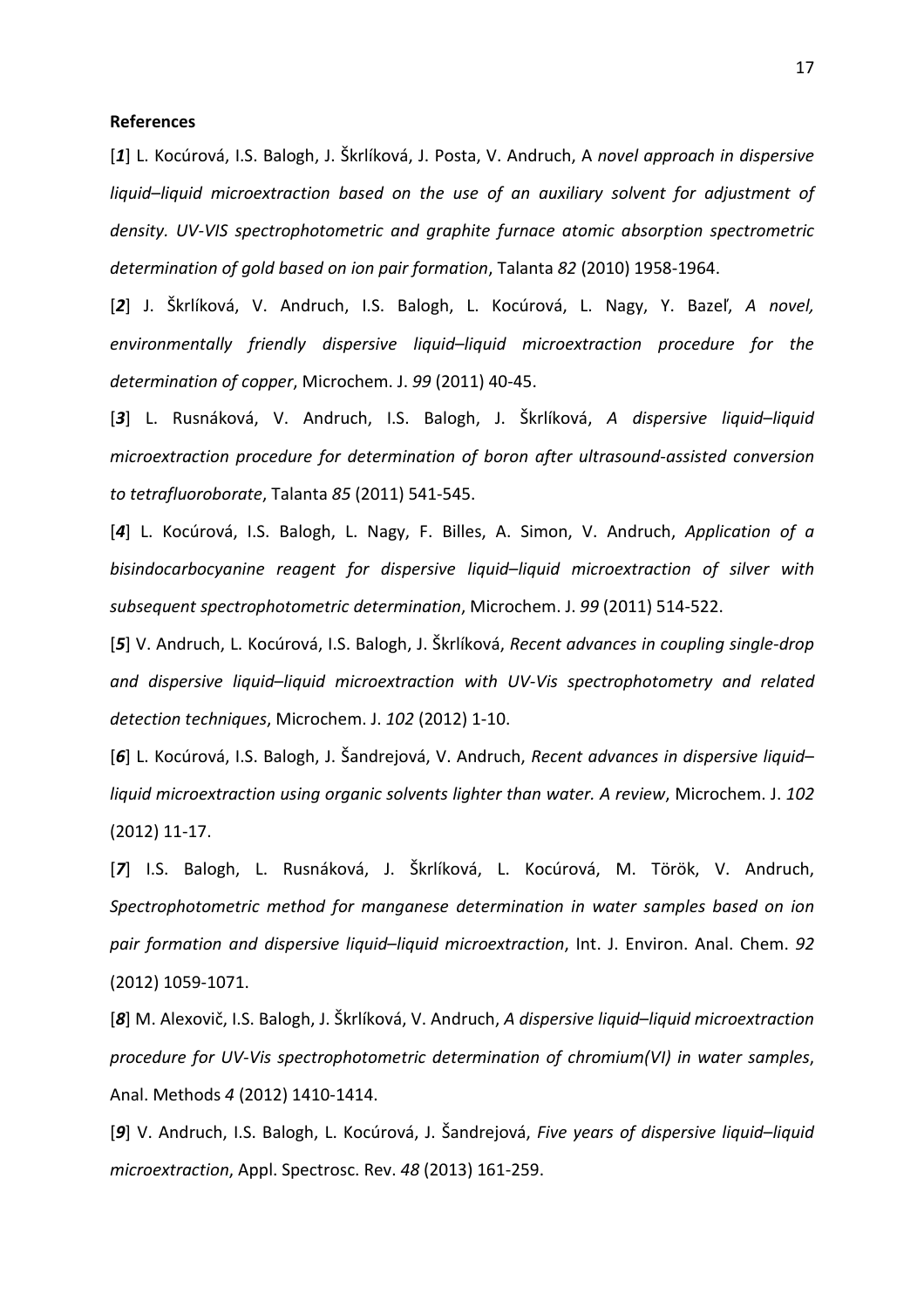[*10*] L. Kocúrová, I.S. Balogh, V. Andruch, *Dispersive liquid-phase microextraction procedure for spectrometric determination of cadmium*, Microchem. J. *107* (2013) 3-9.

[*11*] M. Burdel, J. Šandrejová, I.S. Balogh, A. Vishnikin, V. Andruch, *A comparison of various modes of liquid*–*liquid based microextraction techniques. Determination of picric acid*, J. Sep. Sci. *36* (2013) 932-938.

[*12*] V. Andruch, I.S. Balogh, L. Kocúrová, J. Šandrejová, *The present state of coupling of dispersive liquid*–*liquid microextraction with atomic absorption spectrometry*, J. Anal. At. Spectrom. *28* (2013) 19-32.

[*13*] V. Andruch, I.S. Balogh, M. Burdel, L. Kocúrová, J. Šandrejová, *Application of ultrasonic irradiation and vortex agitation in solvent microextraction*, Trends Anal. Chem. *49* (2013) 1- 19.

[*14*] M. Alexovič, V. Andruch, I.S. Balogh, J. Šandrejová, *A single-valve sequential injection manifold (SV-SIA) for automation of air-assisted liquid-phase microextraction: Stopped-flow spectrophotometric determination of chromium(VI)*, Anal. Methods *5* (2013) 2497-2502.

[*15*] L. Kocúrová, I.S. Balogh, V. Andruch, *Solvent microextraction: A review of recent efforts at automation*, Microchem. J. *110* (2013) 599-607.

[*16*] L. Kocúrová, I.S. Balogh, V. Andruch, *A glance at achievements in coupling of headspace and direct immersion single-drop microextraction with chromatographic techniques*, J. Sep. Sci. *36* (2013) 3758-3768.

[*17*] M. Alexovič, M. Wieczorek, J. Kozak, P. Kościelniak, I.S. Balogh, V. Andruch, *An automatic, vigorous-injection assisted dispersive iquid-liquid microextraction technique for stopped-flow spectrophotometric detection of boron*, Talanta *133* (2015) 127-133.

[*18*] P. Viñas, N. Campillo, V. Andruch, *Recent achievements in solidified floating organic drop microextraction*, Trends Anal. Chem. *68* (2015) 48-77.

[*19*] K. Medinskaia, Ch. Vakh, D. Aseeva, V. Andruch, L. Moskvin, A. Bulatov, *A fully automated effervescence assisted dispersive liquid*–*liquid microextraction based on a stepwise injection system. Determination of antipyrine in saliva samples*, Anal. Chim. Acta *902* (2016) 129-134.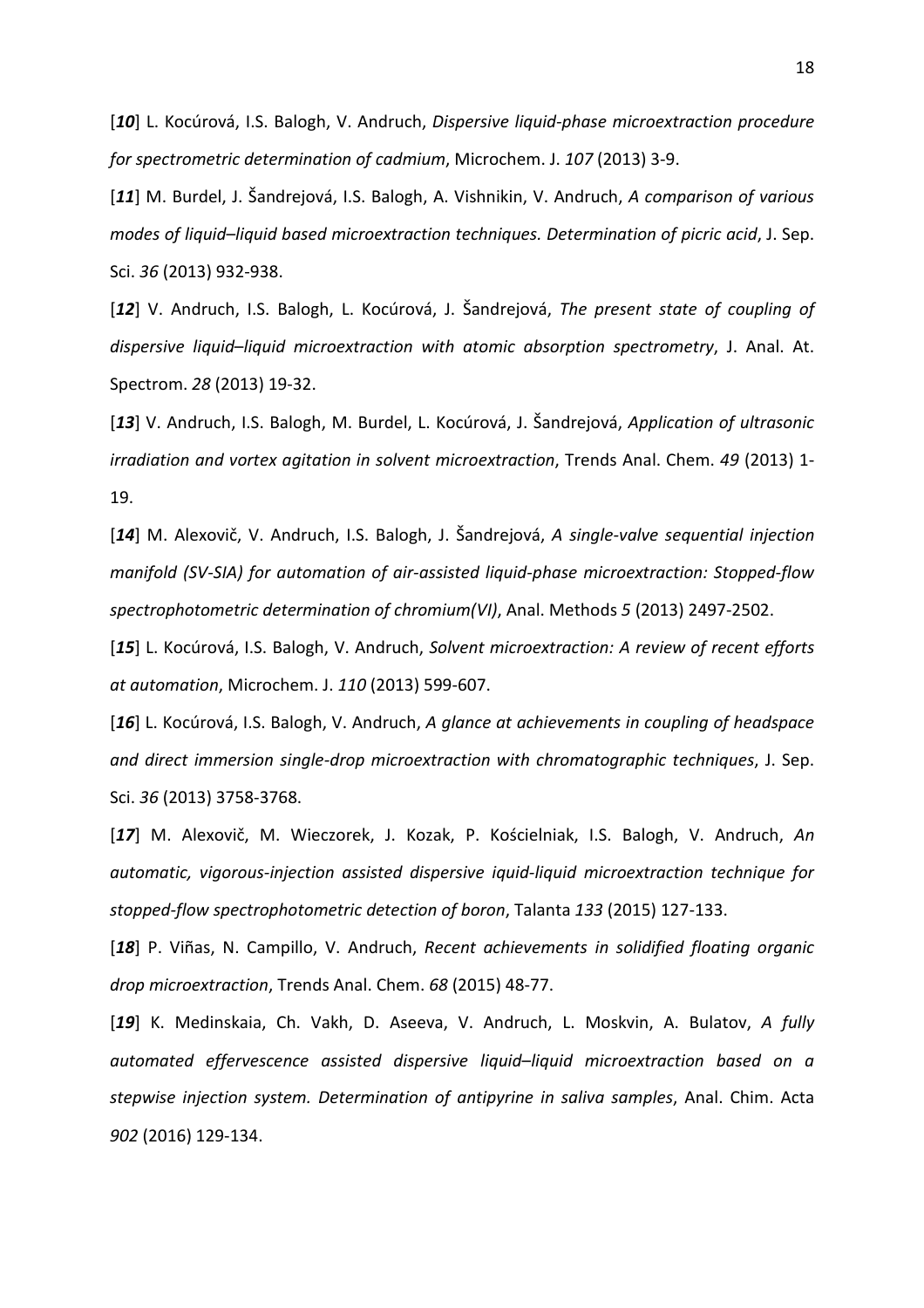[*20*] Ch. Vakh, A. Pochivalov, V. Andruch, L. Moskvin, A. Bulatov, *A fully automated effervescence-assisted switchable solvent-based liquid phase microextraction procedure: Liquid chromatographic determination of ofloxacin in human urine samples*, Anal. Chim. Acta *907* (2016) 54-59.

[*21*] J. Šandrejová, N. Campillo, P. Viñas, V. Andruch, *Classification and terminology in dispersive liquid*–*liquid microextraction*, Microchem. J. *127* (2016) 184-186.

[22] A. Jain, K.K. Verma, *Recent advances in applications of single-drop microextraction: A review*, Anal. Chim. Acta *706* (2011) 37-65.

[23] L. Xu, C. Basheer, H.K. Lee*, Developments in single-drop microextraction. Review*, J. Chromatogr. A *1152* (2007) 184-192.

[24] J.M. Kokosa, *Advances in solvent microextraction techniques*, Trends Anal. Chem. *43* (2013) 2-13.

[25] P.T. Anastas, M.M. Kirchhoff , *Origins, Current status, and future challenges of Green Chemistry*, Acc. Chem. Res. *35* (2002) 686-694.

[26] S. Armenta, S. Garrigues, M. de la Guardia, *Green analytical chemistry*, Trends Anal. Chem. *27* (2008) 497-511.

[27] M. Tobiszewski, F. Pena-Pereira, A. Orłowski, J. Namieśnik, *A standard analytical method as the common good and pollution abatement measure*, Trends Anal. Chem. *80* (2016) 321- 327.

[28] S. Armenta, S. Garrigues, M. de la Guardia, *The role of green extraction techniques in Green Analytical Chemistry*, Trends Anal. Chem. *71* (2015) 2-8.

[29] J.M. Kokosa, *Recent trends in using single-drop microextraction and related techniques in green analytical methods*, Trends Anal. Chem. *71* (2015) 194-204.

[30] M. Tobiszewski, M. Marć, A. Gałuszka, J. Namiesnik, *Green chemistry metrics with special reference to green analytical chemistry*, Molecules *20* (2015) 10928-10946.

[31] A. Melnyk, J. Namieśnik, L. Wolska, *Theory and recent applications of coacervate-based extraction techniques*, Trends Anal. Chem. *71* (2015) 282-292.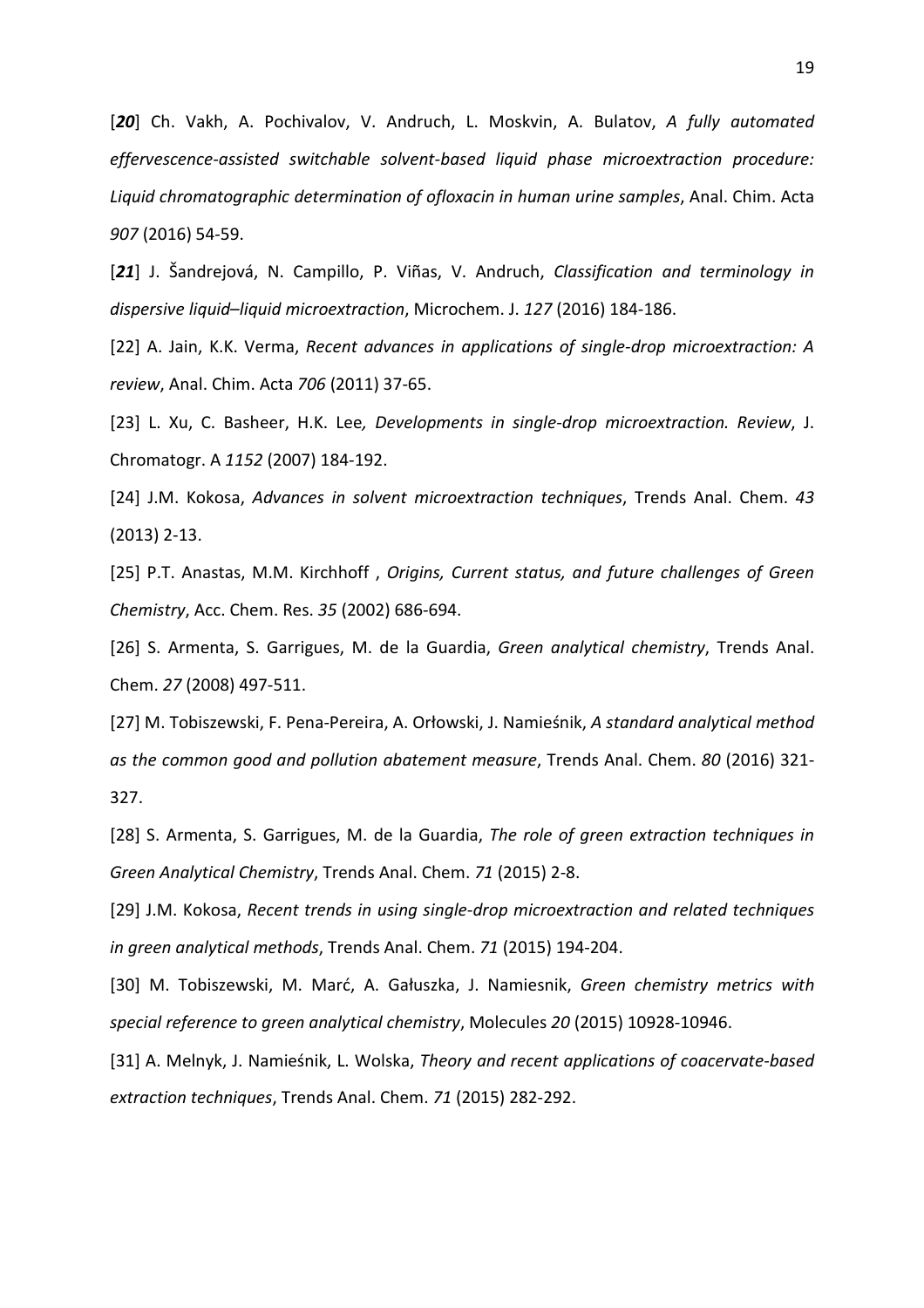[32] A. Melnyk, L. Wolska, J. Namieśnik, *Coacervative extraction as a green technique for sample preparation for the analysis of organic compounds*, J. Chromatogr. A *1339* (2014) 1- 12.

[33] F. Pena-Pereira, J. Namieśnik, *Ionic liquids and deep eutectic mixtures: Sustainable solvents for extraction processes*, ChemSusChem *7* (2014) 1784-1800.

[34] A. Spietelun, L. Marcinkowski, M. de La Guardia, J. Namieśnik, *Green aspects, developments and perspectives of liquid phase microextraction techniques*, Talanta *119* (2014) 34-45.

[35] A. Gałuszka, Z. Migaszewski, J. Namieśnik, *The 12 principles of green analytical chemistry and the SIGNIFICANCE mnemonic of green analytical practices*, Trends Anal. Chem. *50* (2013) 78-84.

[36] A. Sarafraz-Yazdi, A. Amiri, *Liquid-phase microextraction*, Trends Anal. Chem. *29* (2010) 1-14.

[37] F. Pena-Pereira, I. Lavilla, C. Bendicho. *Miniaturized preconcentration methods based on liquid*–*liquid extraction and their application in inorganic ultratrace analysis and speciation: A review*, Spectrochim. Acta B *64* (2009) 1-15.

[38] S. Liu, P.K. Dasgupta, *Liquid droplet. A renewable gas sampling interface*, Anal. Chem. *67* (1995) 2042-2049.

[39] A.A. Cardoso, P.K. Dasgupta, *Analytical chemistry in a liquid film/droplet*, Anal. Chem. *67* (1995) 2562-2566.

[40] H. Liu, P.K. Dasgupta, *A renewable liquid droplet as a sampler and a windowless optical cell. Automated sensor for gaseous chlorine*, Anal. Chem. *67* (1995) 4221-4228.

[41] H. Liu, P.K. Dasgupta, *Analytical chemistry in a drop. Solvent extraction in a microdrop*, Anal. Chem. *68* (1996) 1817-1821.

[42] M.A. Jeannot, F.F. Cantwell, *Solvent microextraction into a single drop*, Anal. Chem. *68* (1996) 2236-2240.

[43] M.A. Jeannot, F.F. Cantwell, *Mass transfer characteristics of solvent extraction into a single drop at the tip of a syringe needle*, Anal. Chem. *69* (1997) 235-239.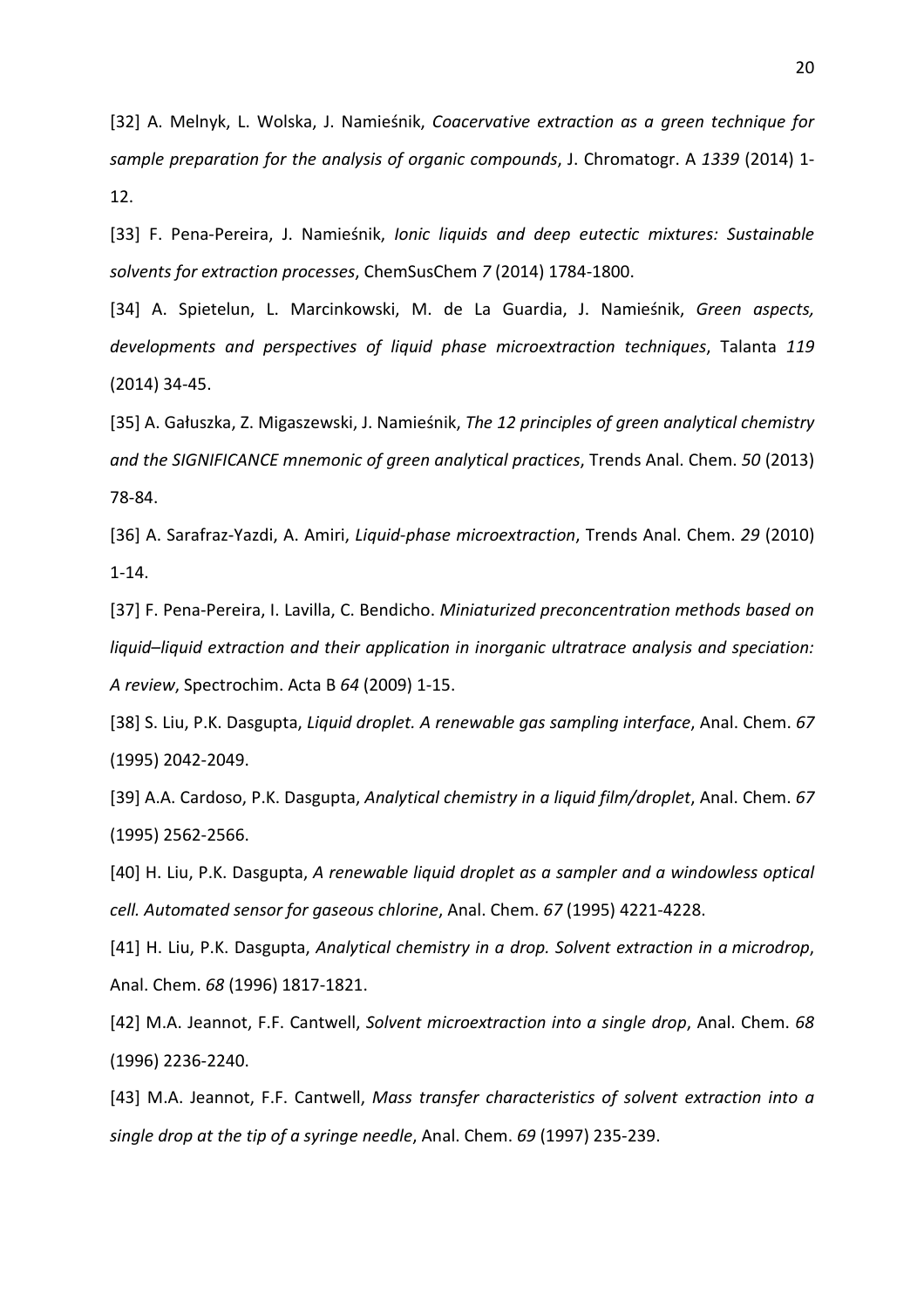[44] H. Liu, P.K. Dasgupta, *Analytical chemistry in a drop*, Trends Anal. Chem. *15* (1996) 468- 475.

[45] Y. He, H.K. Lee, *Liquid-phase microextraction in a single drop of organic solvent by using a conventional microsyringe*, Anal. Chem. *69* (1997) 4634-4640.

[46] Y. Wang, Y.C. Kwok, Y. He, H.K. Lee, *Application of dynamic liquid-phase microextraction to the analysis of chlorobenzenes in water by using a conventional microsyringe*, Anal. Chem. *70* (1998) 4610-4614.

[47] M. Ma, F.F. Cantwell, *Solvent microextraction with simultaneous back-extraction for sample cleanup and preconcentration: Preconcentration into a single microdrop*, Anal. Chem. *71* (1999) 388-393.

[48] S. Pedersen-Bjergaard, K.E. Rasmussen, *Liquid*–*liquid*–*liquid microextraction for sample preparation of biological fluids prior to capillary electrophoresis*, Anal. Chem. *71* (1999) 2650- 2656.

[49] A.L. Theis, A.J. Waldack, S.M. Hansen, M.A. Jeannot, *Headspace solvent microextraction*, Anal. Chem. *73* (2001) 5651-5654.

[50] A. Tankeviciute, R. Kazlauskas, V. Vickackaite, *Headspace extraction of alcohols into a single drop*, Analyst *126* (2001) 1674-1677.

[51] A. Sarafraz Yazdi, F. Mofazzeli, Z. Eshaghi, *Determination of 3-nitroaniline in water samples by directly suspended droplet three-phase liquid-phase microextraction using 18 crown-6 ether and high-performance liquid chromatography*, J. Chromatogr. A *1216* (2009) 5086-5091.

[52] A. Sarafraz-Yazdi, A.H. Amiri, Z. Eshaghi, *Separation and determination of benzene, touene, ethylbenzene and o-xylene compounds in water using directly suspended droplet microextraction coupled with gas chromatography-flame ionization detector*, Talanta *78* (2009) 936-941.

[53] Lu Yangcheng, Lin Quan, Luo Guangsheng, Dai Youyuan, *Directly suspended droplet microextraction*, Anal. Chim. Acta *566* (2006) 259-264.

[54] H-F. Wu, J-H. Yen, C-C. Chin, *Combining drop-to-drop solvent microextraction with gas chromatography/mass spectrometry using electronic ionization and self-ion/molecule*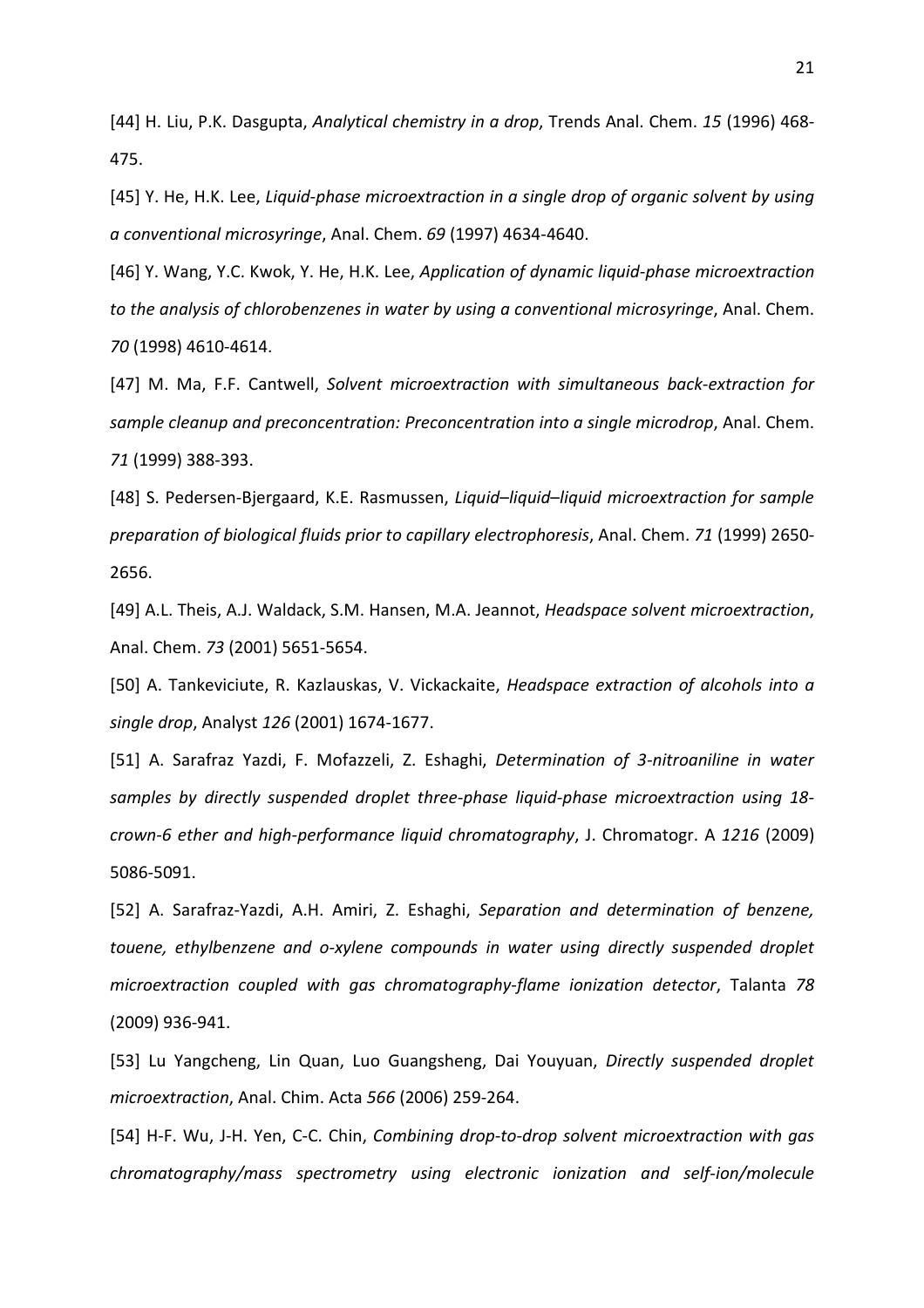*reaction method to determine methoxyacetophenone isomers in one drop of water*, Anal. Chem. *78* (2006) 1707-1712.

[55] W. Liu, H.K. Lee, *Continuous-flow microextraction exceeding 1000-fold concentration of dilute analytes*, Anal. Chem. *72* (2000) 4462-4467.

[56] Y. Li, T. Zhang, P. Liang, *Application of continuous-flow liquid-phase microextraction to the analysis of volatile halohydrocarbons in water*, Anal. Chim. Acta *536* (2005) 245-249.

[57] F. Pena, I. Lavilla, C. Bendicho, *Immersed single-drop microextraction interfaced with sequential injection analysis for determination of Cr(VI) in natural waters by electrothermalatomic absorption spectrometry*, Spectrochim. Acta B *63* (2008) 498-503.

[58] A.N. Anthemidis, I.S.I. Adam, *Development of on-line single-drop micro-extraction sequential injection system for electrothermal atomic absorption spectrometric determination of trace metals*, Anal. Chim. Acta *632* (2009) 216-220.

[59] M.R. Khalili Zanjani, Y. Yamini, S. Shariati, J.A. Jonsson, *A new liquid-phase microextraction method based on solidification of floating organic drop*, Anal. Chim. Acta *585* (2007) 286-293.

[60] M. Ghambarian, Y. Yamini, A. Esrafili, *Liquid-phase microextraction based on solidified floating drops of organic solvents*, Microchim. Acta *180* (2013) 519-535.

[61] Y.-Y. Wang, G.-Y. Zhao, Q.-Y. Chang, X.-H. Zang, C. Wang, Z. Wang, *Developments in liquid-phase microextraction method based on solidification of floating organic drop*, Fenxi Huaxue/ Chinese J. Anal. Chem. *38* (2010) 1517-1522.

[62] A.N. Anthemidis, K-I.G. Ioannou, *Recent developments in homogeneous and dispersive liquid–liquid extraction for inorganic elements determination. A review*, Talanta *80* (2009) 413-421.

[63] G. Lasarte-Aragonés, R. Lucena, S. Cárdenas, M. Valcárcel, *Effervescence-assisted dispersive micro-solid phase extraction*, J. Chromatogr. A *1218* (2011) 9128-9134.

[64] W-H. Tsai, H-Y. Chuang, H-H. Chen, Y-W. Wu, S-H. Cheng, T-C. Huang, *Application of sugaring-out extraction for the determination of sulfonamides in honey by high-performance liquid chromatography with fluorescence detection*, J. Chromatogr. A *1217* (2010) 7812-7815.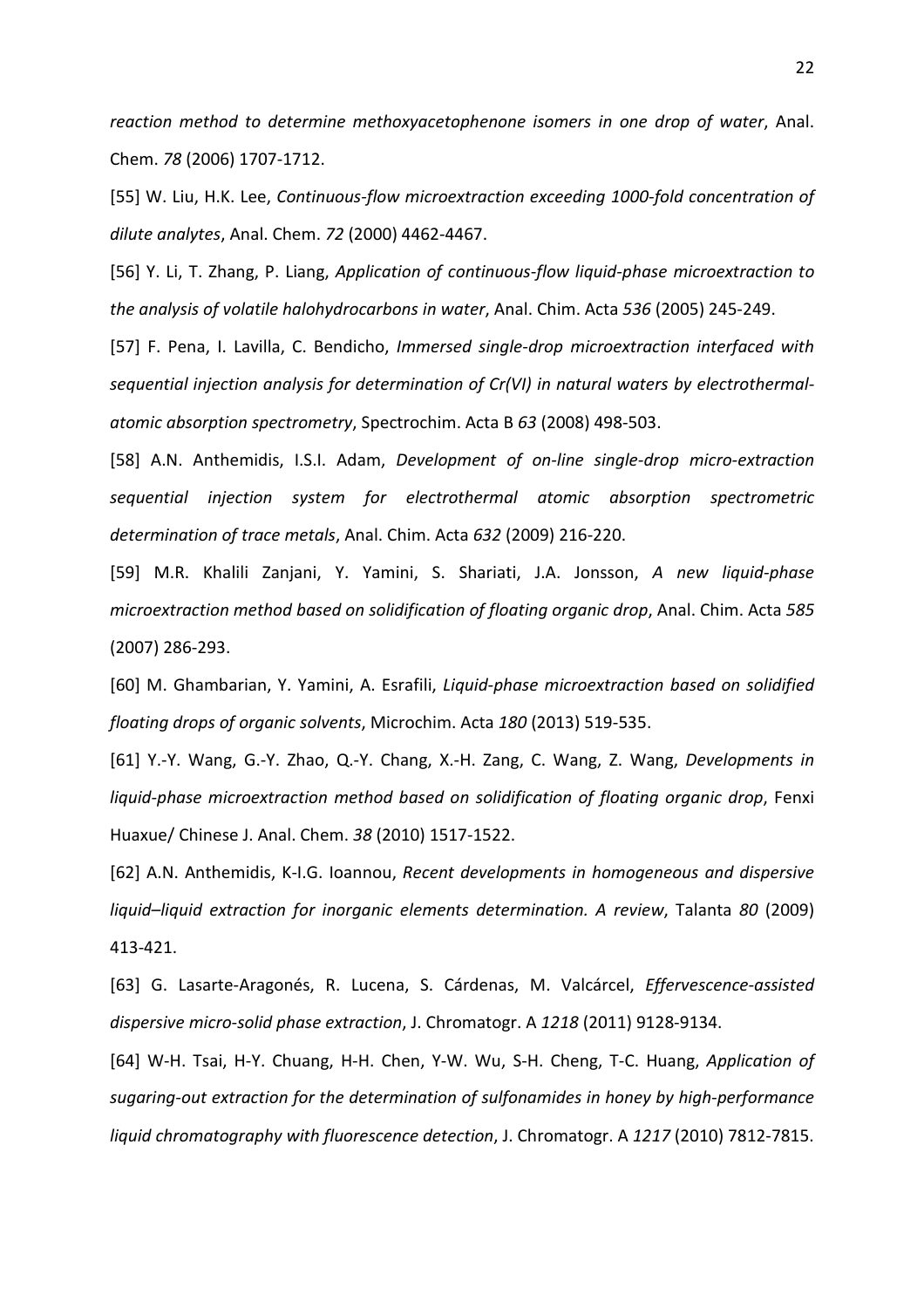[65] G. Lasarte-Aragonés, R. Lucena, S. Cárdenas, M. Valcárcel, *Use of switchable solvents in the microextraction context*, Talanta *131* (2015) 645-649.

[66] M. Rezaee, Y. Assadi, M.-R. Milani Hosseini, E. Aghaee, F. Ahmadi, S. Berijani, *Determination of organic compounds in water using dispersive liquid*–*liquid microextraction*, J. Chromatogr. A *1116* (2006) 1-9.

[67] S. Berijani, Y. Assadi, M. Anbia, M.-R. Milani Hosseini, E. Aghaee, *Dispersive liquid*–*liquid microextraction combined with gas chromatography-flame photometric detection. Very simple, rapid and sensitive method for the determination of organophosphorus pesticides in water*, J. Chromatogr. A *1123* (2006) 1-9.

[68] M.A. Farajzadeh, E. Seyedi, M.S. Shalamzari, M. Bamorowat, *Dispersive liquid–liquid microextraction using extraction solvent lighter than water*, J. Sep. Sci. *32* (2009) 3191-3200.

[69] P. Hashemi, S. Beyranvand, R. S. Mansur, A. R. Ghiasvand, *Development of a sipmle device for dispersive liquid*–*liquid microextraction with lighter then water organic solvents: Isolation and enrichment of glycyrrhizic acid from licorice*, Anal. Chim. Acta *655* (2009) 60-65.

[70] A. Saleh, Y. Yamini, M. Faraji, M. Rezaee, M. Ghambarian, *Ultrasound-assisted emulsification microextraction method based on applying low density organic solvents followed by gas chromatography analysis for the determination of polycyclic aromatic hydrocarbons in water samples*, J. Chromatogr. A *1216* (2009) 6673-6679.

[71] M.A. Farajzadeh, Dj. Djozan, R. Fazeli Bakhtiyari, *Use of a capillary tube for collecting an extraction solvent lighter than water after dispersive liquid*–*liquid microextraction and its application in the determination of parabens in different samples by gas chromatographyflame ionization detection*, Talanta *81* (2010) 1360-1367.

[72] H. Chen, R. Chen, S. Li, *Low-density extraction solvent-based solvent terminated dispersive liquid*–*liquid microextraction combined with gas chromatography-tandem mass spectrometry for the determination of carbamate pesticides in water samples*, J. Chromatogr. A *1217* (2010) 1244-1248.

[73] L. Lili, H. Xu, D. Song, Y. Cui, S. Hu, G. Zhang, *Analysis of volatile aldehyde biomarkers in human blood by derivatization and dispersive liquid*–*liquid microextraction based on*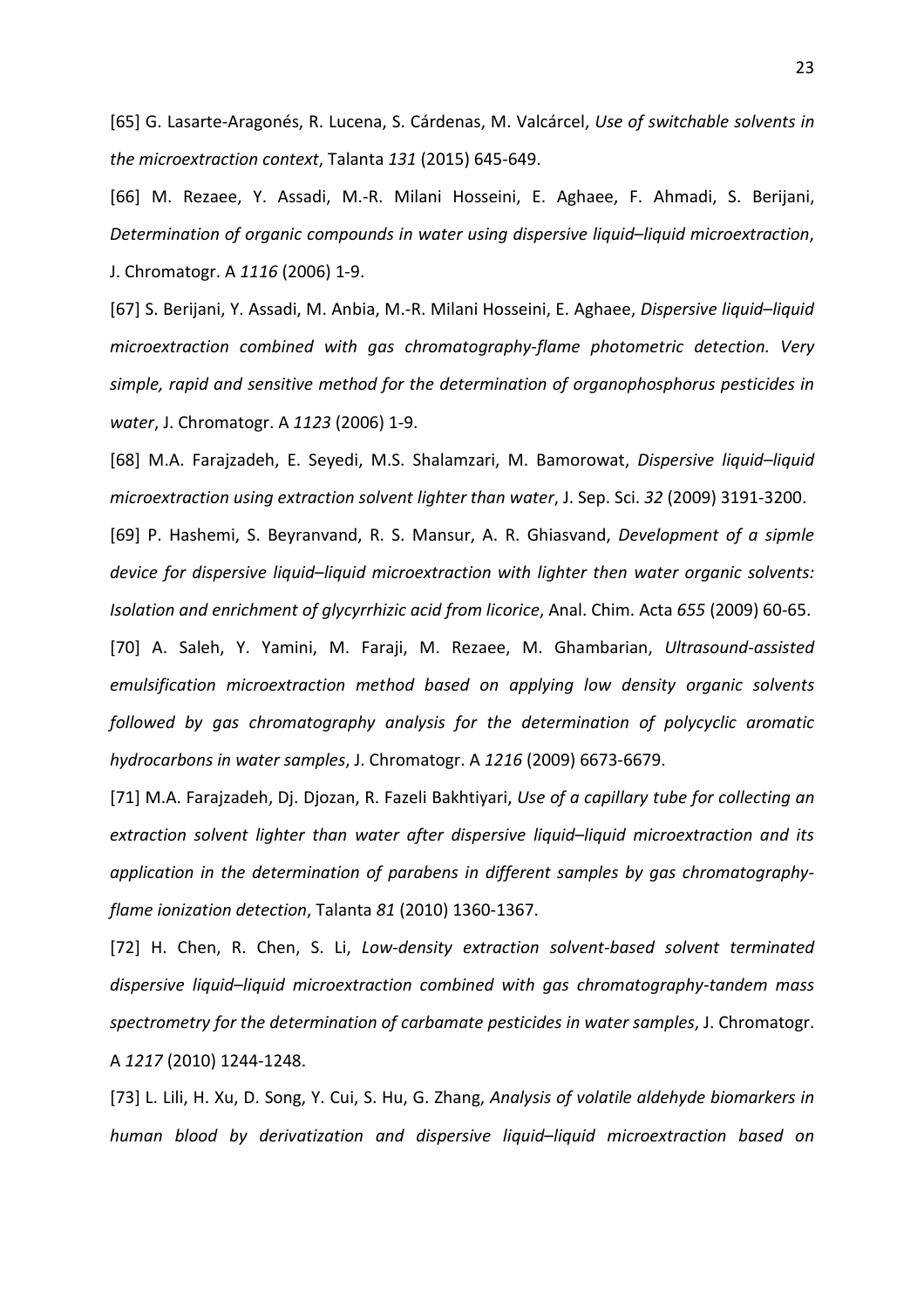*solidification of floating organic droplet method by high performance liquid chromatography*, J. Chromatogr. A *1217* (2010) 2365-2370.

[74] M.-I. Leong, S.-D. Huang, *Dispersive liquid*–*liquid microextraction method based on solidification of floating organic drop combined with gas chromatography with electroncapture or mass spectrometry detection*, J. Chromatogr. A *1211* (2008) 8-12.

[75] M.B. Melwanki, M.-R. Fun, *Partitioned dispersive liquid*–*liquid microextraction. An approach for polar organic compounds extraction from aqueous samples*, J. Chromatogr. A *1207* (2008) 24-28.

[76] W.-C.H. Tsai, S.-D. Huang, *Dispersive liquid*–*liquid microextraction with little solvent consumption combined with gas chromatography-mass spectrometry for the pretreatment of organochlorine pesticides in aqueous samples*, J. Chromatogr. A *1216* (2009) 5171-5175.

[77] Y. Geng, M. Zhang, W. Yuan, B. Xiang, *Modified dispersive liquid*–*liquid microextraction followed by high-performance liquid chromatography for the determination of clenbuterol in swine urine*, Food Addit. Contam. A *28* (2011) 1006-1012.

[78] M.B. Melwanki, W.-S. Chen, H.-Y. Bai, T.-Y. Lin, M.-R. Fuh, *Determination of 7 aminoflunitrazepamin urine by dispersive liquid*–*liquid microextractionwith liquid chromatography-electrospray-tandem mass spectrometry*, Talanta *78* (2009) 618-622.

[79] M.-I. Leong, Ch.-C.h. Chang, M.-R. Fuh, S.-D. Huang, *Low toxic dispersive liquid*–*liquid microextraction using halosolvents for extraction of polycyclic aromatic hydrocarbons in water samples*, J. Chromatogr. A *1217* (2010) 5455-5461.

[80] C.S. de Sousa, M. Korn, *Effects of ultrasonic irradiation on the spectrophotometric determination of nickel with dimethylglyoxime*, Anal. Chim. Acta *444* (2001) 309-315.

[81] J. Škrlíková, V. Andruch, I.S. Balogh, H. Sklenářová, P. Solich, *The application of ultrasound for the improvement of analytical procedures: Determination of boron*, Anal. Methods *2* (2010) 1275-1279.

[82] I.S. Balogh, V. Andruch, M. Kádár, F. Billes, J. Posta, E. Szabová, *A simple method of boron determination in mineral waters using Victoria Blue 4R*, Int. J. Environ. Anal. Chem. *89* (2009) 449-459.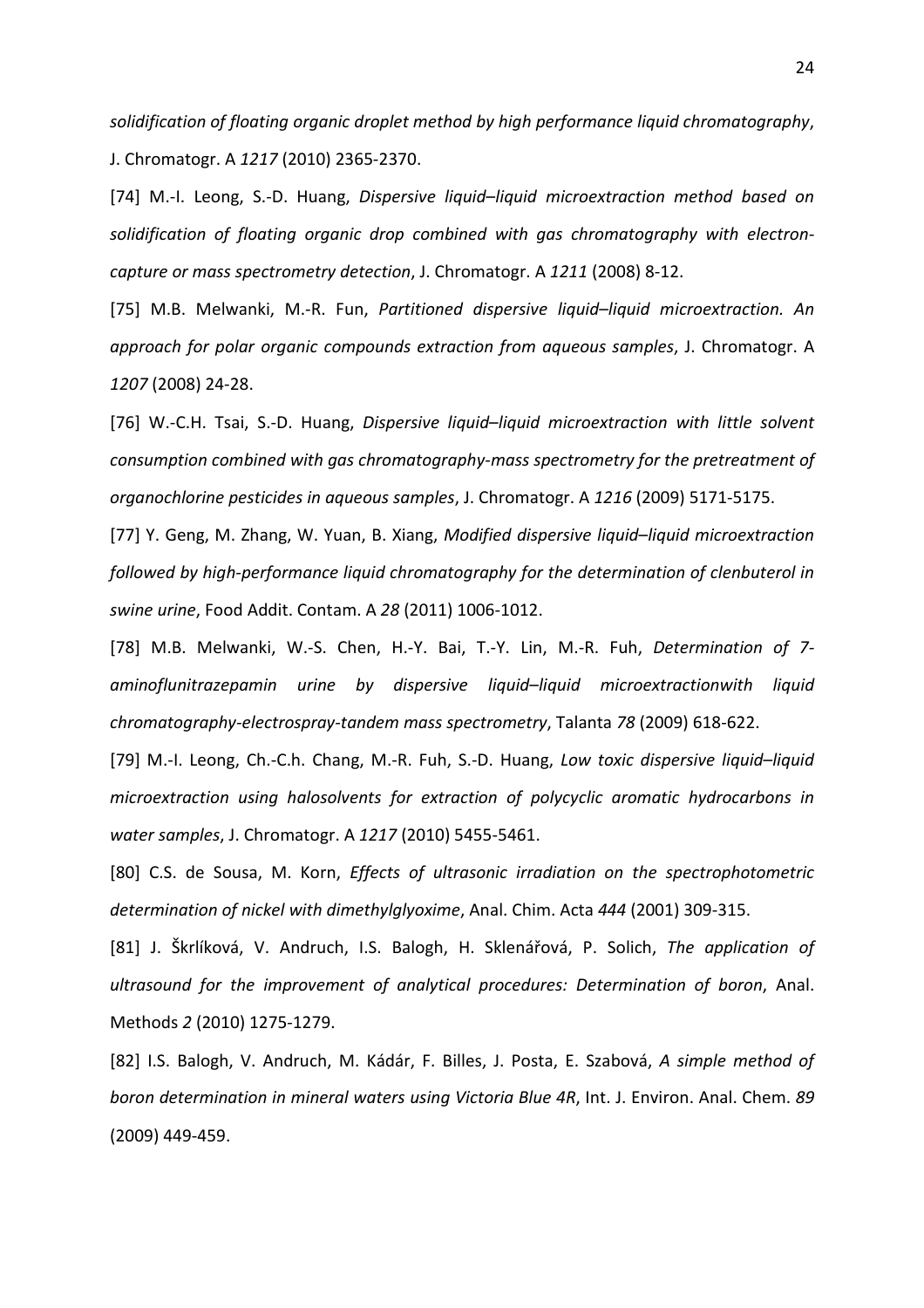#### **List of papers used in this dissertation**

[*1*] L. Kocúrová, I.S. Balogh, J. Škrlíková, J. Posta, V. Andruch, A *novel approach in dispersive liquid*–*liquid microextraction based on the use of an auxiliary solvent for adjustment of density. UV-VIS spectrophotometric and graphite furnace atomic absorption spectrometric*  determination of gold based on ion pair formation, Talanta 82 (2010) 1958-1964. (IF<sub>2010</sub>: 3.722, Times cited without self-citations: 29).

[*2*] J. Škrlíková, V. Andruch, I.S. Balogh, L. Kocúrová, L. Nagy, Y. Bazeľ, *A novel, environmentally friendly dispersive liquid*–*liquid microextraction procedure for the determination of copper, Microchem. J. 99 (2011) 40-45. (IF<sub>2011</sub>: 3.048, Times cited without* self-citations: 32).

[*3*] L. Rusnáková, V. Andruch, I.S. Balogh, J. Škrlíková, *A dispersive liquid*–*liquid microextraction procedure for determination of boron after ultrasound-assisted conversion to tetrafluoroborate*, Talanta 85 (2011) 541-545. (IF<sub>2011</sub>: 3.794, Times cited without selfcitations: 15).

[*4*] L. Kocúrová, I.S. Balogh, L. Nagy, F. Billes, A. Simon, V. Andruch, *Application of a bisindocarbocyanine reagent for dispersive liquid*–*liquid microextraction of silver with subsequent spectrophotometric determination, Microchem. J. 99 (2011) 514-522. (IF<sub>2011</sub>: 3.* 048, Times cited without self-citations: 8).

[*5*] V. Andruch, L. Kocúrová, I.S. Balogh, J. Škrlíková, *Recent advances in coupling single-drop and dispersive liquid*–*liquid microextraction with UV-Vis spectrophotometry and related*  detection techniques, Microchem. J. 102 (2012) 1-10. (IF<sub>2012</sub>: 2.879, Times cited without selfcitations: 35).

[*6*] L. Kocúrová, I.S. Balogh, J. Šandrejová, V. Andruch, *Recent advances in dispersive liquid*– *liquid microextraction using organic solvents lighter than water. A review*, Microchem. J. *102* (2012) 11-17. (IF<sub>2012</sub>: 2.879, Times cited without self-citations: 113).

[*7*] I.S. Balogh, L. Rusnáková, J. Škrlíková, L. Kocúrová, M. Török, V. Andruch, *Spectrophotometric method for manganese determination in water samples based on ion pair formation and dispersive liquid*–*liquid microextraction*, Int. J. Environ. Anal. Chem. *92* (2012) 1059-1071. (IF<sub>2012</sub>: 1.240, Times cited without self-citations: 1).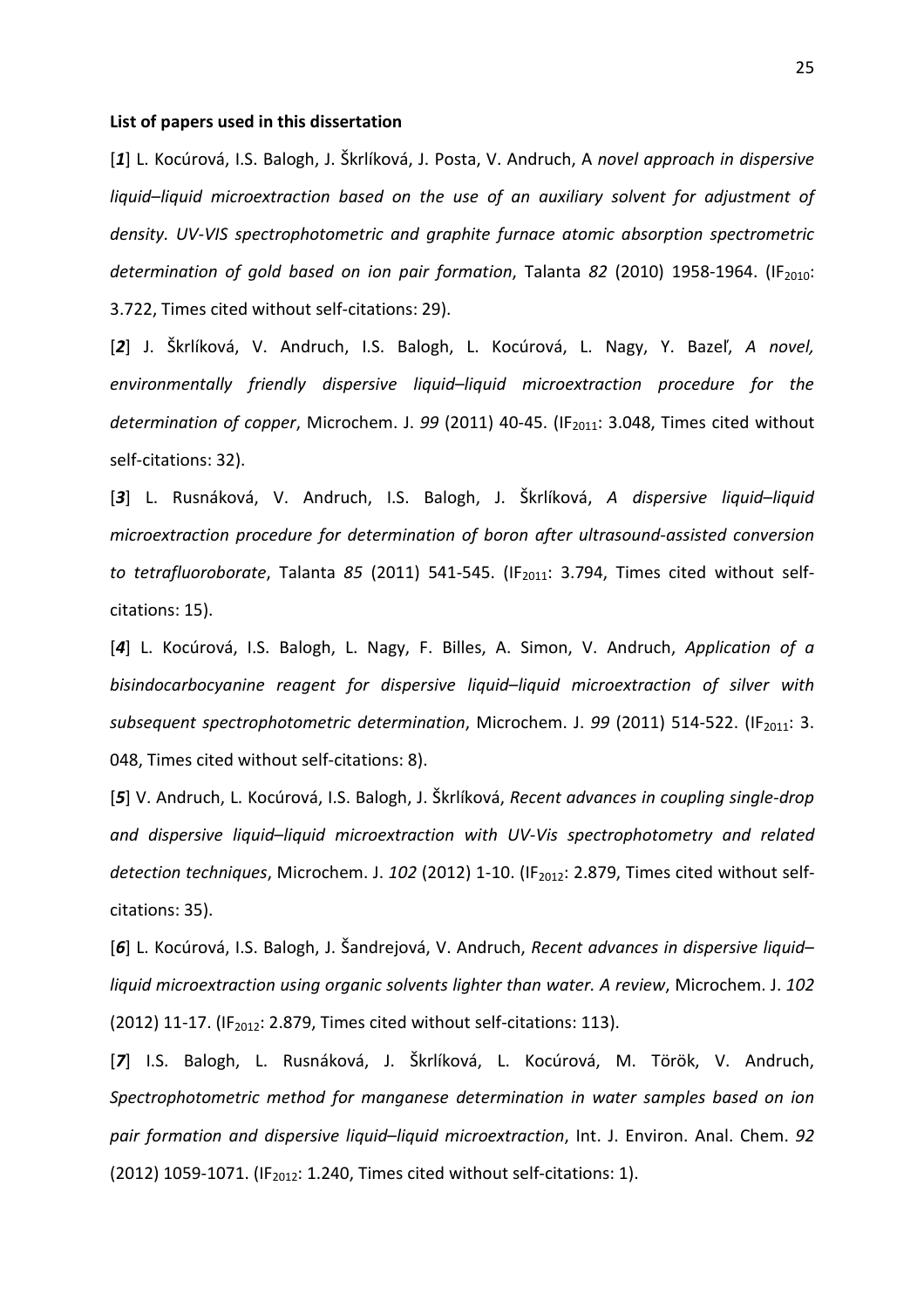[*8*] M. Alexovič, I.S. Balogh, J. Škrlíková, V. Andruch, *A dispersive liquid*–*liquid microextraction procedure for UV-Vis spectrophotometric determination of chromium(VI) in water samples*, Anal. Methods 4 (2012) 1410-1414. (IF<sub>2012</sub>: 1.855, Times cited without self-citations: 7).

[*9*] V. Andruch, I.S. Balogh, L. Kocúrová, J. Šandrejová, *Five years of dispersive liquid*–*liquid microextraction*, Appl. Spectrosc. Rev. 48 (2013) 161-259. (IF<sub>2013</sub>: 3.109, Times cited without self-citations: 29).

[*10*] L. Kocúrová, I.S. Balogh, V. Andruch, *Dispersive liquid-phase microextraction procedure for spectrometric determination of cadmium, Microchem. J. 107 (2013) 3-9. (IF<sub>2013</sub>: 3.583,* Times cited without self-citations: 6).

[*11*] M. Burdel, J. Šandrejová, I.S. Balogh, A. Vishnikin, V. Andruch, *A comparison of various modes of liquid*–*liquid based microextraction techniques. Determination of picric acid*, J. Sep. Sci. 36 (2013) 932-938. (IF<sub>2013</sub>: 2.594, Times cited without self-citations: 3).

[*12*] V. Andruch, I.S. Balogh, L. Kocúrová, J. Šandrejová, *The present state of coupling of dispersive liquid*–*liquid microextraction with atomic absorption spectrometry*, J. Anal. At. Spectrom. 28 (2013) 19-32. (IF<sub>2013</sub>: 3.396, Times cited without self-citations: 29).

[*13*] V. Andruch, I.S. Balogh, M. Burdel, L. Kocúrová, J. Šandrejová, *Application of ultrasonic irradiation and vortex agitation in solvent microextraction*, Trends Anal. Chem. *49* (2013) 1- 19. (IF<sub>2013</sub>: 6.612, Times cited without self-citations: 40).

[*14*] M. Alexovič, V. Andruch, I.S. Balogh, J. Šandrejová, *A single-valve sequential injection manifold (SV-SIA) for automation of air-assisted liquid-phase microextraction: Stopped-flow spectrophotometric determination of chromium(VI)*, Anal. Methods *5* (2013) 2497-2502. ( $IF<sub>2013</sub>: 1.938$ , Times cited without self-citations: 6).

[*15*] L. Kocúrová, I.S. Balogh, V. Andruch, *Solvent microextraction: A review of recent efforts* at automation, Microchem. J. 110 (2013) 599-607. (IF<sub>2013</sub>: 3.583, Times cited without selfcitations: 15).

[*16*] L. Kocúrová, I.S. Balogh, V. Andruch, *A glance at achievements in coupling of headspace and direct immersion single-drop microextraction with chromatographic techniques*, J. Sep. Sci. 36 (2013) 3758-3768. (IF<sub>2013</sub>: 2.594, Times cited without self-citations: 8).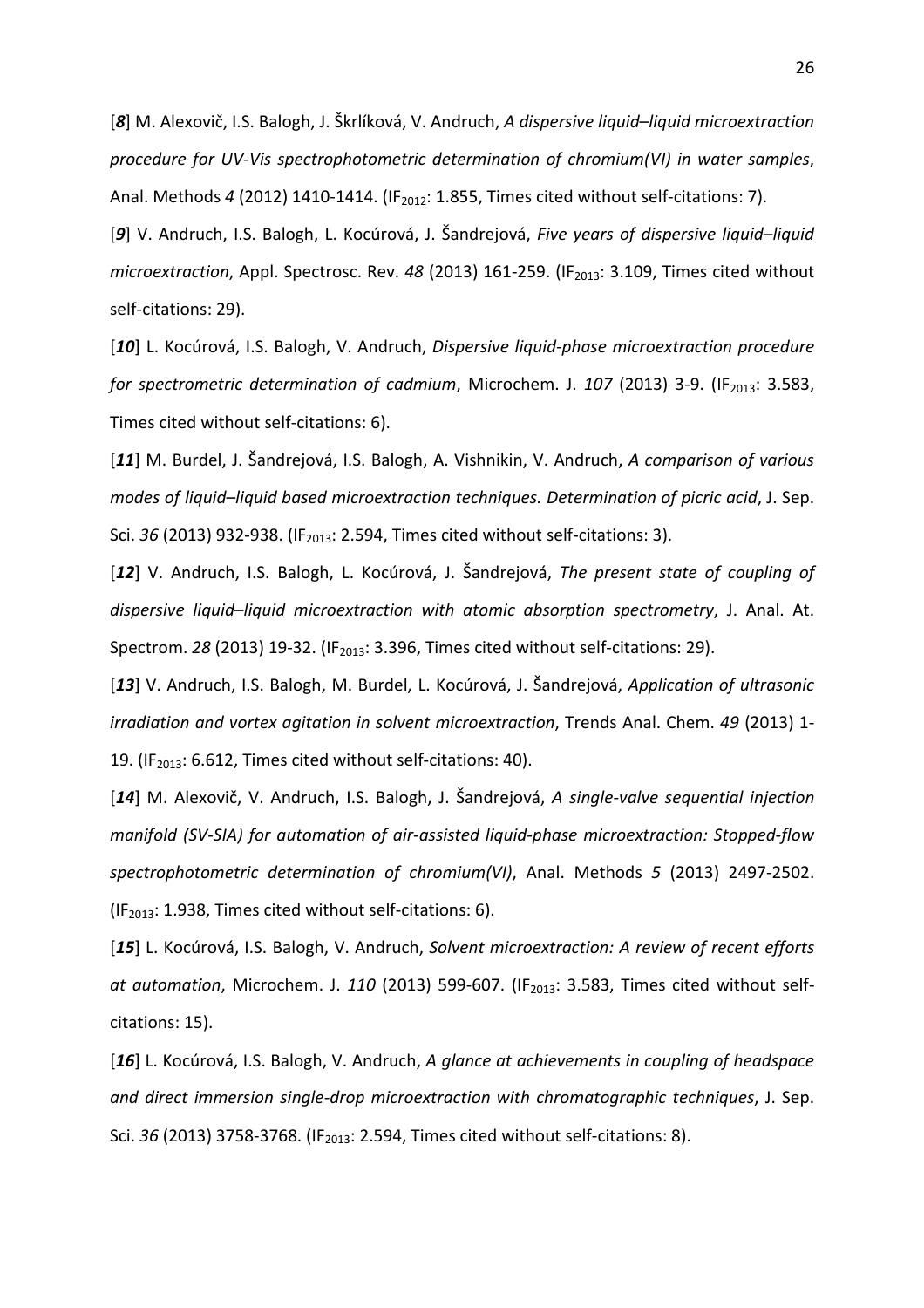[*17*] M. Alexovič, M. Wieczorek, J. Kozak, P. Kościelniak, I.S. Balogh, V. Andruch, *An automatic, vigorous-injection assisted dispersive iquid-liquid microextraction technique for stopped-flow spectrophotometric detection of boron, Talanta 133 (2015) 127-133. (IF<sub>2015</sub>:* 4.035, Times cited without self-citations: 6).

[*18*] P. Viñas, N. Campillo, V. Andruch, *Recent achievements in solidified floating organic drop microextraction*, Trends Anal. Chem. 68 (2015) 48-77. (IF<sub>2015</sub>: 7.487, Times cited without self-citations: 7).

[*19*] K. Medinskaia, Ch. Vakh, D. Aseeva, V. Andruch, L. Moskvin, A. Bulatov, *A fully automated effervescence assisted dispersive liquid*–*liquid microextraction based on a stepwise injection system. Determination of antipyrine in saliva samples*, Anal. Chim. Acta *902* (2016) 129-134. (IF<sub>2015</sub>: 4.712, Times cited without self-citations: 0).

[*20*] Ch. Vakh, A. Pochivalov, V. Andruch, L. Moskvin, A. Bulatov, *A fully automated effervescence-assisted switchable solvent-based liquid phase microextraction procedure: Liquid chromatographic determination of ofloxacin in human urine samples*, Anal. Chim. Acta *907* (2016) 54-59. (IF<sub>2015</sub>: 4.712, Times cited without self-citations: 0).

[*21*] J. Šandrejová, N. Campillo, P. Viñas, V. Andruch, *Classification and terminology in*  dispersive liquid-liquid microextraction, Microchem. J. 127 (2016) 184-186. (IF<sub>2015</sub>: 2.893, Times cited without self-citations: 0).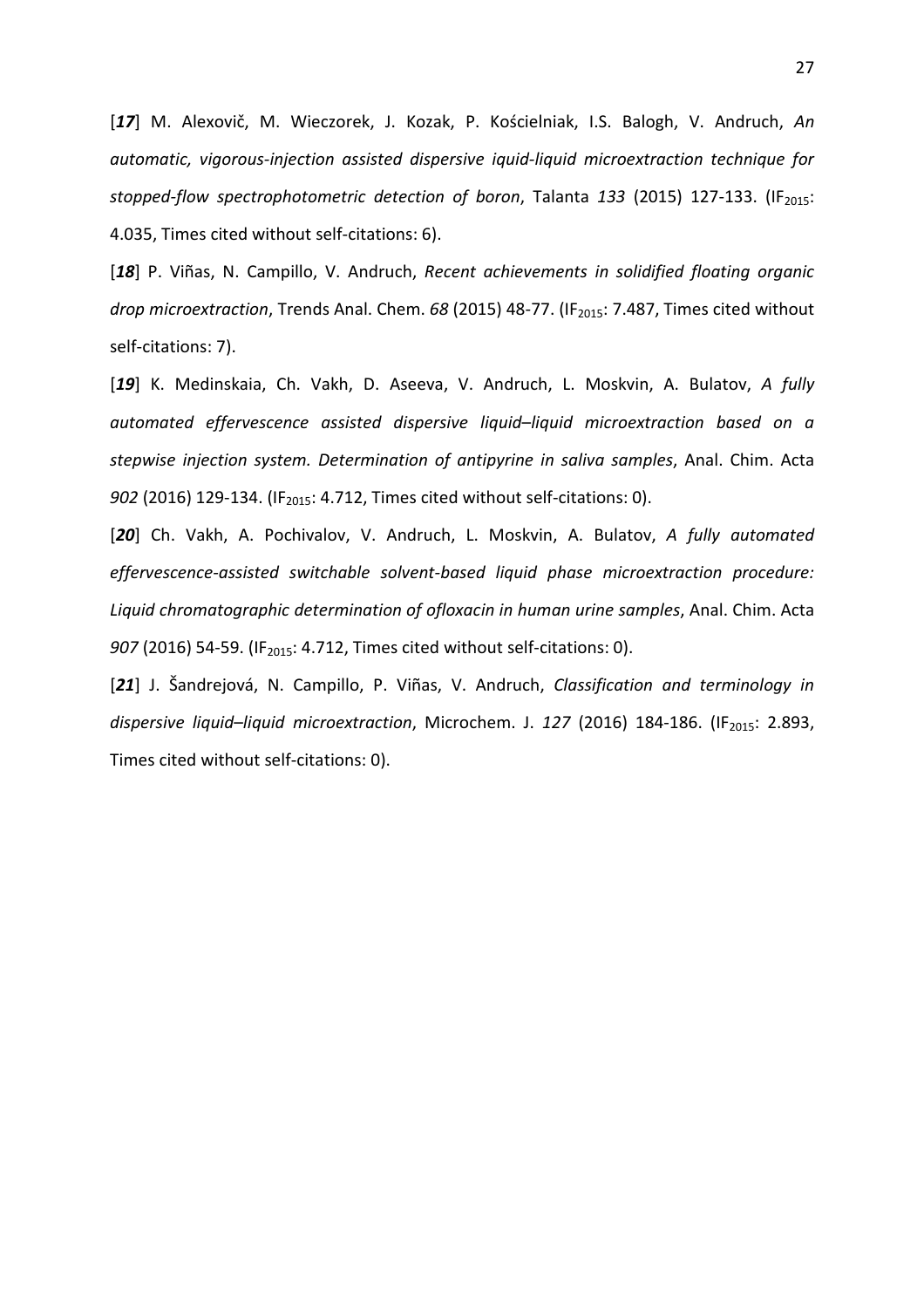# **List of all papers**

- 1. I.S. Balog, P.P. Kish, A.A. Ishchenko, I.L. Mushkalo, V.A. Andrukh, *Спектрофотометрическое изучение кислотно-основных свойств катионных цианиновых красителей*, Zh. Anal. Khim. *45* (1990) 481-490 / *Spectrophotometric studies of acid-base properties of cationic cyanine dyes*, J. Anal. Chem. *45* (1990) 344-350.
- 2. P.P. Kish, I.S. Balog, V.A. Andrukh, M.G. Golomb, *Комплексообразование и экстракция хлортеллурита с катионным фиолетовым*, Zh. Anal. Khim. *45* (1990) 915-919 / *Complex formation and extraction of chlorotellurite with Cationic Violet*, J. Anal. Chem. *45* (1990) 658-661.
- 3. P.P. Kish, I.S. Balog, V.A. Andrukh, A.V. Bogdanova, *Экстракционно-фотометрическое определение теллура в полупроводниковых пленках*, Zavod. Lab. *56* (1990) 22- 24 / *Extraction-photometric determination of tellurium in semiconductor films*, Ind. Lab. *56* (1990) 785-787.
- 4. P.P. Kish, I.S. Balog, V.A. Andrukh, *Исследование комплексообразования и экстракции теллура(IV) с галогенид-ионами и катионным фиолетовым / Investigation of complexation and extraction of tellurium(IV) with halogenide-ions and Cationic Violet*, Izv. Vyssh. Uchebn. Zaved., Khim. Khim. Tekhnol. *33*(11) (1990) 52-56.
- 5. I.S. Balog, P.P. Kish, V.A. Andrukh, I.L. Mushkalo, *Экстракция и фотометрическое определение теллура диацетоксиэтилиндокарбоцианином / Extraction-photometrical determination of tellurium(IV) by N,N'-di(acetoxyethyl) indocarbocyanines*, Ukr. Khim. Zh. *57* (1991) 644-647.
- 6. P.P. Kish, V.A. Andrukh, I.S. Balog, *Экстракция и фотометричекое определение теллура(IV) с галогенид-ионами и катионно красно-фиолетовым*, Zh. Anal. Khim. *46* (1991) 2328-2335 / *Extraction and photometric determination of tellurium(IV) with halide ions and Cationic Red-Violet*, J. Anal. Chem. *46* (1991) 1686-1691.
- 7. V. Andruch, M. Matherny, *Spektrofotometrické metódy stanovenia telúru. Spectrophotometric methods of tellurium determination. Review*, Chem. Listy *92* (1998) 521-529.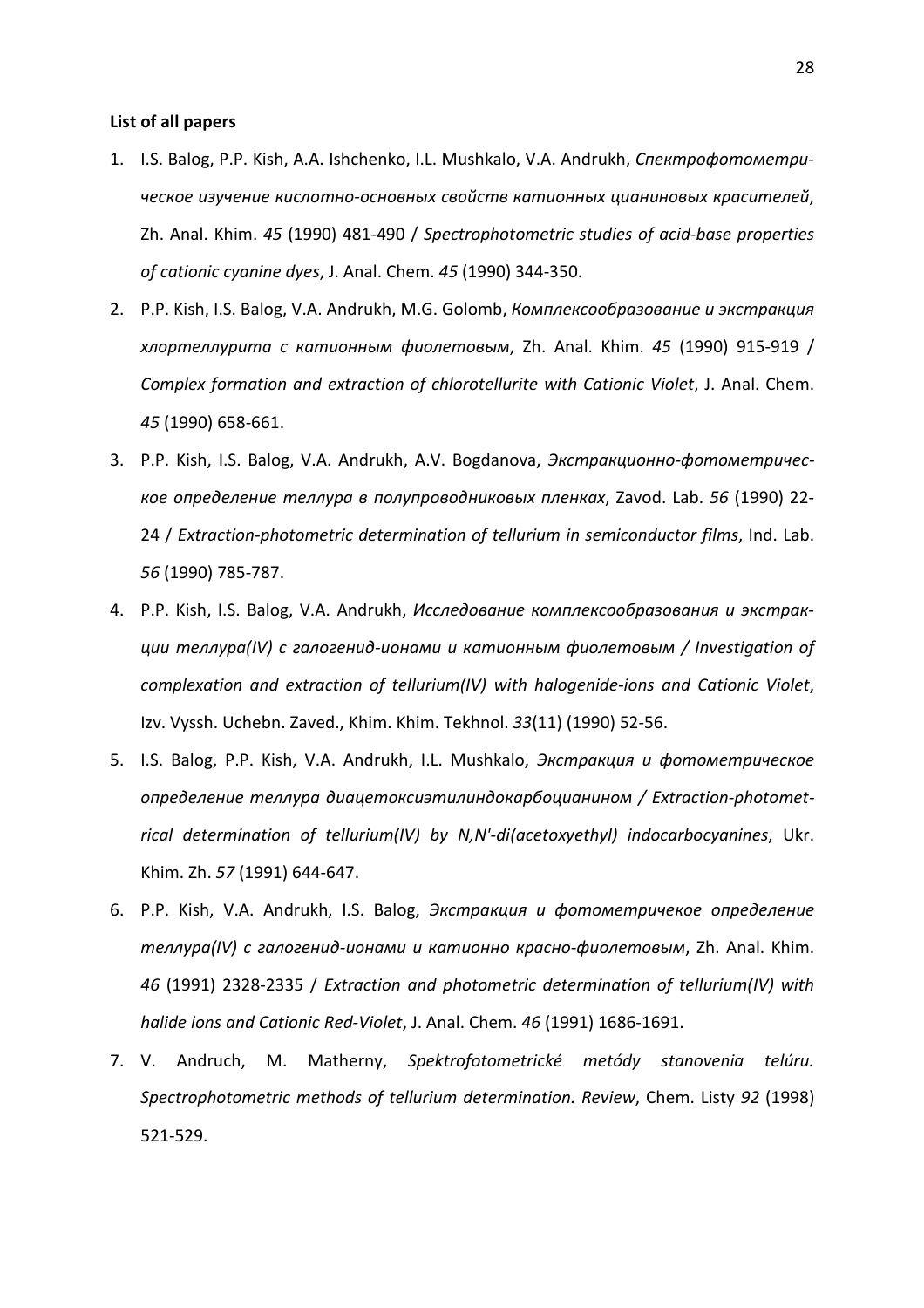- 8. I.S. Balogh, V. Andruch\*, *Comparative spectrophotometric study of complexation and extraction of tellurium with various halide ions and N,N´-di(acetoxyethyl)indocarbocyanine*, Anal. Chim. Acta *386* (1999) 161-167.
- 9. V. Andruch\*, I.S. Balogh, K. Flórián, M. Matherny, 2*-(4-Dimethylaminostytyl)-1,3,3 trimethyl-2,3-dihydroindole as a new reagent for the extractive spectrophotometric determination of selenium*, Anal. Sci. *16* (2000) 973-974.
- 10. I.S. Balogh, I.M. Maga, Á. Hargitai-Tóth, V. Andruch\*, *Spectrophotometric study of the complexation and extraction of chromium(VI) with cyanine dyes*, Talanta *53* (2000) 543- 549.
- 11. I.S. Balog, V.A. Andrukh, I.L. Mushkalo, J. Terek, *Экстракционно-фотометрическое определение селена (IV) N,N´-диметилиндодикарбоцианином* / *Extractive spectrophotometric determination of selenium(IV) by N,N'-dimethylindodicarbocyanine*, Ukr. Khim. Zh. *66* (2000) 46-49.
- 12. I.S. Balog, V.A. Andrukh, I.M. Maga, *Экстракционно-фотометрическое определение теллура(IV) астрафлоксином / Extractive spectrophotometric determination of tellurium(IV) by Astra Phloxine*, Ukr. Khim. Zh. *66* (2000) 109-112.
- 13. V. Andruch\*, M. Telepčáková, I.S. Balogh, N. Urbanová, *Investigation of 2-[2-(4-Methoxyphenylamino)-vinyl]-1,3,3-trimethyl-3H-indolium chloride as a new reagent for the determination of chromium(VI)*, Microchim. Acta *142* (2003) 109-113.
- 14. I.S. Balogh, V. Andruch\*, M. Kovács, *Spectrophotometric determination of manganese with derivatives of 1,3,3-trimethyl-2-[3-(1,3,3-trimethyl-1,3-H-indol-2-ylidene)-propenyl]- 3H-indolium*, Anal. Bioanal. Chem. *377* (2003) 709-714.
- 15. V. Andruch\*, I.S. Balogh, M. Telepčáková, N. Urbanová, *Optimisation of the complexation and extraction of chromium(VI) with Cationic Yellow 42 dye reagent*, Chem. Pap. *57* (2003) 208-210.
- 16. V. Andruch\*, I.S. Balogh, *Investigation of the extraction of tellurium complexes with basic dye reagents*, Chem. Pap. *57* (2003) 332-334.
- 17. R. Shkumbatiuk, Y.R. Bazel, V. Andruch\*, M. Török, *Investigation of 2-[(E)-2-(4 diethylaminophenyl)-1-ethenyl]-1,3,3-trimethyl-3H-indolium chloride as a new highly*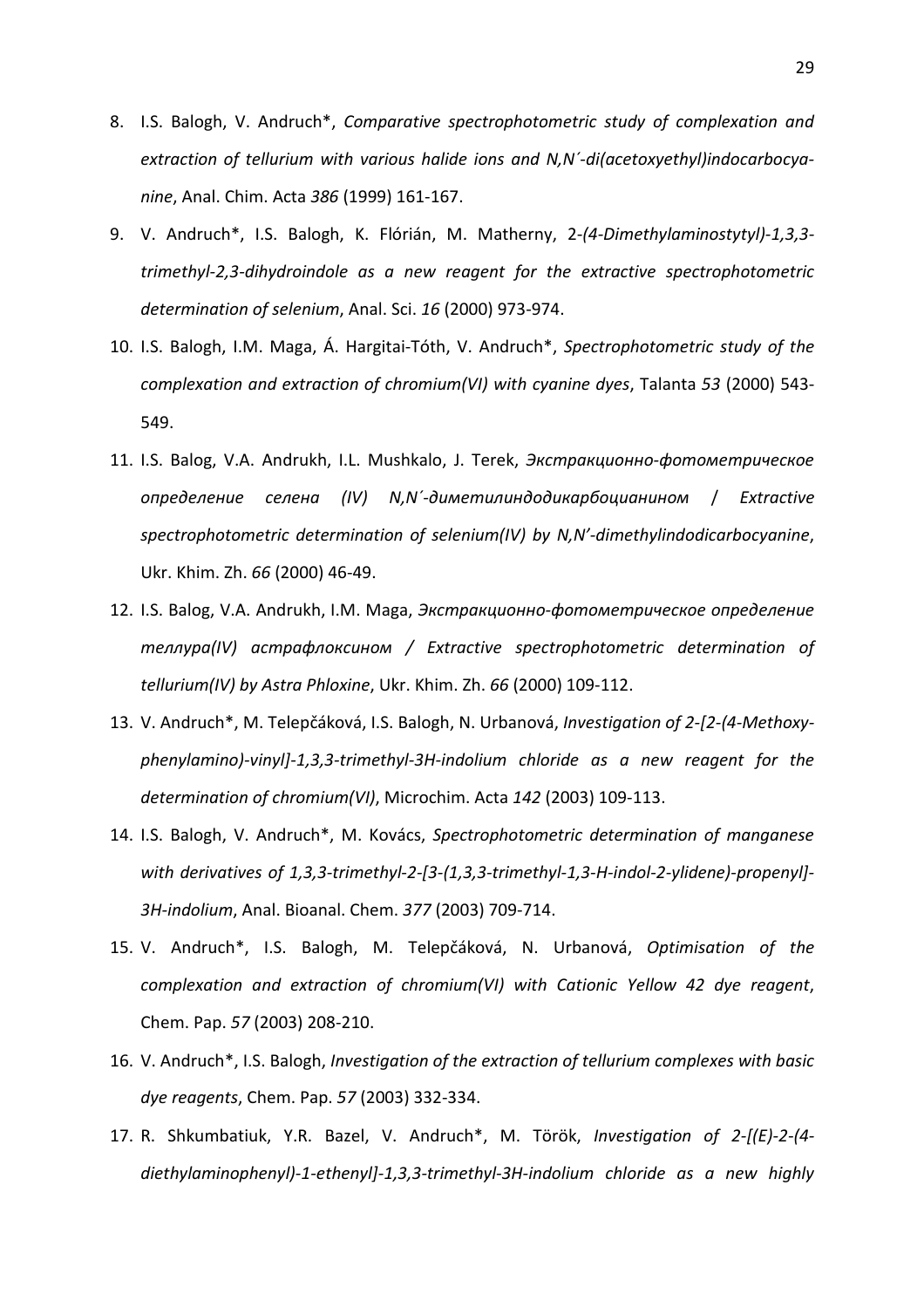*sensitive reagent for the spectrophotometric determination of nitrophenols*, Anal. Bioanal. Chem. *382* (2005) 1431-1437.

- 18. M. Telepčáková\*, V. Andruch\*, I.S. Balogh, *Indirect extraction-spectrophotometric determination of chromium*, Chem. Pap. *59* (2005) 109-112.
- 19. I.S. Balogh, J. Molnar, V. Andruch\*, *Extraction in the Ni(II) organic ligand polymethine dye - organic solvent system and its application for the spectrophotometric determination of nickel*, Chem. Pap. *59* (2005) 343-346.
- 20. I.S. Balogh, V. Andruch\*, 1*,3,3-Trimethyl-2-[3-(1,3,3-trimethyl-1,3-dihydro-indol-2 ylidene)-propenyl]-3H-indolium chloride a highly sensitive reagent for the spectrophotometric determination of selenium*, Chem. Pap. *59* (2005) 347-349.
- 21. R. Karosi, V. Andruch, J. Posta\*, J. Balogh, *Separation of chromium(VI) using complexation and its determination with GFAAS*, Microchem. J. *82* (2006) 61-65.
- 22. J. Bazeľ, V. Andruch, *Spektrofotometrické metódy stanovenia prvkov zásaditými farbivami - súčasný stav a trendy. Spectrophotometric determination of elements using basic dye reagents − The present state and trends. Review*, Chem. Listy *100* (2006) 784- 789.
- 23. A.B. Vishnikin\*, Mohammed Khair E.A. Al-Shwaiyata, Ya.R. Bazel, V. Andruch, *Rapid, sensitive and selective spectrophotometric determination of phosphate as an ion associate of 12-molybdophosphate with Astra Phloxine*, Microchim. Acta *159* (2007) 371- 378.
- 24. V. Andruch, I.S. Balogh, Y.R. Bazel, F. Billes, M. Kádár, R. Karosi, Gy. Parlagh, J. Posta, A. Simon, R. Serbin\*, M. Torok, *Investigation of the acid-base properties of 2-[2-(4- Methoxy-phenylamino)-vinyl]-1,3,3-trimethyl-3H-indolium reagent*, Acta Chim. Slov. *54* (2007) 551-557.
- 25. N. Urbanová, M. Kádár, K. Tóth\*, I. Bitter, V. Andruch, *Fluorescent iminodiacetamide derivatives as potential ionophores for optical zinc ion-selective sensors*, Anal. Sci. *24* (2008) 727-733.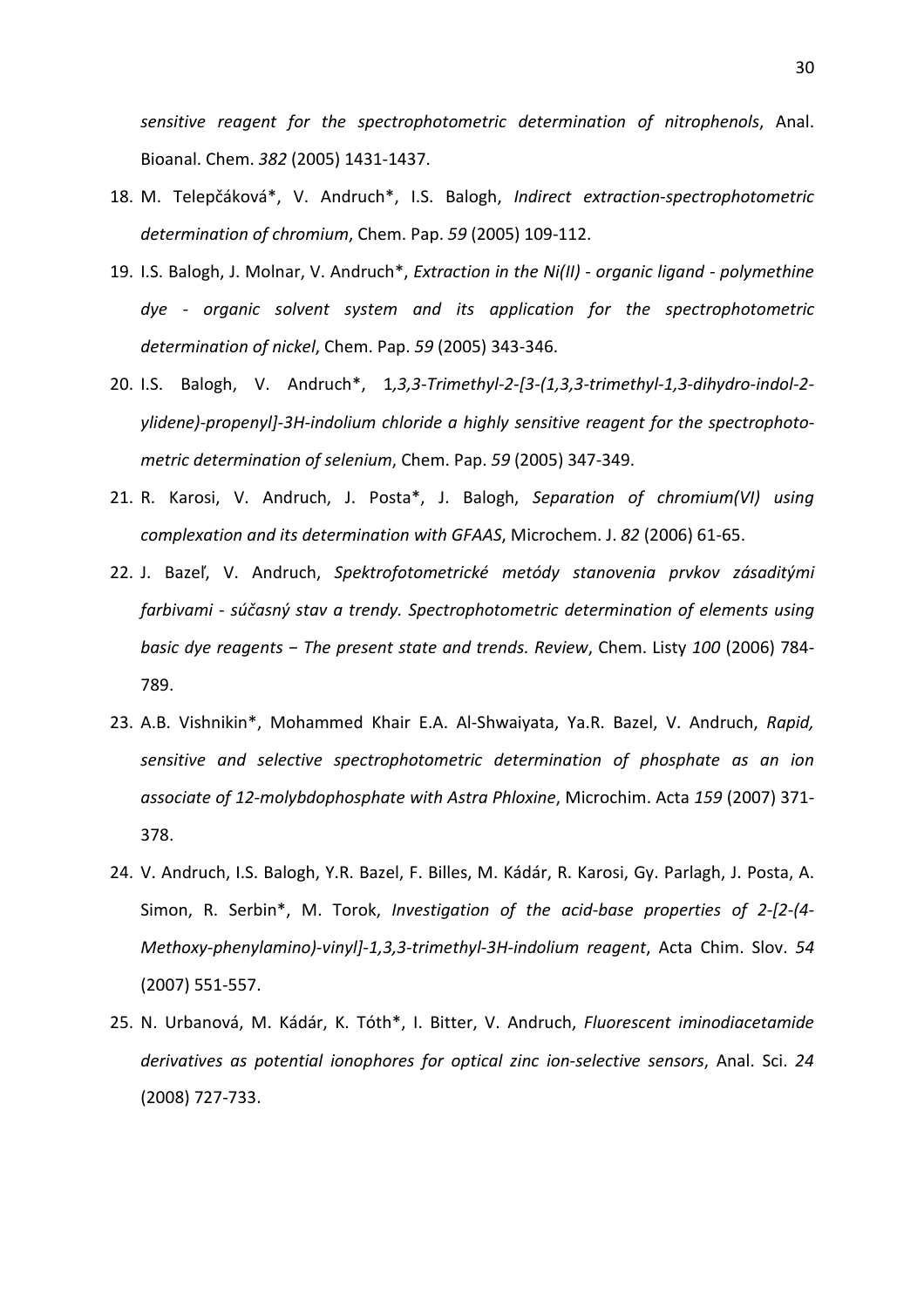- 26. I.S. Balogh, M. Ruschak, V. Andruch\*, Y. Bazeľ, *An investigation of the reaction of copper ions with dimethylindodicarbocyanine dye. An application for the determination of Cu(I), Cu(II) and Cu(III)*, Talanta *76* (2008) 111-115.
- 27. I.S. Balogh, V. Andruch\*, M. Kádár, F. Billes, J. Posta, E. Szabová, *A simple method of boron determination in mineral waters using Victoria Blue 4R*, Int. J. Environ. Anal. Chem. *89* (2009) 449-459.
- 28. С.В. Хлынцева, Я.Р. Базель, А.Б. Вишникин, В. Андрух, *Методы определения аденозинтрифосфата и других адениновых нуклеотидов*, Zh. Anal. Khim. *64* (2009) 677-693 / S.V. Khlyntseva, Y.R. Bazeľ, A.B. Vishnikin, V. Andruch, *Methods for the determination of adenosine triphosphate and other adenine nucleotides. Review*, J. Anal. Chem. *64* (2009) 657-673.
- 29. I.S. Balogh, M. Ruschak, V. Andruch\*, F. Billes, *Determination of Cu(III) in semiconductor ceramics using Cationic Violet reagent*, Microchim. Acta *166* (2009) 145-150.
- 30. Y. Bazel, Zh. Kormosh\*, I. Hunka, V. Andruch, *Spectrophotometric determination of [2- (2,6-dichloro-phenylamino)-phenyl]-acetic acid in pure form and in pharmaceuticals*, Spectrochim. Acta A *74* (2009) 1209-1214.
- 31. R. Serbin, Y.R. Bazel, M. Torok, J. Havel, I.S. Balogh, Zh.O. Kormosh\*, G. Holeczyová, V. Andruch, *Investigation of the reaction of gold(III) with 2-[2-(4-dimethylamino-phenyl) vinyl]-1,3,3-trimethyl-3H-indolium. Application for determination of gold*, J. Chinese Chem. Soc. *56* (2009) 1168-1174.
- 32. A.B. Vishnikin\* , T.Y. Svinarenko, H. Sklenarova, P. Solich, Ya.R. Bazel, V. Andruch, *11- Molybdobismuthophosphate---A new reagent for the determination of ascorbic acid in batch and sequential injection systems*, Talanta *80* (2010) 1838-1845.
- 33. J. Škrlíková<sup>\*</sup>, V. Andruch<sup>\*</sup>, H. Sklenárová<sup>\*</sup>, P. Chocholouš, P. Solich, I.S. Balogh, A novel *dual-valve sequential injection manifold (DV-SIA) for automated liquid*–*liquid extraction. Application for determination of picric acid*, Anal. Chim. Acta *666* (2010) 55-61.
- 34. J. Škrlíková<sup>\*</sup>, V. Andruch<sup>\*</sup>, H. Sklenářová<sup>\*</sup>, P. Chocholouš, P. Solich, I.S. Balogh, *An airassisted liquid*–*liquid extraction using a dual-valve sequential injection manifold (DV-SIA). Determination of copper*, Anal. Methods *2* (2010) 1134-1139.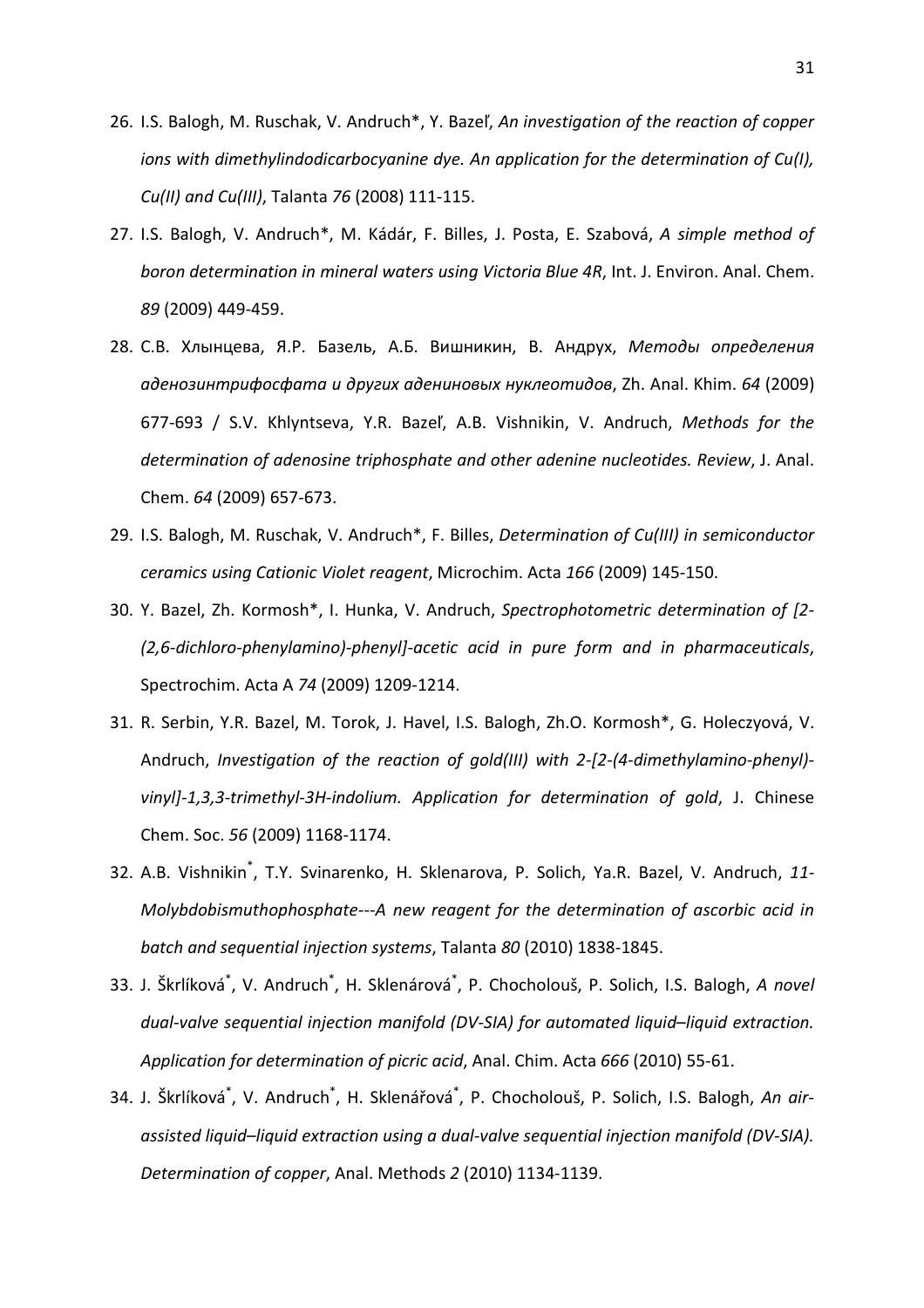- 35. J. Škrlíková<sup>\*</sup>, V. Andruch<sup>\*</sup>, I.S. Balogh, H. Sklenářová, P. Solich, The application of *ultrasound for the improvement of analytical procedures: Determination of boron*, Anal. Methods *2* (2010) 1275-1279.
- 36. L. Kocúrová, I.S. Balogh, J. Škrlíková, J. Posta, V. Andruch\* , *A novel approach in dispersive liquid*–*liquid microextraction based on the use of an auxiliary solvent for adjustment of density. UV-VIS spectrophotometric and graphite furnace atomic absorption spectrometric determination of gold based on ion pair formation*, Talanta *82* (2010) 1958-1964.
- 37. J. Škrlíková, V. Andruch, H. Sklenářová\* , P. Solich, I.S. Balogh, F. Billes, *A novel nonextractive sequential injection procedure for determination of cadmium*, Anal. Lett. *44* (2011) 431-445.
- 38. J. Škrlíková\*, V. Andruch\*, I.S. Balogh, L. Kocúrová, L. Nagy, Y. Bazeľ, *A novel, environmentally friendly dispersive liquid*–*liquid microextraction procedure for the determination of copper*, Microchem. J. *99* (2011) 40-45.
- 39. S.V. Khlyntseva, A.B. Vishnikin\*, Mohammed K.E.A. Al-Shwaiyat, H. Sklenarova, P. Solich, Y.R. Bazel, V. Andruch*, Sequential injection determination of orthophosphate as ion associate of 12-molybdophosphate with Astra Phloxine*, Talanta *84* (2011) 1355-1360.
- 40. L. Rusnáková, V. Andruch\*, I.S. Balogh, J. Škrlíková, *A dispersive liquid*–*liquid microextraction procedure for determination of boron after ultrasound-assisted conversion to tetrafluoroborate*, Talanta *85* (2011) 541-545.
- 41. Р. Сербин, Я.Р. Базель, В. Андрух, И.С. Балог, *Сочетание экстракционного отделения, концентрирования и определения золота в виде ионного ассоциата с 2-[2-(4-метоксифениламино)-винил]-1,3,3-триметил-3H-индолия хлоридом методами спектрофотометрии и атомно-абсорбционной спектрометрии*, Zh. Anal. Khim. *66* (2011) 916-922 / R. Serbin, Y.R. Bazel, V. Andruch, I.S. Balogh, *Extraction separation, preconcentration, and spectrophotometric and atomic absorption determination of gold as an ion associate with 2-[2-(4-methoxyphenylamino)vinyl]-1,2,3 trimethyl-3H-indolium chloride*, J. Anal. Chem. *66* (2011) 800-806.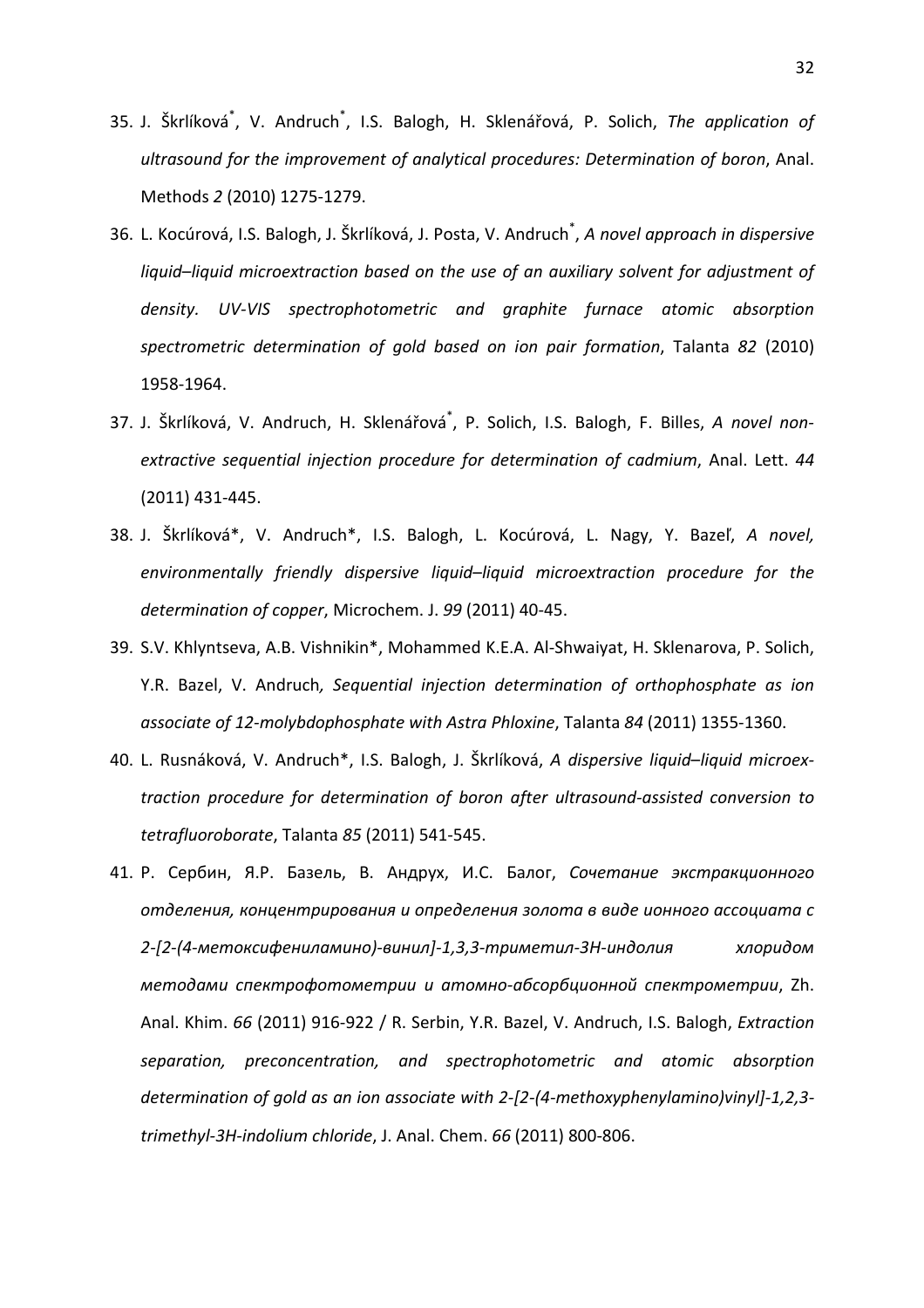- 42. L. Kocúrová\*, I.S. Balogh, L. Nagy, F. Billes, A. Simon, V. Andruch\*, *Application of a bisindocarbocyanine reagent for dispersive liquid*–*liquid microextraction of silver with subsequent spectrophotometric determination*, Microchem. J. *99* (2011) 514-522.
- 43. J. Škrlíková\*, V. Andruch\*, I.S. Balogh, J. Posta, Y. Bazeľ, A. Hudák, V. Jalčoviková, L. Kocúrová, *A novel, environmentally friendly procedure for copper extraction using dimethylindodicarbocyanine dye and subsequent graphite furnace atomic absorption spectrometric detection*, Anal. Methods *3* (2011) 2412-2415.
- 44. V. Andruch\*, C.C. Acebal\*, J. Škrlíková\*, H. Sklenářová, P. Solich, I.S. Balogh, F. Billes, L. Kocúrová, *Automated on-line dispersive liquid*–*liquid microextraction based on a sequential injection system*, Microchem. J. *100* (2012) 77-82.
- 45. V. Andruch, L. Kocúrová\*, I.S. Balogh, J. Škrlíková, *Recent advances in coupling singledrop and dispersive liquid*–*liquid microextraction with UV-Vis spectrophotometry and related detection techniques*, Microchem. J. *102* (2012) 1-10.
- 46. L. Kocúrová\*, I.S. Balogh, J. Šandrejová, V. Andruch, *Recent advances in dispersive liquid liquid microextraction using organic solvents lighter than water. A review*, Microchem. J. *102* (2012) 11-17.
- 47. I.S. Balogh, L. Rusnáková, J. Škrlíková, L. Kocúrová, M. Török, V. Andruch\*, *Spectrophotometric method for manganese determination in water samples based on ion pair formation and dispersive liquid*–*liquid microextraction*, Int. J. Environ. Anal. Chem. *92* (2012) 1059-1071.
- 48. C.C. Acebal\*, H. Sklenářová, J. Škrlíková, I. Šrámková, V. Andruch, I.S. Balogh, P. Solich, *Application of DV-SIA manifold for determination of thiocyanate ions in human saliva samples*, Talanta *96* (2012) 107-112.
- 49. A.B. Vishnikin\*, M.K.E.A. Al-Shwaiyat, G.A. Petrushina, L.P. Tsiganok, V. Andruch, Y.R. Bazel, H. Sklenarova, P. Solich, *Highly sensitive sequential injection determination of paminophenol in paracetamol formulations with 18-molybdodiphosphate heteropoly anion based on elimination of Schlieren effect*, Talanta *96* (2012) 230-235.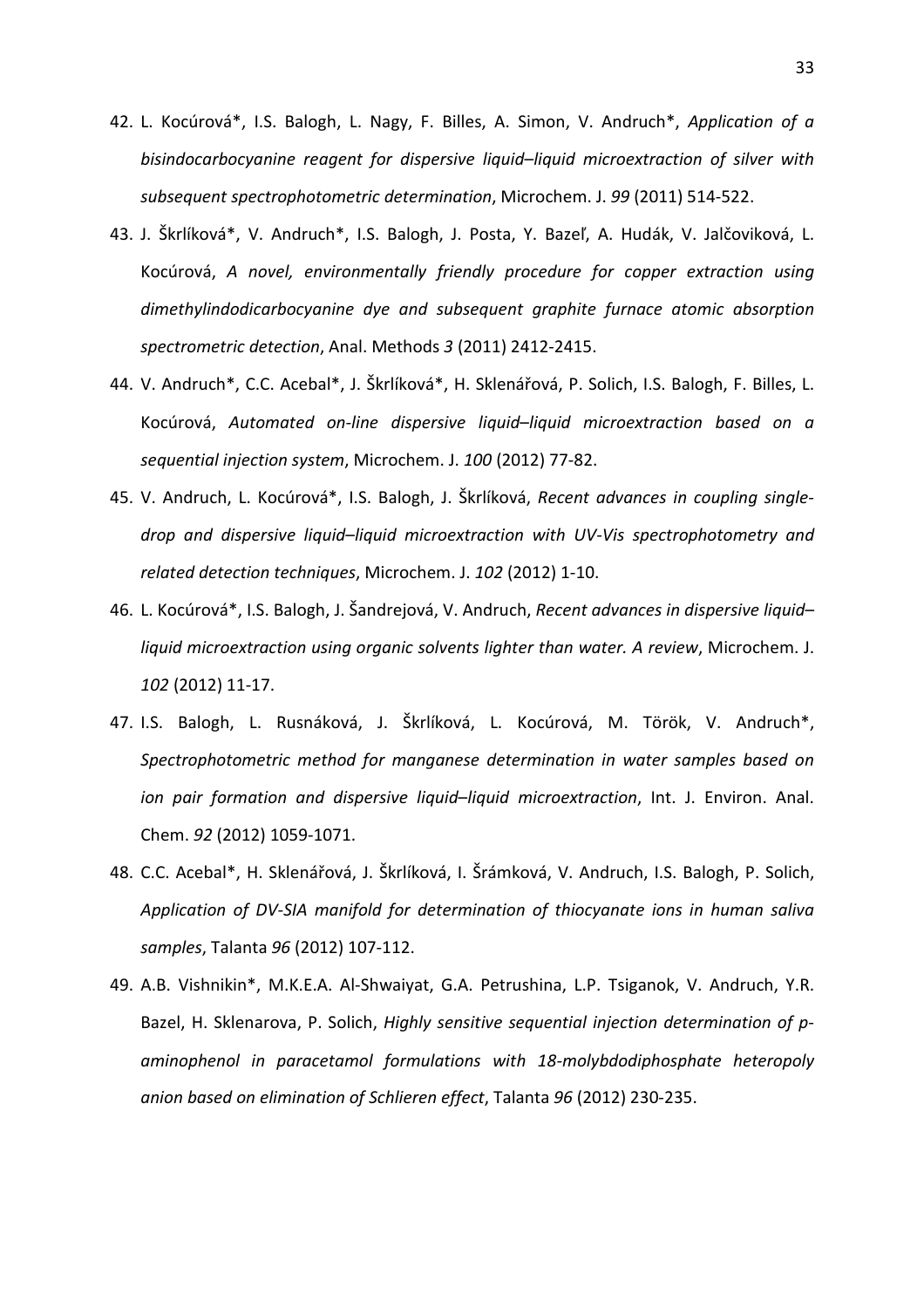- 50. M. Lešková\*, H. Sklenářová, Y. Bazel, P. Chocholouš, P. Solich, V. Andruch, *A nonextractive sequential injection method for determination of molybdenum*, Talanta *96* (2012) 185-189.
- 51. M. Alexovič\*, I.S. Balogh, J. Škrlíková, V. Andruch, *A dispersive liquid*–*liquid microextraction procedure for UV-Vis spectrophotometric determination of chromium(VI) in water samples*, Anal. Methods *4* (2012) 1410-1414.
- 52. Я.Р. Базель, Т.А. Кулакова, Я.И. Студеняк, С.Н. Редник, Р. Сербин, В. Андрух, *Особенности экстракции платины астрафлоксином FF из водно-органических сред. Раздельное экстракционно-спектрофотометрическое определение форм платины(II) и платины(IV)*, Zh. Anal. Khim. *67* (2012) 577-584 / Ya.R. Bazeľ, T.A. Kulakova, Ya.I. Studenyak, S.N. Rednyk, R. Serbin, V. Andruch, *Extraction of platinum with Astrafloxin FF from aqueous-organic solutions: Separative extractionspectrophotometric determination of platinum(II) and platinum(IV) species*, J. Anal. Chem. *67* (2012) 519-526.
- 53. R. Karosi, K. Boruzs, A. Béni, J. Posta\*, J. Balogh, V. Andruch, *Using dimethyl indocarbocyanide (DIC) as ion-pair agent for chromium speciation and its application in GFAAS analysis of water*, Anal. Methods *4* (2012) 2361-2364.
- 54. B. Horstkotte, M. Alexovič, F. Maya, C.M. Duarte, V. Andruch, V. Cerdá\*, *Automatic determination of copper by in-syringe dispersive liquid*–*liquid microextraction of its bathocuproine-complex using long path-length spectrophotometric detection*, Talanta *99* (2012) 349-356.
- 55. V. Andruch, I.S. Balogh, L. Kocúrová\*, J. Šandrejová, *Five years of dispersive liquid*–*liquid microextraction*, Appl. Spectrosc. Rev. *48* (2013) 161-259.
- 56. L. Kocúrová\*, I.S. Balogh, V. Andruch, *Dispersive liquid-phase microextraction procedure for spectrometric determination of cadmium*, Microchem. J. *107* (2013) 3-9.
- 57. M. Burdel, J. Šandrejová\*, I.S. Balogh, A. Vishnikin, V. Andruch, *A comparison of various modes of liquid*–*liquid based microextraction techniques. Determination of picric acid*, J. Sep. Sci. *36* (2013) 932-938.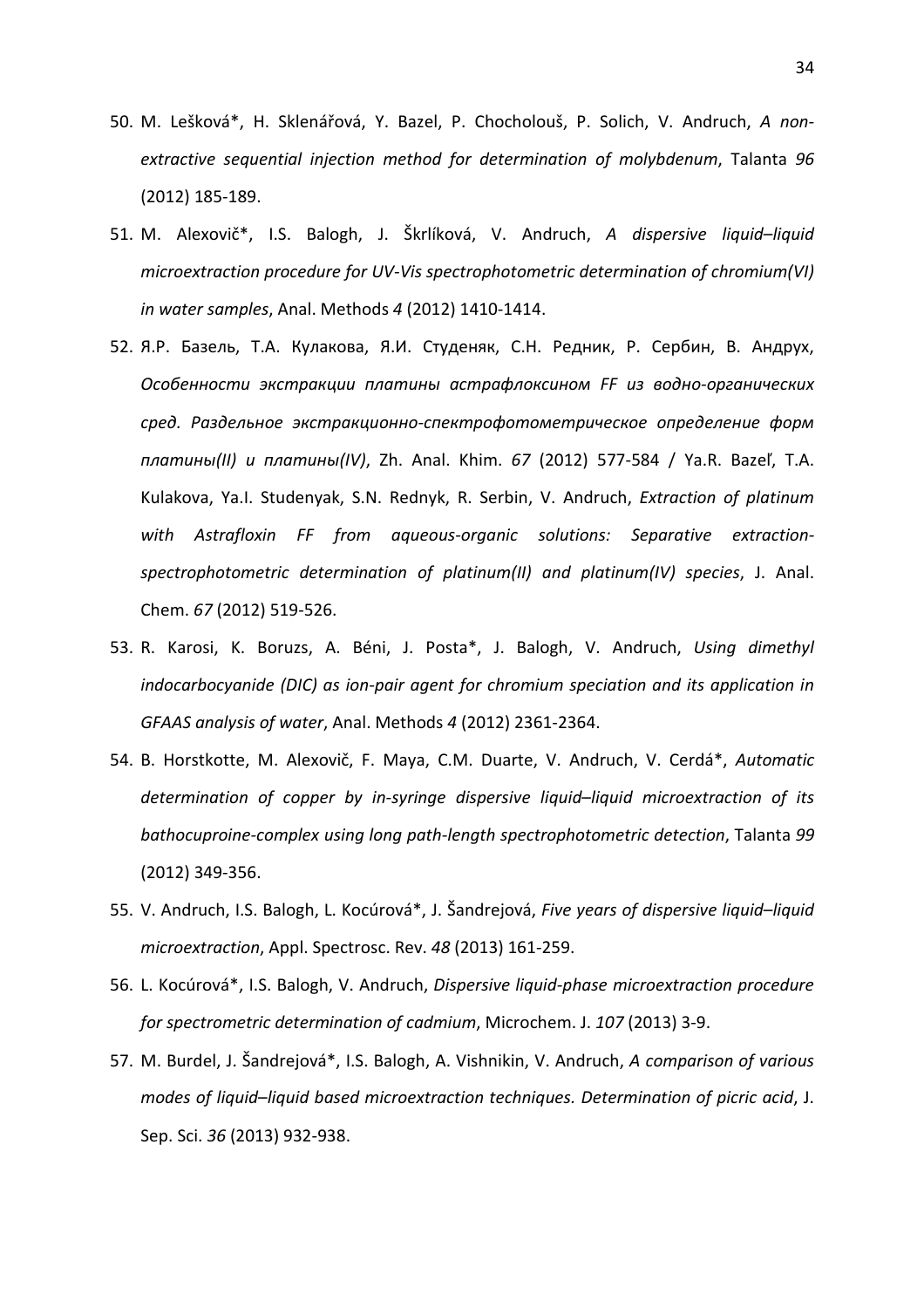- 58. V. Andruch, I.S. Balogh, L. Kocúrová\*, J. Šandrejová, *The present state of coupling of dispersive liquid*–*liquid microextraction with atomic absorption spectrometry*, J. Anal. At. Spectrom. *28* (2013) 19-32.
- 59. V. Andruch, I.S. Balogh, M. Burdel, L. Kocúrová\*, J. Šandrejová, *Application of ultrasonic irradiation and vortex agitation in solvent microextraction*, Trends Anal. Chem. *49* (2013) 1-19.
- 60. M. Alexovič\*, V. Andruch\*, I.S. Balogh, J. Šandrejová, *A single-valve sequential injection manifold (SV-SIA) for automation of air-assisted liquid-phase microextraction: Stoppedflow spectrophotometric determination of chromium(VI)*, Anal. Methods *5* (2013) 2497- 2502.
- 61. L. Kocúrová\*, I.S. Balogh, V. Andruch, *Solvent microextraction: A review of recent efforts at automation*, Microchem. J. *110* (2013) 599-607.
- 62. L. Kocúrová\*, I.S. Balogh, V. Andruch, *A glance at achievements in coupling of headspace and direct immersion single-drop microextraction with chromatographic techniques*, J. Sep. Sci. *36* (2013) 3758-3768.
- 63. L. Kocúrová\*, I.S. Balogh, M. Fatľová, Y. Bazeľ, A. Simon, R. Serbin, M. Badida, R. Rusnák, V. Andruch, *A novel, donor-active solvent-assisted liquid-phase microextraction procedure for spectrometric determination of zinc*, J. Brazil. Chem. Soc. *25* (2014) 313- 319.
- 64. M. Falkova\*, M. Alexovič, M. Pushina, A. Bulatov, L. Moskvin, V. Andruch, *Fully automated on-line flow-batch based ultrasound-assisted surfactant-mediated extraction and determination of anthraquinones in medicinal plants*, Microchem. J. *116* (2014) 98-106.
- 65. L. Elečková\*, M. Alexovič, J. Kuchár, I.S. Balogh, V. Andruch, *Visual detection and sequential injection determination of aluminium using a cinnamoyl derivative*, Talanta *133* (2015) 27-33.
- 66. M. Alexovič\*, M. Wieczorek, J. Kozak, P. Kościelniak, I.S. Balogh, V. Andruch, *An automatic, vigorous-injection assisted dispersive iquid-liquid microextraction technique for stopped-flow spectrophotometric detection of boron*, Talanta *133* (2015) 127-133.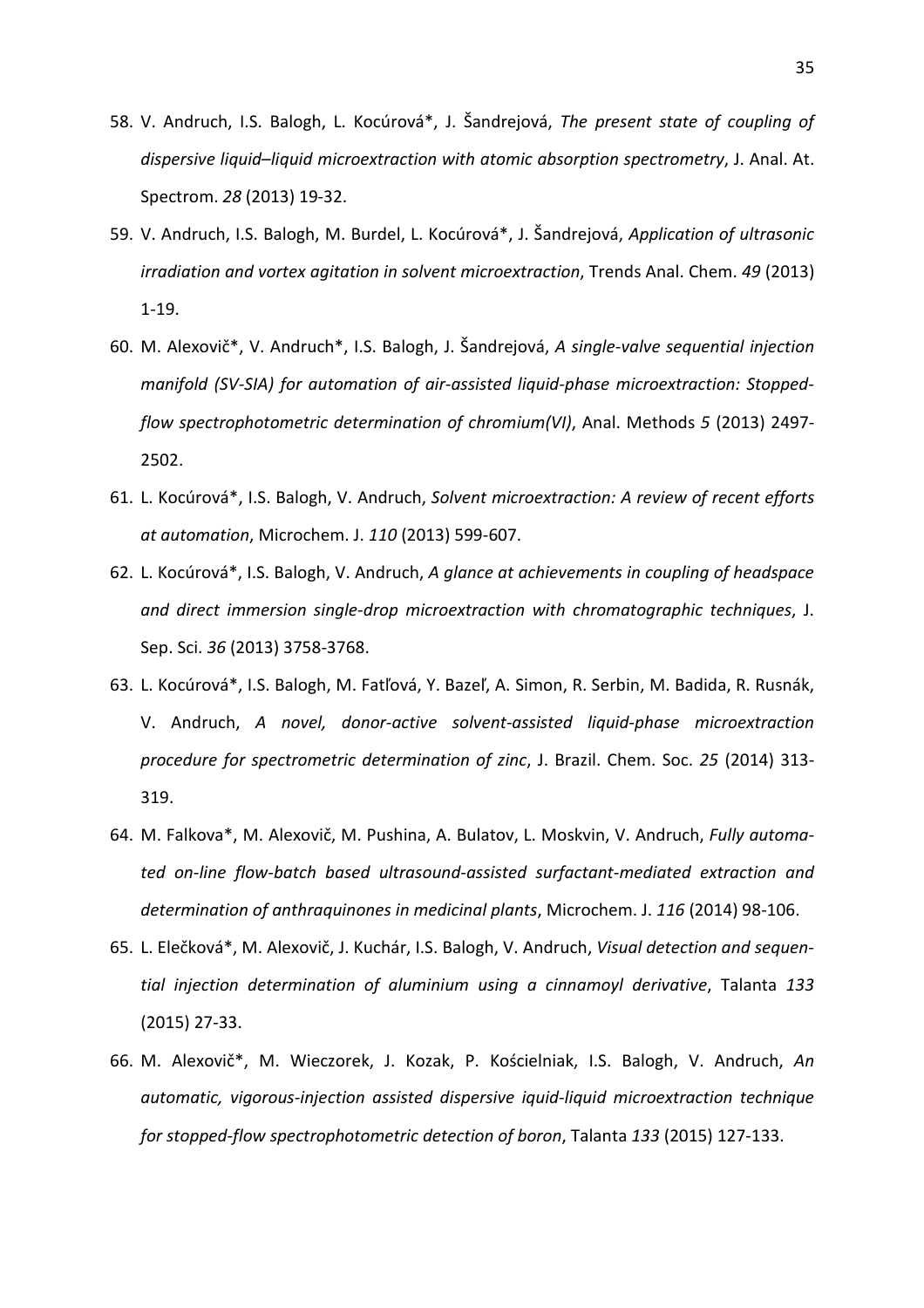- 67. V. Lavra\*, Y. Bazel, M. Badida, V. Andruch, *Liquid*–*liquid microextraction and spectrophotometric determination of anionic surfactants using Astra Phloxine FF*, Int. J. Environ. Anal. Chem. *95* (2015) 217-224.
- 68. L. Elečková\*, I.S. Balogh, J. Imrich, V. Andruch, *Application of cinnamoyl derivative as a new ligand for dispersive liquid−liquid microextraction and spectrophotometric determination of cobalt*, J. Anal. Chem. *70* (2015) 298-304.
- 69. F. Billes\*, L. Elečková, H. Mikosch, V. Andruch, *Vibrational spectroscopic study of dehydroacetic acid and its cinnamoyl pyrone derivatives*, Spectrochim. Acta A *146* (2015) 97-112.
- 70. S. Zaruba, A.B. Vishnikin, V. Andruch\*, *Application of solidification of floating organic drop microextraction for inorganic anions: Determination of phosphate in water samples*, Microchem. J. *122* (2015) 10-15.
- 71. P. Viñas\*, N. Campillo, V. Andruch, *Recent achievements in solidified floating organic drop microextraction*, Trends Anal. Chem. *68* (2015) 48-77.
- 72. K. Medinskaia\*, S. Garmonov, J. Kozak, M. Wieczorek, V. Andruch, P. Kościelniak, A. Bulatov, *Stepwise injection determination of isoniazid in human urine samples coupled with generalized calibration method*, Microchem. J. *123* (2015) 111-117.
- 73. S. Zaruba\*, A.B. Vishnikin, V. Andruch, *A novel vortex-assisted liquid*–*liquid microextraction approach using auxiliary solvent: Determination of iodide in mineral water samples*, Talanta *149* (2016) 110-116.
- 74. K. Medinskaia, Ch. Vakh, D. Aseeva, V. Andruch\*, L. Moskvin, A. Bulatov\*, *A fully automated effervescence assisted dispersive liquid*–*liquid microextraction based on a stepwise injection system. Determination of antipyrine in saliva samples*, Anal. Chim. Acta *902* (2016) 129-134.
- 75. Ch. Vakh\*, A. Pochivalov, V. Andruch, L. Moskvin, A. Bulatov, *A fully automated effervescence-assisted switchable solvent-based liquid phase microextraction procedure: Liquid chromatographic determination of ofloxacin in human urine samples*, Anal. Chim. Acta *907* (2016) 54-59.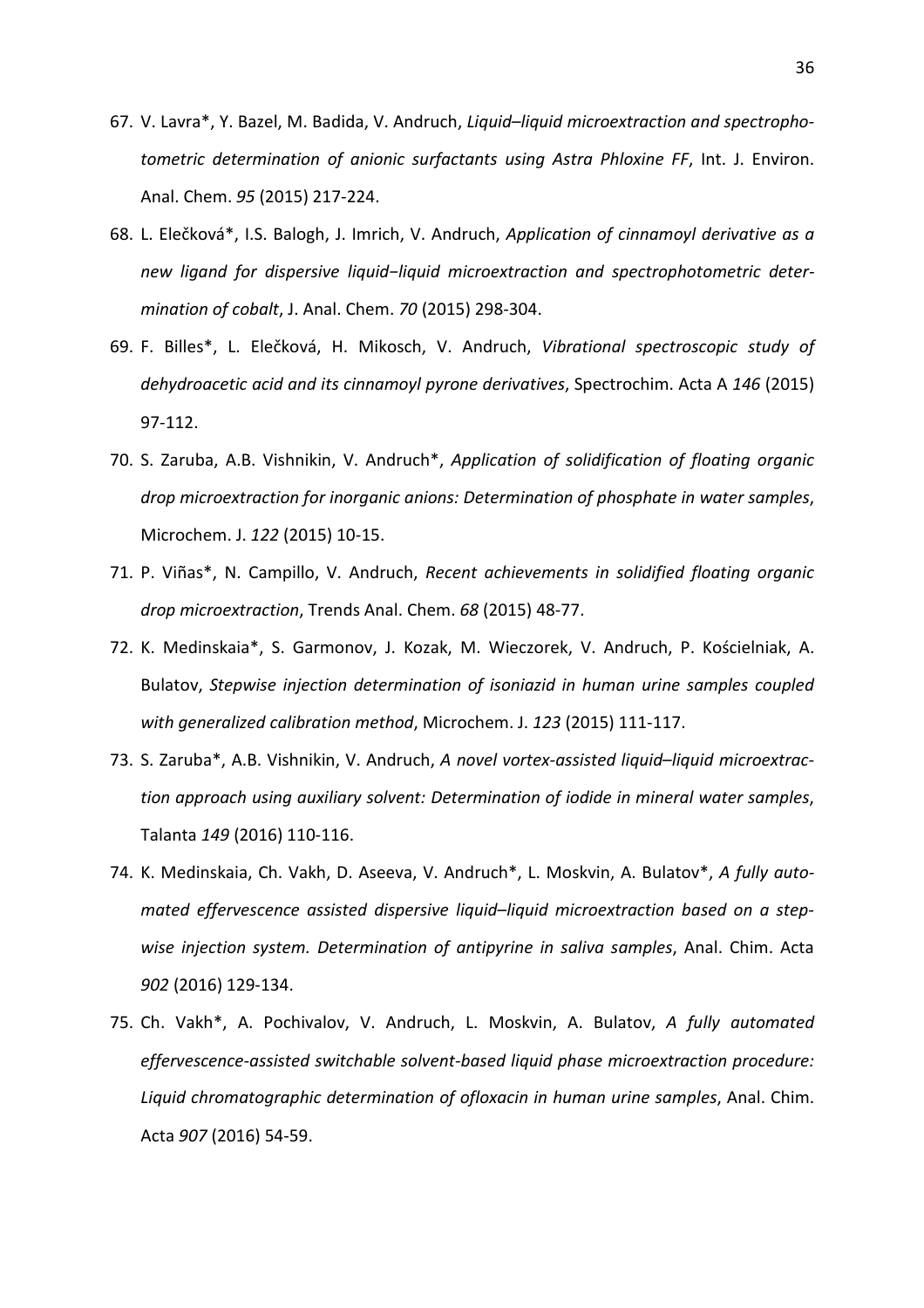- 76. Shishov\*, A. Zabrodin, L. Moskvin, V. Andruch, A. Bulatov, *Interfacial reaction using particle-immobilized reagents in a fluidised reactor. Determination of glycerol in biodiesel*, Anal. Chim. Acta *914* (2016) 75-80.
- 77. J. Šandrejová\*, N. Campillo, P. Viñas, V. Andruch, *Classification and terminology in dispersive liquid*–*liquid microextraction*, Microchem. J. *127* (2016) 184-186.
- 78. N. Campillo, P. Viñas, J. Šandrejová, V. Andruch, *Ten years of dispersive liquid–liquid microextraction and derived techniques*, Appl. Spectrosc. Rev. (2016). *Accepted manuscript*. http://dx.doi.org/10.1080/05704928.2016.1224240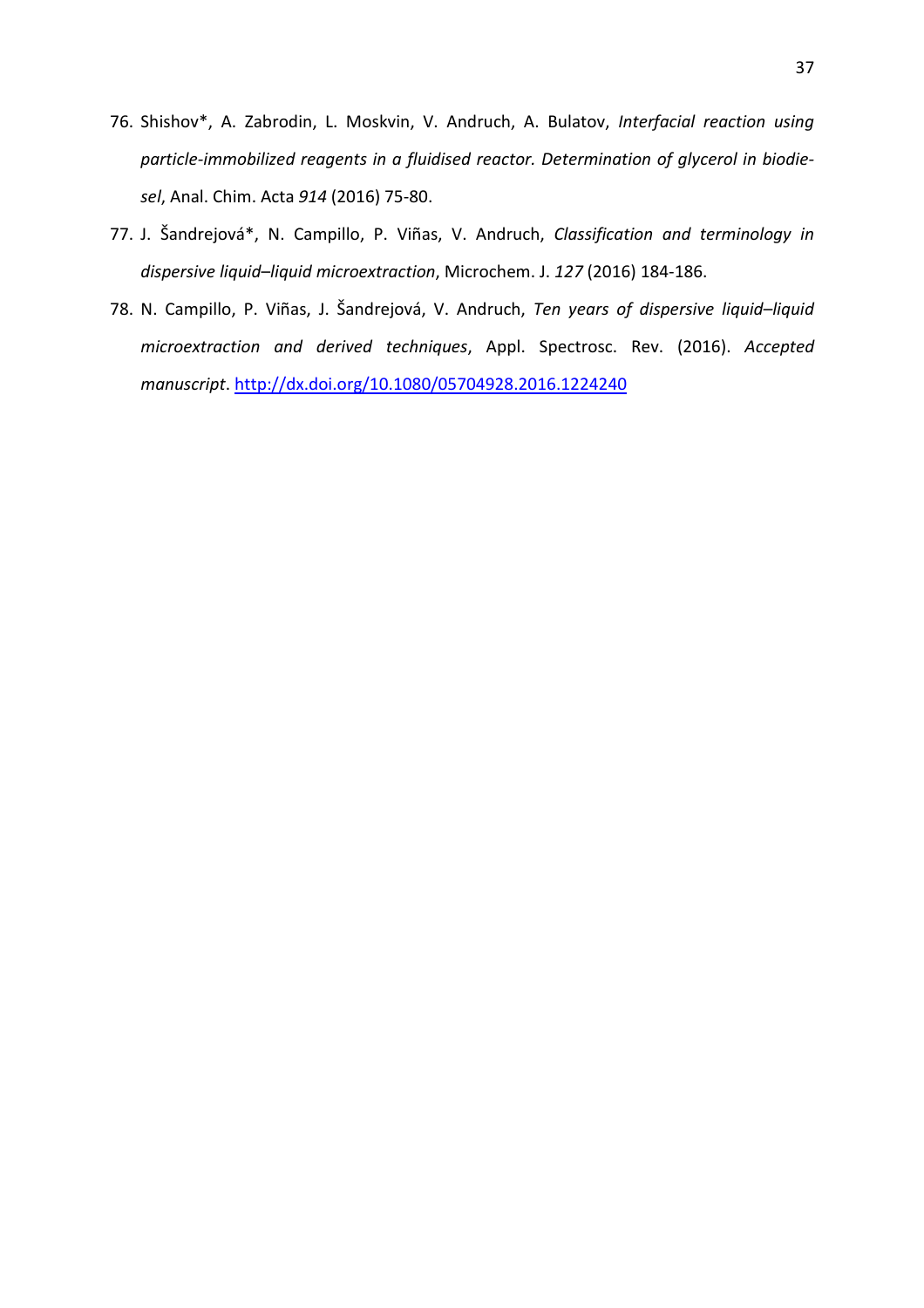# **Summary**

This dissertation is devoted to Solvent microextraction (SME), also frequently called Liquid phase microextraction (LPME). The history of solvent microextraction is briefly discussed in order to show the importance of this area of research and the necessity for further development of microextraction methods for modern analytical chemistry. The principle advantages and disadvantages as well as possible applications of selected solvent microextraction techniques, including Single-drop microextraction, Hollow-fiber liquid-phase microextraction, Solidification of floating organic drop microextraction, Homogenous liquid– liquid extraction (HLLE) and Dispersive liquid–liquid microextraction (DLLME), were discussed. Based on evolution in the number of publications, one can say that DLLME is today a very popular sample pretreatment technique. The method's benefits mainly include the quick achieving of an equilibrium state, the short extraction time, simplicity and low cost. Of course, like other analytical methods, SME methods, including DLLME, also have drawbacks and limitations. Therefore, the research activities discussed in this dissertation were focused on solving these difficulties. The research activities can be divided into the following topics: development of DLLME, automation of SME, application of auxiliary energy in SME, and terminology of SME. The research articles are devoted to improving solvent microextraction techniques, mainly DLLME and HLLE, as well as the automation of these techniques. The review articles appeared during the solving of the research topics and are dedicated to a deeper analysis of the current state of the topic, a discussion of the solutions suggested by other authors and for a better understanding of the issue.

The extraction solvent used in conventional DLLME must have a density greater than that of water. A novel approach based on the use of an auxiliary solvent for the adjustment of density, so-called auxiliary-assisted DLLME, was reported. The procedure utilises a solvent system consisting of a dispersive solvent, an extraction solvent and an auxiliary solvent, which allows for the use of solvents having a density lower than that of water as an extraction solvent while preserving simple phase separation by centrifugation. The dispersive solvent should help the extraction solvent form fine droplets in the aqueous sample and affect the size and distribution of the droplets. The main criterion for the selection of the dispersive solvent is its high miscibility in both the extraction solvent and the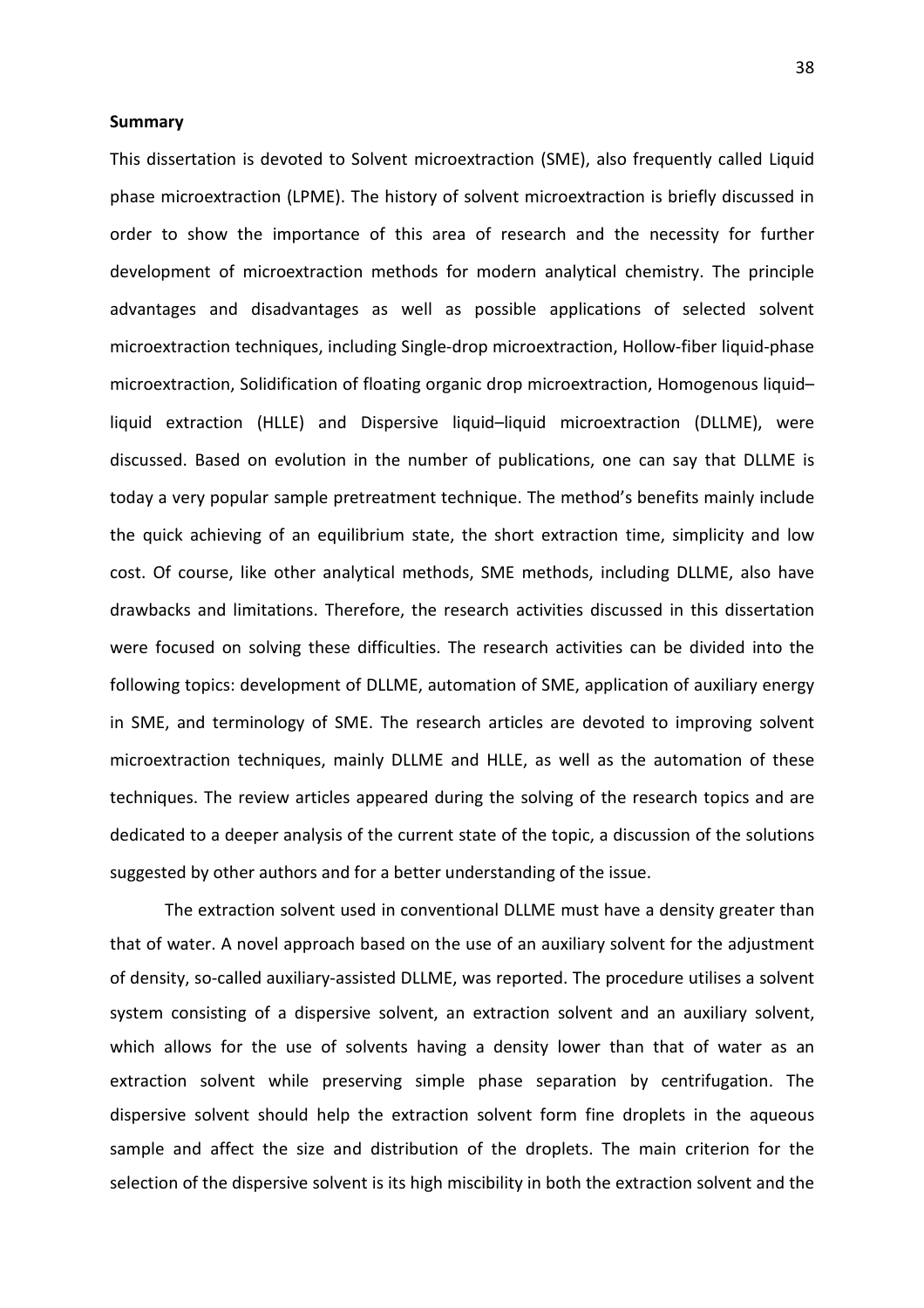aqueous sample. Tributylphosphate was suggested as an alternative to commonly used dispersive solvents. Since it solubility in water is very low, we cannot consider it as a common dispersive solvent. The nature of the solvent only slightly affects the cloudy state. On the other hand, the ratio of the solvents in the mixture exhibits a more significant effect. The connection of SME with UV–Vis spectrophotometry is not common. The main reason being that the micro-volume of the extractant phase after the preconcentration procedure is typically not sufficient to perform a measurement in conventional UV–vis spectrophotometers. Various solutions were reported to solve difficulties. Application of the commercially available micro-volume cells simultaneously with long path-lengths offers clear advantages over others: it does not require additional steps, such as evaporation; it does not decrease the sensitivity, unlike dilution of the sedimented phase; and last but not least, it does not require the use of homemade devices.

Achievements in the automation of liquid–liquid microextraction were also presented. Automated air-assisted LPME and vigorous-injection assisted DLLME with stopped-flow spectrophotometric detection were reported. The automated effervescenceassisted DLLME based on the aspiration of a sample and all required aqueous reagents into the manifold, followed by simultaneous counterflow injection of the extraction solvent, the mixture of the effervescence agent and the proton donor solution. Formation of carbon dioxide microbubbles generated *in situ* leads to the dispersion of the extraction solvent in the whole aqueous sample and extraction of the analyte into organic phase. Unlike the conventional DLLME, in the case of EA-DLLME, the addition of dispersive solvent, as well as, time consuming centrifugation step for disruption of the cloudy state is avoided. The phase separation was achieved by gentle bubbling of nitrogen. Moreover, an automated effervescence-assisted switchable solvent-based liquid phase microextraction procedure has been suggested.

The literature on dispersive solvent microextraction comprises a great many methodologies, different possibilities and a broad range of terminology, all of which greatly complicates the classification of these methods as well as the conditions to be specified in the procedure name, its acronymor both. The current status of this issue is presented with the goal of standardizing and simplifying the terminology.